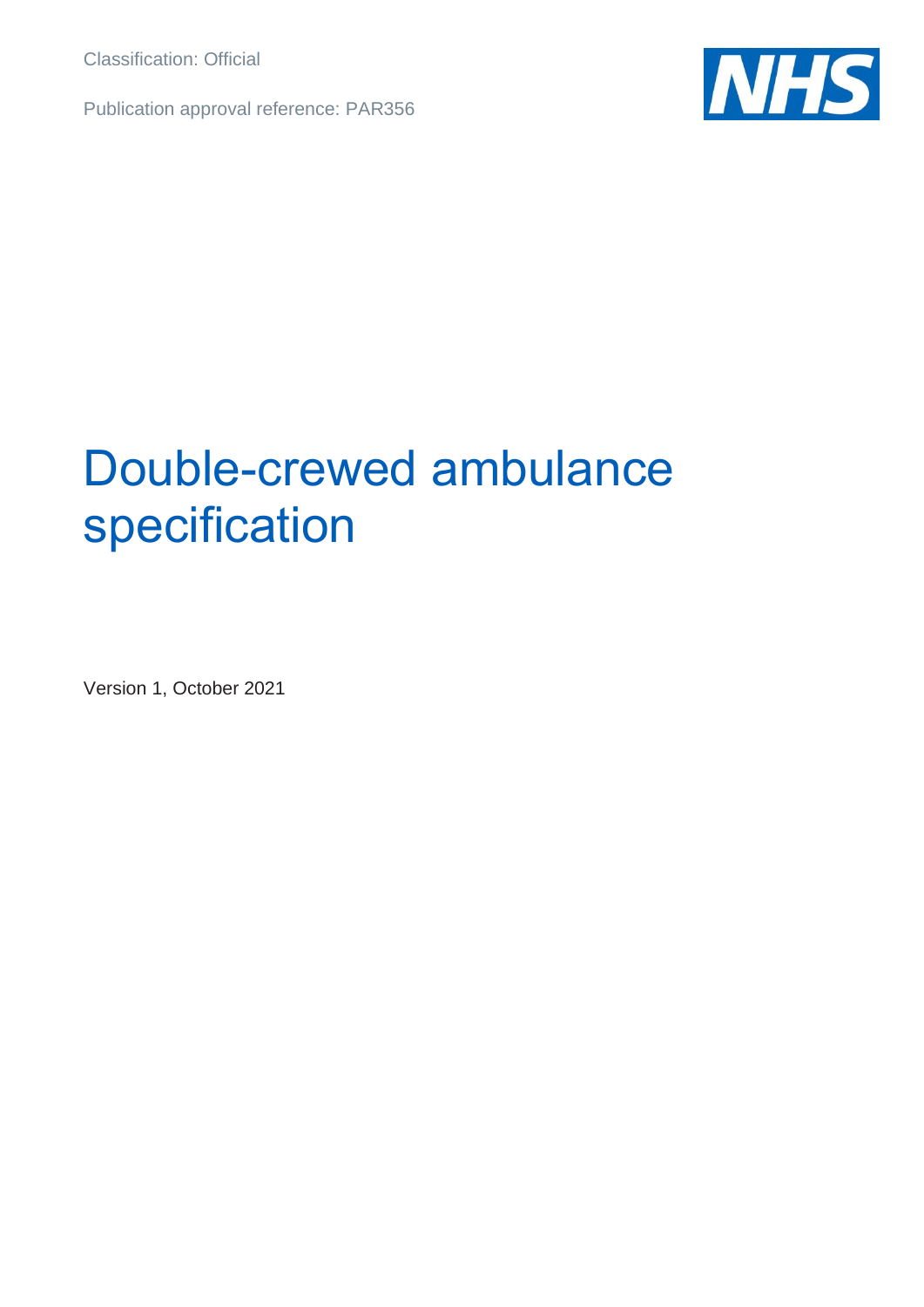# **Contents**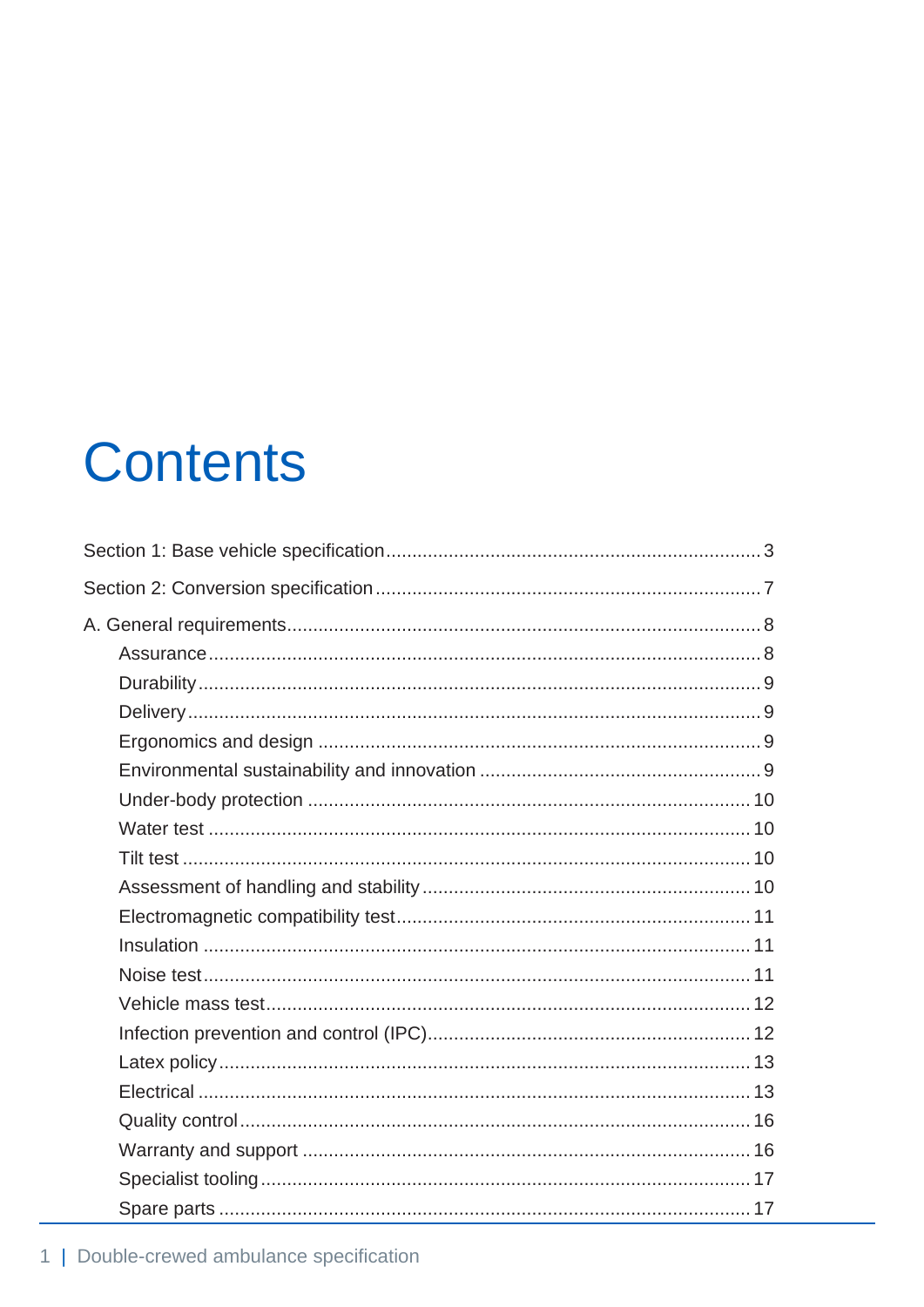| Livery 62 |  |
|-----------|--|
|           |  |
|           |  |
|           |  |
|           |  |
|           |  |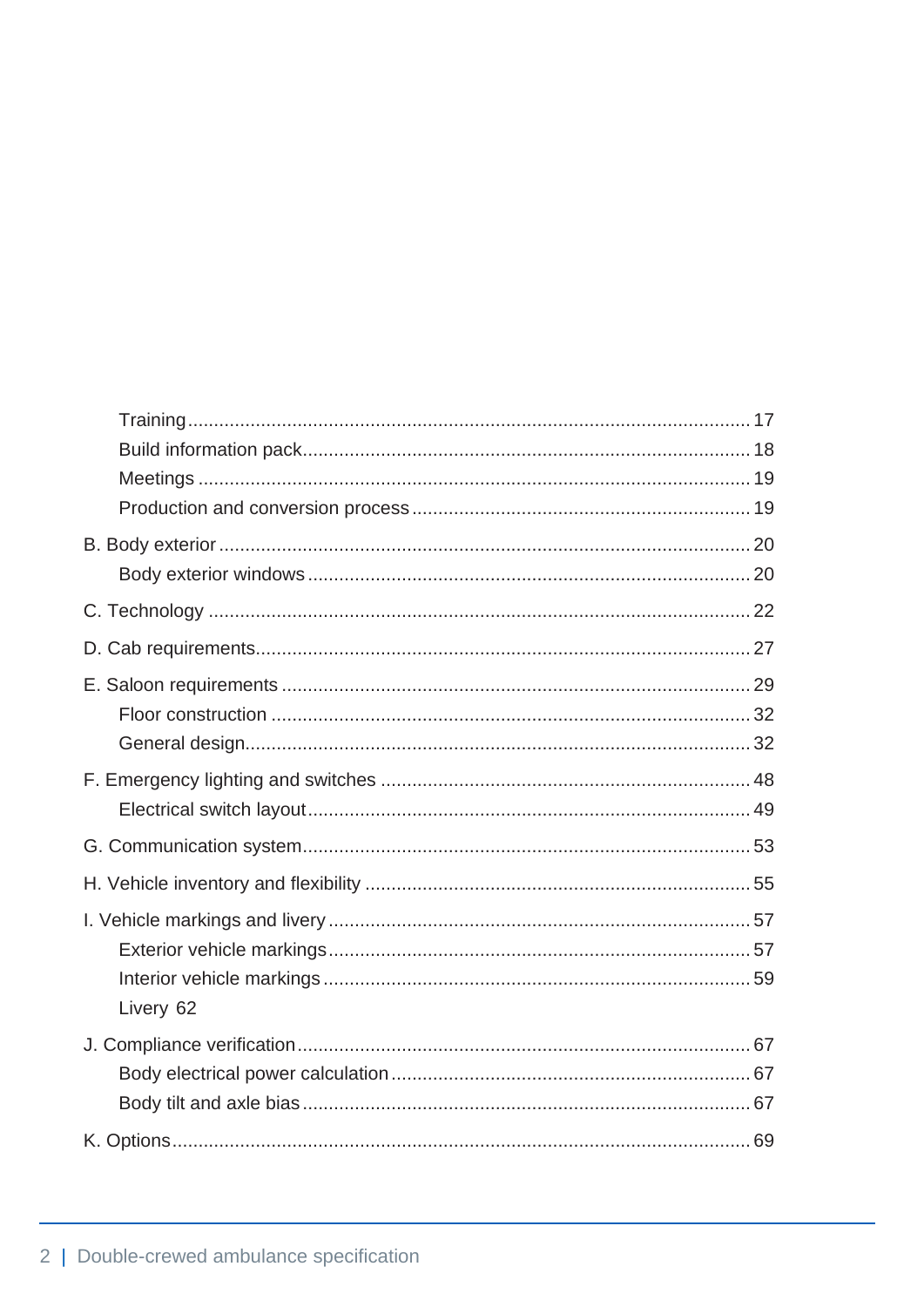# <span id="page-3-0"></span>Section 1: Base vehicle specification

This is the Specification for the Base Vehicle that will be converted into a Type B Emergency Ambulance compliant with BS EN 1789:2020. The Conversion specification is provided in Section 2.

| Area                      | <b>Requirement</b>                               | <b>Description</b>                                                  |
|---------------------------|--------------------------------------------------|---------------------------------------------------------------------|
| <b>Type</b>               | Panel van                                        | The vehicle must be a panel van                                     |
|                           | Minimum gross vehicle<br>weight (GVW) of 4,250kg | The vehicle must have a minimum<br>GVW of 4,250kg                   |
| <b>Safety</b><br>features | Adaptive electronic<br>stability programme       | The vehicle must have an adaptive<br>electronic stability programme |
|                           | Electronic brake force<br>distribution           | The vehicle must have electronic<br>brake force distribution        |
|                           | Autonomous emergency<br>braking                  | The vehicle must have autonomous<br>emergency braking               |
|                           | <b>Brake assist</b>                              | The vehicle must have brake assist                                  |
|                           | Adaptive brake lighting                          | The vehicle must have adaptive<br>brake lighting                    |
|                           | Roll over mitigation<br>system                   | The vehicle must have a roll over<br>mitigation system              |
|                           | High beam assist                                 | The vehicle must have high beam<br>assist                           |
|                           | Automatic windscreen<br>wipers                   | The vehicle must have automatic<br>windscreen wipers                |
|                           | Automatic headlights                             | The vehicle must have automatic<br>headlights                       |
|                           | Seat belt warning                                | The vehicle must have seat belt<br>warning                          |
|                           | Anti-lock braking system                         | The vehicle must have an anti-lock<br>braking system                |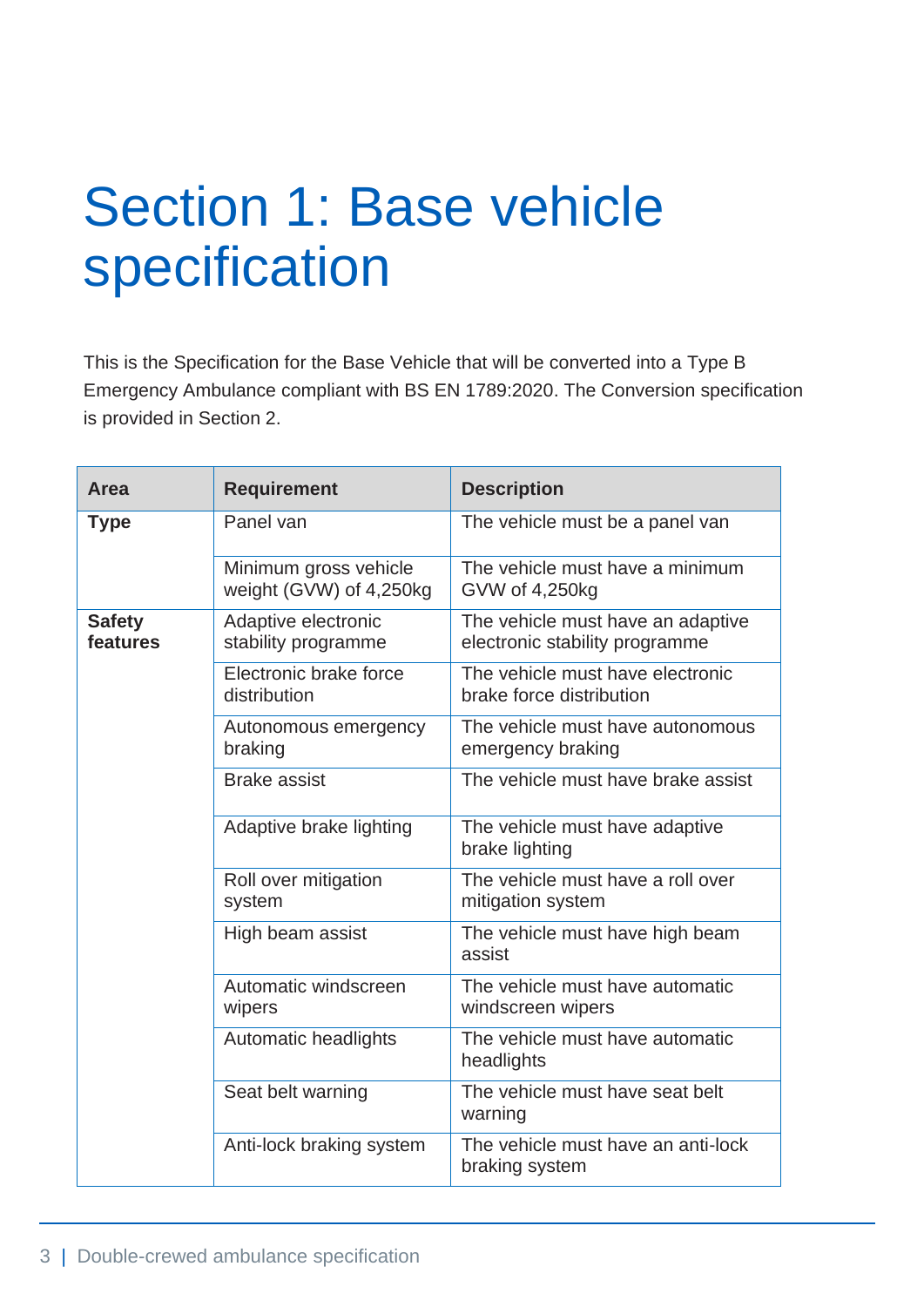| <b>Area</b>       | <b>Requirement</b>                                       | <b>Description</b>                                                                                                               |
|-------------------|----------------------------------------------------------|----------------------------------------------------------------------------------------------------------------------------------|
|                   | Hill start assist                                        | The vehicle must have hill start<br>assist                                                                                       |
|                   | No speed limiter                                         | The vehicle must not have a speed<br>limiter                                                                                     |
|                   | Driver and passenger air<br>bags                         | The vehicle must have driver and<br>passenger air bags                                                                           |
|                   | Side air bags in cab                                     | The vehicle must have side air bags<br>in the cab                                                                                |
|                   | Traction support with hill<br>descent control            | The vehicle must have traction<br>support with hill descent control                                                              |
|                   | Blind spot assistance                                    | The vehicle must have blind spot<br>assistance                                                                                   |
| <b>Warranty</b>   | Driveline warranty of 3<br>years, 100,000 miles          | A 3-year, 100,000 mile driveline<br>parts and labour warranty covering<br>the engine, transmission and<br>drivetrain is required |
|                   | Structural corrosion<br>warranty of 8 years              | A structural corrosion warranty of 8<br>years is required                                                                        |
| <b>Dimensions</b> | External height (excluding<br>flexible aerials/antennas) | 2,750mm to 2,920mm                                                                                                               |
|                   | Internal height                                          | Minimum 2,000mm                                                                                                                  |
|                   | <b>External width</b>                                    | 2,050mm to 2,450mm                                                                                                               |
|                   | <b>External length</b>                                   | 6,350mm to 6,950mm                                                                                                               |
|                   | Wheelbase                                                | 3,600mm to 4,500mm                                                                                                               |
|                   | Front overhang                                           | 900mm to 1,050mm                                                                                                                 |
|                   | Rear overhang                                            | 1,300mm to 1,500mm                                                                                                               |
|                   | Approach angle<br>clearance                              | 20 to 25 degrees                                                                                                                 |
|                   | Departure angle<br>clearance                             | 10 to 15 degrees                                                                                                                 |
|                   | Turning circle (kerb to<br>kerb)                         | 13,500mm to 14,500mm                                                                                                             |
|                   | Ground clearance                                         | 190mm to 240mm                                                                                                                   |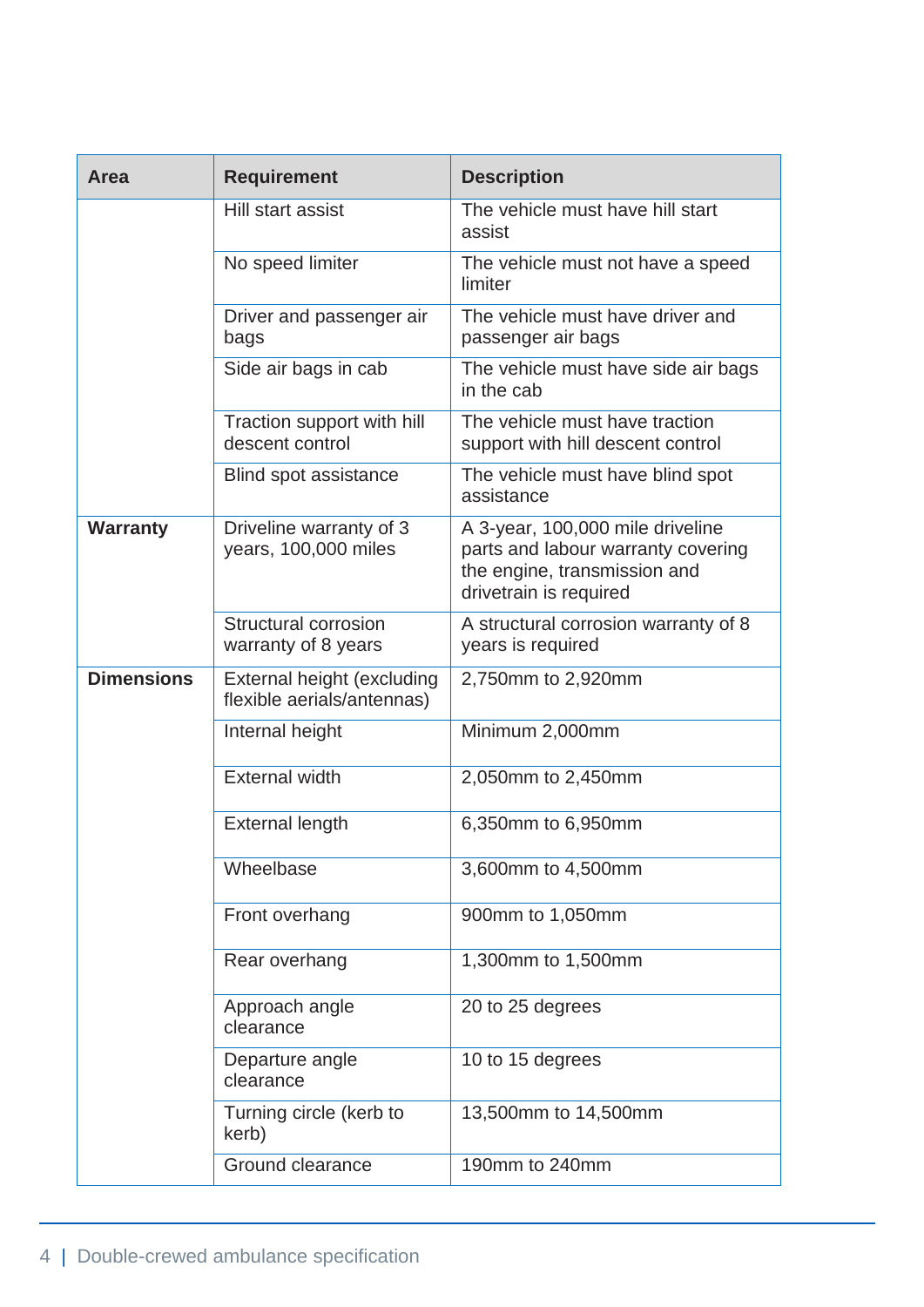| Area                 | <b>Requirement</b>                           | <b>Description</b>                                                                |
|----------------------|----------------------------------------------|-----------------------------------------------------------------------------------|
| <b>Driveline</b>     | Power output                                 | The vehicle must have a minimum<br>power output of 120kW                          |
|                      | <b>Emissions standards</b>                   | The vehicle must have a minimum<br>rating of Euro 6d-TEMP                         |
|                      | Acceleration                                 | The vehicle must accelerate 0km/h<br>to 80km/h in <35 seconds                     |
|                      | Gearbox                                      | The vehicle must be available with<br>both automatic and manual<br>transmission   |
|                      | Vehicle range                                | The vehicle must have a minimum<br>range of 500 miles from a full tank of<br>fuel |
| <b>Tyres</b>         | <b>Tyres</b>                                 | The vehicle must have all season<br>tyres fitted                                  |
|                      | Tyre pressure monitoring<br>system           | The vehicle must have a tyre<br>pressure monitoring system                        |
| <b>Electrical</b>    | Electric interface socket<br>for conversions | The vehicle must have an electric<br>interface socket for conversions             |
|                      | CANBus gateway module                        | The vehicle must be fitted with a<br>CANBus gateway module                        |
|                      | Alternator output                            | The vehicle must have an alternator<br>with a minimum output of 200 amps          |
|                      | Fog lights                                   | The vehicle must have fog lights                                                  |
|                      | Daytime running lights                       | The vehicle must have daytime<br>running lights                                   |
|                      | Battery boost socket                         | The vehicle must have a battery<br>boost socket                                   |
| <b>HVAC</b>          | Cab - climate control                        | The vehicle must have climate<br>control in the cab                               |
|                      | $Rear$ – support<br>aftermarket fitment      | The vehicle must support aftermarket<br>fitment of rear climate control           |
| <b>Entertainment</b> | <b>Entertainment system</b>                  | The vehicle must have an<br>entertainment system                                  |
|                      | Bluetooth, USB charger                       | The vehicle must be Bluetooth<br>enabled with at least one USB<br>charger         |
| <b>Security</b>      | Locking                                      | The vehicle must have remote<br>central locking with three keys                   |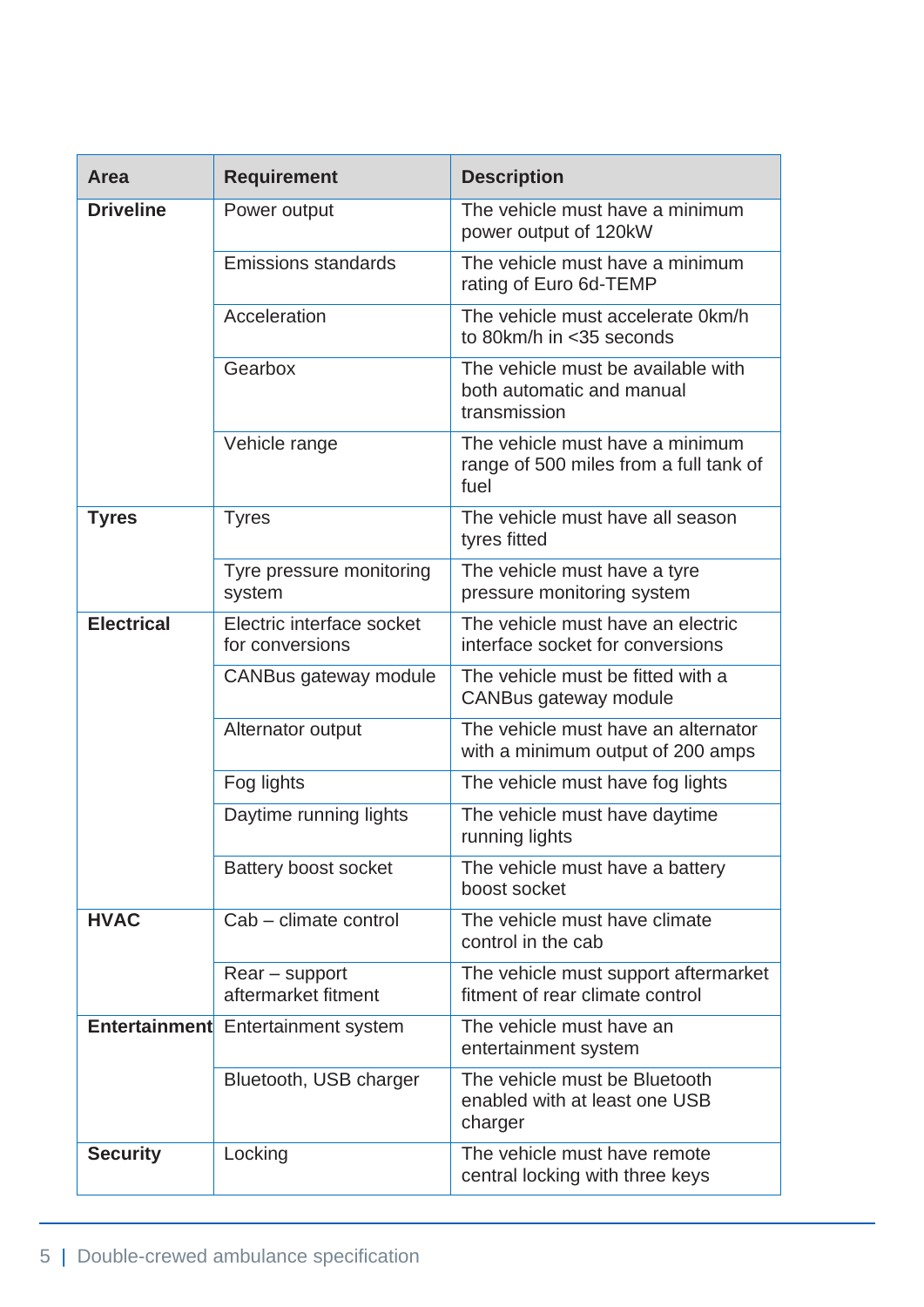| Area         | <b>Requirement</b>                              | <b>Description</b>                                                                                           |
|--------------|-------------------------------------------------|--------------------------------------------------------------------------------------------------------------|
|              | Immobiliser                                     | The vehicle must have an<br>immobiliser                                                                      |
| <b>Doors</b> | Nearside sliding door with<br>window            | The vehicle must be supplied with a<br>nearside sliding door with window                                     |
|              | Twin rear doors with<br>windows                 | The vehicle must be supplied with<br>twin rear doors with windows                                            |
|              | The twin rear doors must<br>open to 270 degrees | The vehicle must be supplied with<br>twin rear doors that open to 270<br>degrees                             |
| <b>Other</b> | Paint finish                                    | The vehicle must be finished in RAL<br>1016 paint                                                            |
|              | Pre-delivery inspection<br>and number plates    | The vehicle must be supplied with<br>satisfactory pre-delivery inspection<br>certification and number plates |
|              | Passenger seat                                  | The vehicle must be supplied with a<br>height adjustable single passenger<br>seat                            |
|              | 16-inch alloy wheels                            | The vehicle must be supplied with<br>16-inch alloy wheels                                                    |
|              | Heavy duty front springs                        | The front springs of the vehicle must<br>be suitable for heavy duty application                              |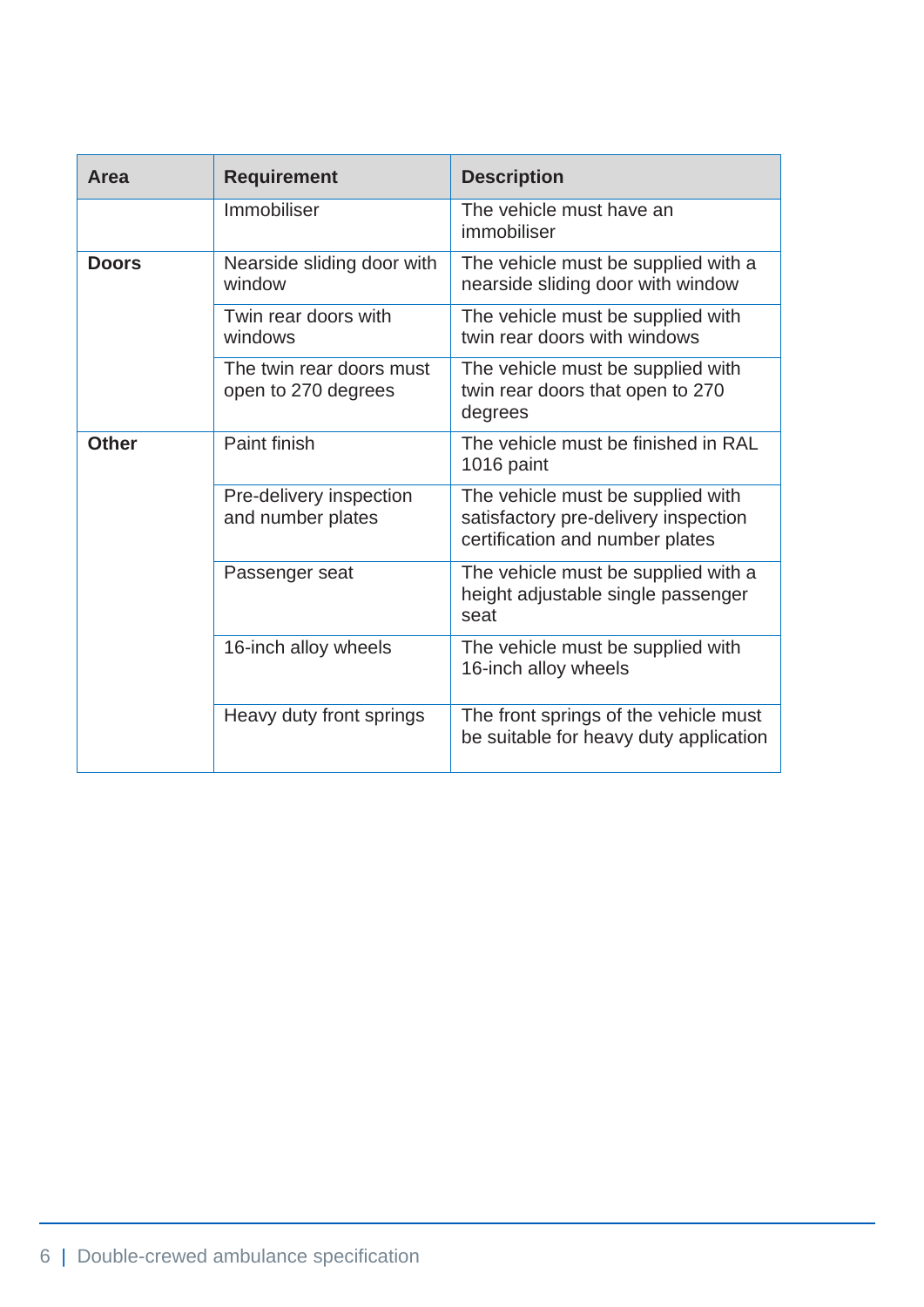# <span id="page-7-0"></span>Section 2: Conversion specification

This is the Specification for the Conversion of a Base Vehicle that meets the specification provided in section 1 above into a Type B Emergency Ambulance compliant with BS EN 1789:2020. Authorities may convert Base Vehicles with automatic or manual transmission. This Specification applies to both transmission options.

Please note that where this Specification refers to equipment supplier names, part numbers and other details, this is solely to identify the equipment type and the performance levels required. There is no mandatory requirement for the Supplier to include this specific equipment in the Ambulance.

This Specification has 11 parts:

- A. General requirements
- B. Body exterior
- C. Technology
- D. Cab requirements
- E. Saloon requirements
- F. Emergency lighting and switches
- G. Communication system
- H. Vehicle inventory and flexibility
- I. Vehicle markings and livery
- J. Compliance verification
- K. Options.

Capitalised words and phrases used in this Specification shall have the definition given herein, or if not so defined, shall have the definition given in the Contract.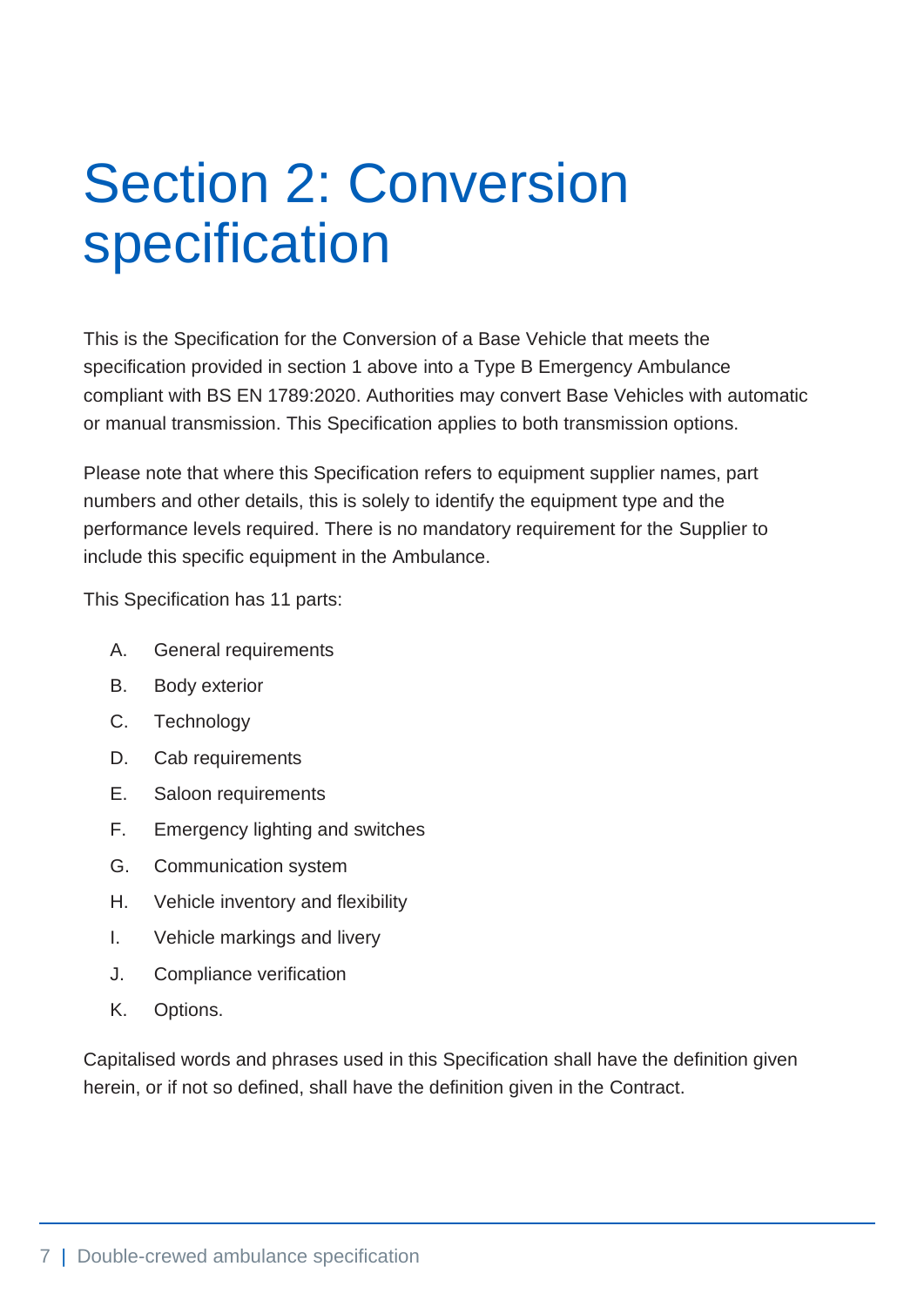# <span id="page-8-0"></span>A. General requirements

#### <span id="page-8-1"></span>**Assurance**

- 1. Supplied vehicles, goods and equipment must comply with UK standards BS EN 1789:2020 and BS EN 1865-4:2012, and the ECWVTA 2007/46/EC ('ECWVTA') (together 'the Standards'), all as amended and/or replaced from time to time.
- 2. The Supplier shall provide the Authority with a Letter of Association between the Base Vehicle manufacturer and the Supplier to demonstrate compliance with the Standards and ECWVTA (as amended and/or replaced from time to time) until such time as the Worldwide Harmonised Light Vehicle Test Procedure (WLTP) supersedes this requirement, from which time each Ambulance must comply with the WLTP.
- 3. The Supplier shall certify in writing that at the time of delivery to the relevant Authority the completed Ambulance, with all equipment fitted, fully complies with all relevant vehicle legislative regulations. This includes all relevant standards applicable in Great Britain.
- 4. The Supplier shall ensure that the Ambulances are fit for purpose and meet the requirements of all applicable standards and legislation. This will include: all aspects of liaison, Warranty and support; setting agreements; and conformity/interface matters to do with the Base Vehicle and equipment manufacture, for all works completed and products and/or goods supplied by the Supplier. The Authority is responsible for the day-to-day legality of operating the Ambulance.
- 5. The Supplier shall assess the vehicle build and compliance with the relevant specification, and at the earliest opportunity shall identify and inform the Authority in writing of all issues/problems/non-compliance that may affect the operation/use of the Ambulance as intended or anticipated by the Authority.
- 6. On delivery of each Ambulance the Supplier shall provide the Authority with an assurance manual and statement confirming the Ambulance is fit for purpose, complies with this Specification, and meets all relevant legislative regulations and standards.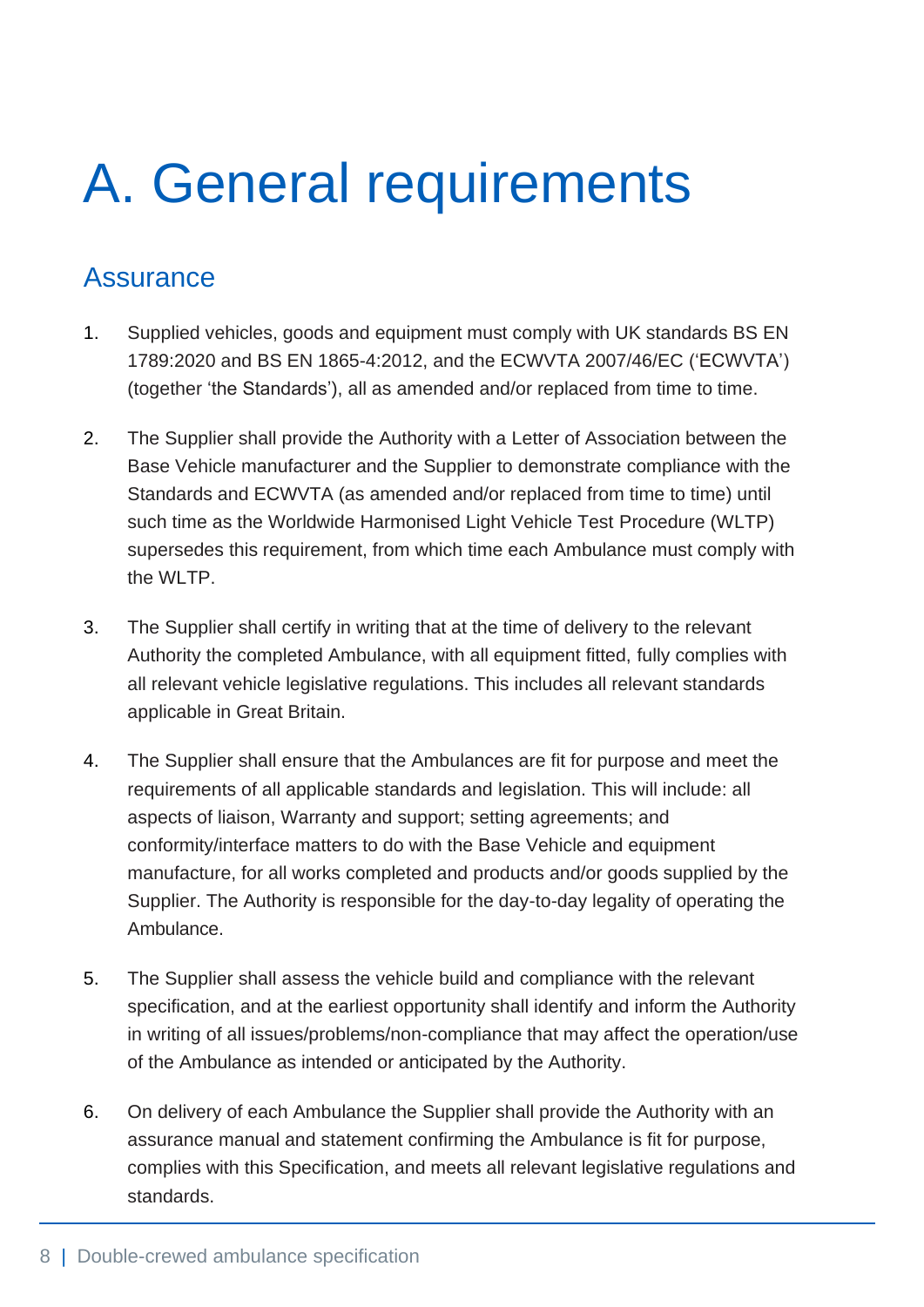7. The Supplier shall not alter any Base Vehicle system or circuit without the prior express written permission of the Base Vehicle manufacturer. All electrical systems provided by the Supplier as part of the Conversion must properly interface with the Base Vehicle manufacturer's CAN bus system. The Supplier is responsible for obtaining the prior express written permission of the Base Vehicle manufacturer.

### <span id="page-9-0"></span>**Durability**

8. The Conversion shall be designed and constructed to enable the Ambulance to withstand the rigours of use as an emergency ambulance for 24 hours a day, seven days a week for a minimum of seven years.

### <span id="page-9-1"></span>**Delivery**

9. The Supplier shall produce a delivery plan and meet all agreed target timescales for each Delivery Order. Any changes to these timescales must be agreed in writing by the Supplier and the Authority. The Supplier shall deliver the Ambulances to the locations designated by the Authority in the Delivery Order, all of which will be in England.

## <span id="page-9-2"></span>Ergonomics and design

- 10. The Supplier shall ensure that the design and layout of the Ambulance is fit for the purpose of emergency ambulance use, minimises manual handling for ambulance staff and patients, and reduces the risk of work-related musculoskeletal disorders for ambulance staff.
- 11. The Conversion must be ergonomically designed using computer-aided design (CAD) with reference to relevant research.

### <span id="page-9-3"></span>Environmental sustainability and innovation

12. The Authority will consider technologies that can reduce the vehicle's environmental impact. The Supplier shall propose innovations in its design of the Conversion to improve aerodynamics and to reduce weight, the need to operate the engine on standby and fuel consumption.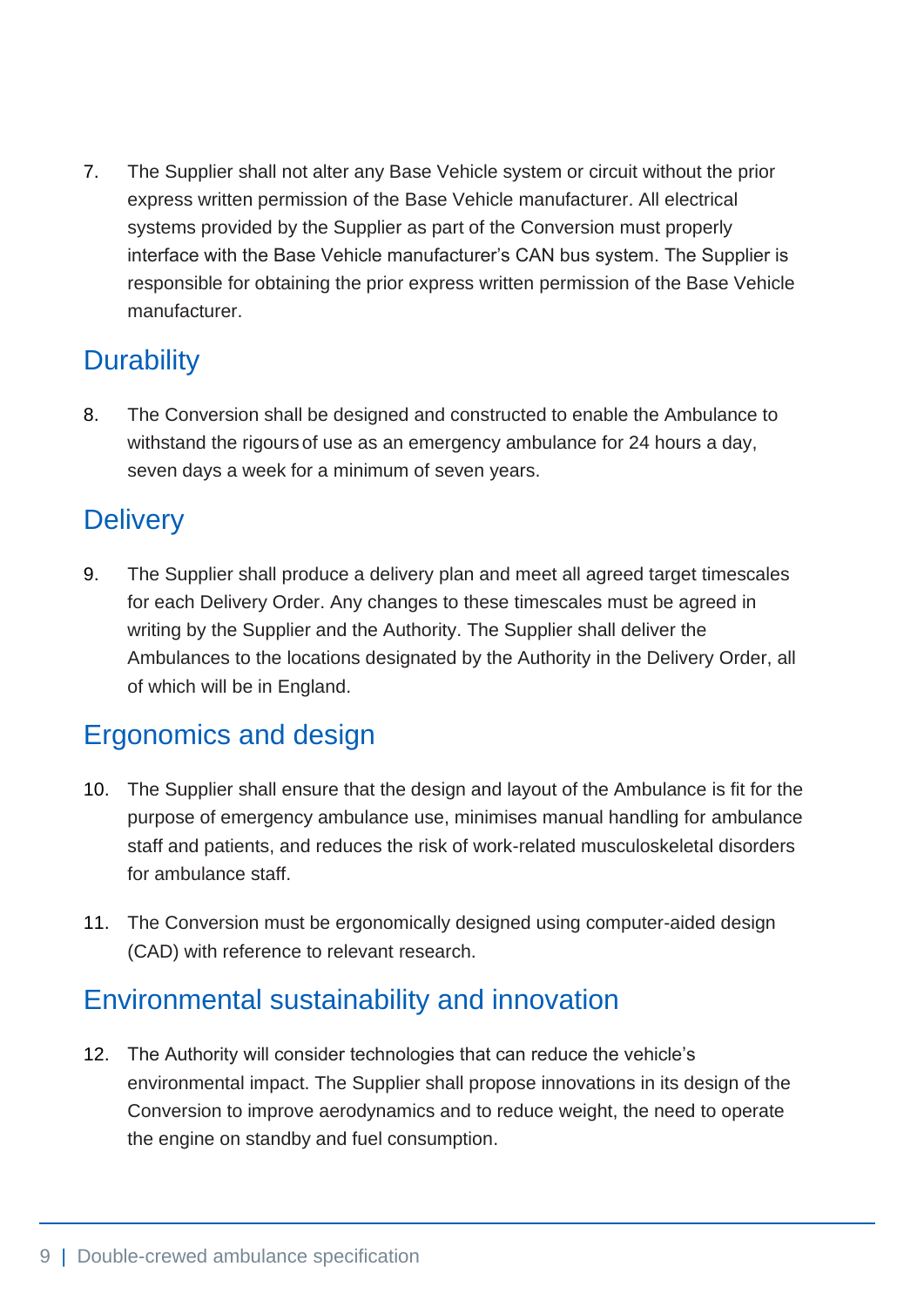### <span id="page-10-0"></span>Under-body protection

13. The Ambulance shall have complete under-body protection applied. All fittings or alterations carried out by the Supplier must be de-rusted and treated to prevent corrosion, including electrolytic corrosion.

#### <span id="page-10-1"></span>Water test

14. The Ambulance must pass a high-volume, whole-vehicle pressure water test. This is to be certified.

#### <span id="page-10-2"></span>Tilt test

- 15. In arrangement with the Authority, the Supplier shall undertake a Tilt Test at a recognised proving ground on one of the first Ambulances it Converts under the Call-off Contract. The Ambulance will achieve a minimum tilt of 38 degrees without its outside wheels losing contact with the tilt bed. This is to be certified by the proving ground.
- 16. All Ambulances shall meet the 38-degree requirement, with the Authority reserving the right to sample test compliance with this requirement.

### <span id="page-10-3"></span>Assessment of handling and stability

- 17. In arrangement with the Authority, the Supplier shall undertake a Handling and Stability Test at a recognised proving ground on one of the first ambulances it Converts under the Call-off Contract. The recognised proving ground will assess the Ambulance's handling characteristics in its fully operational condition and provide a report to the Supplier and the Authority confirming compliance with BS EN 1789:2020 in terms of the following:
	- steady-state cornering
	- straight line behaviour
	- obstacle avoidance
	- straight line braking
	- braking in a turn.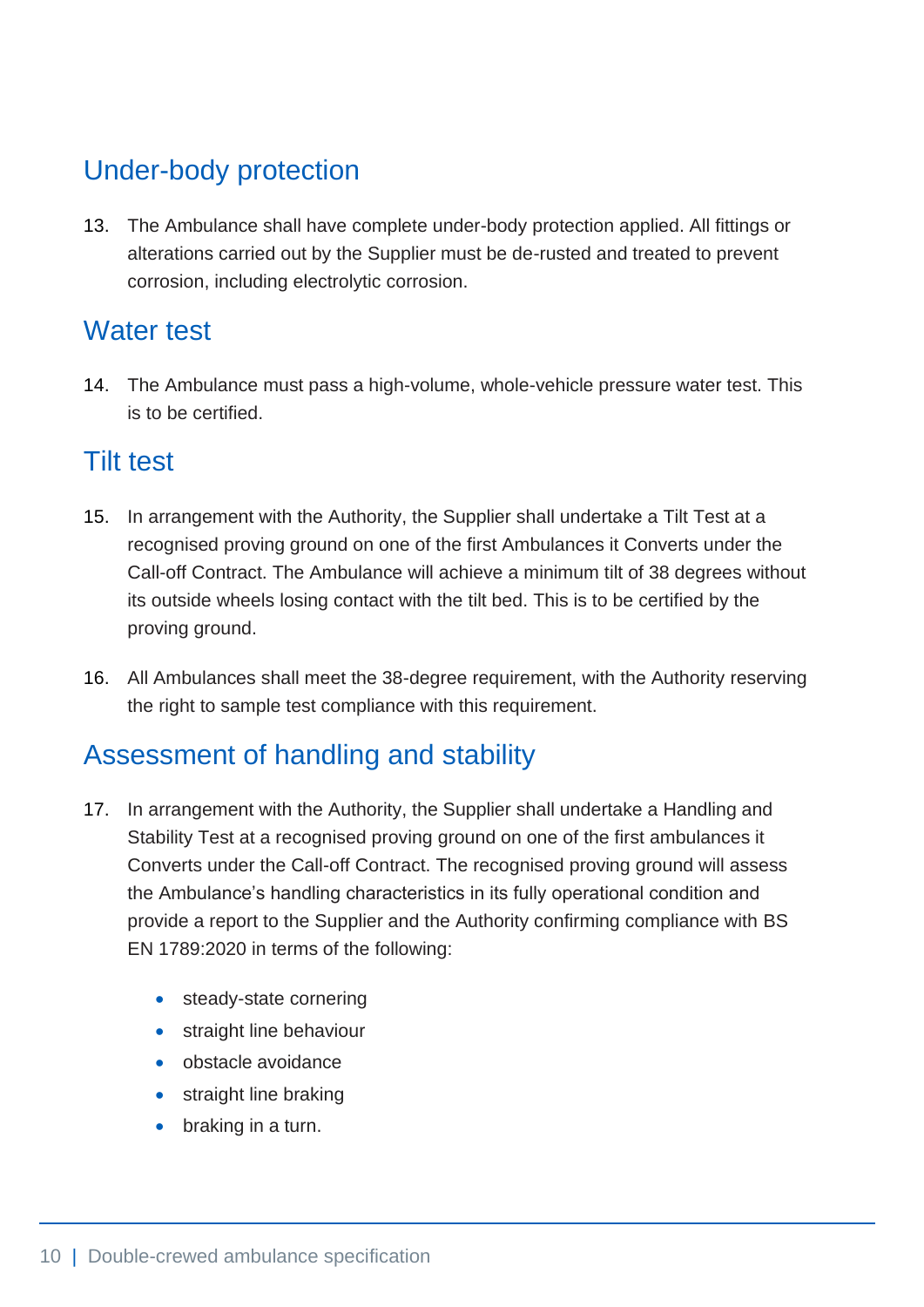18. All Ambulances shall meet the same level of satisfactory performance in accordance with paragraph 17 above, with the Authority reserving the right to sample test compliance with this requirement.

#### <span id="page-11-0"></span>Electromagnetic compatibility test

19. The Supplier shall undertake an Electromagnetic Field Test and certify that the Ambulance, with all digital, communication and medical equipment fitted (supplied by the Authority until common equipment is agreed), fully complies with all requirements of the Electromagnetic Compatibility Regulations and the Electromagnetic Fields at Work Regulations as applied in Great Britain.

#### <span id="page-11-1"></span>Insulation

20. All cavities between the interior and exterior body mouldings (including the rear doors) shall be filled with suitable fire-retardant thermal insulation material to ISO 3795:1989, fitted in accordance with the manufacturer's recommendations. The insulation must extend into all relevant framing members.

#### <span id="page-11-2"></span>Noise test

- 21. The Supplier shall ensure that the Ambulance does not exceed the Control of Noise at Work Regulations 2005 (Directive 86/188/EEC) or such replacement standard as may apply from time to time.
- 22. The Supplier shall undertake a noise test in a variety of environments and using only test equipment that has been registered and fully calibrated. The Supplier shall provide the Authority with a compliance report giving the maximum noise exposure for each road speed tested. The noise test shall involve:
	- sirens switched on
	- noise levels tested from both the driver and passenger seating positions
	- test completed at road speeds of 30mph, 50mph, 70mph and maximum speed
	- test repeated with the driver and passenger windows open.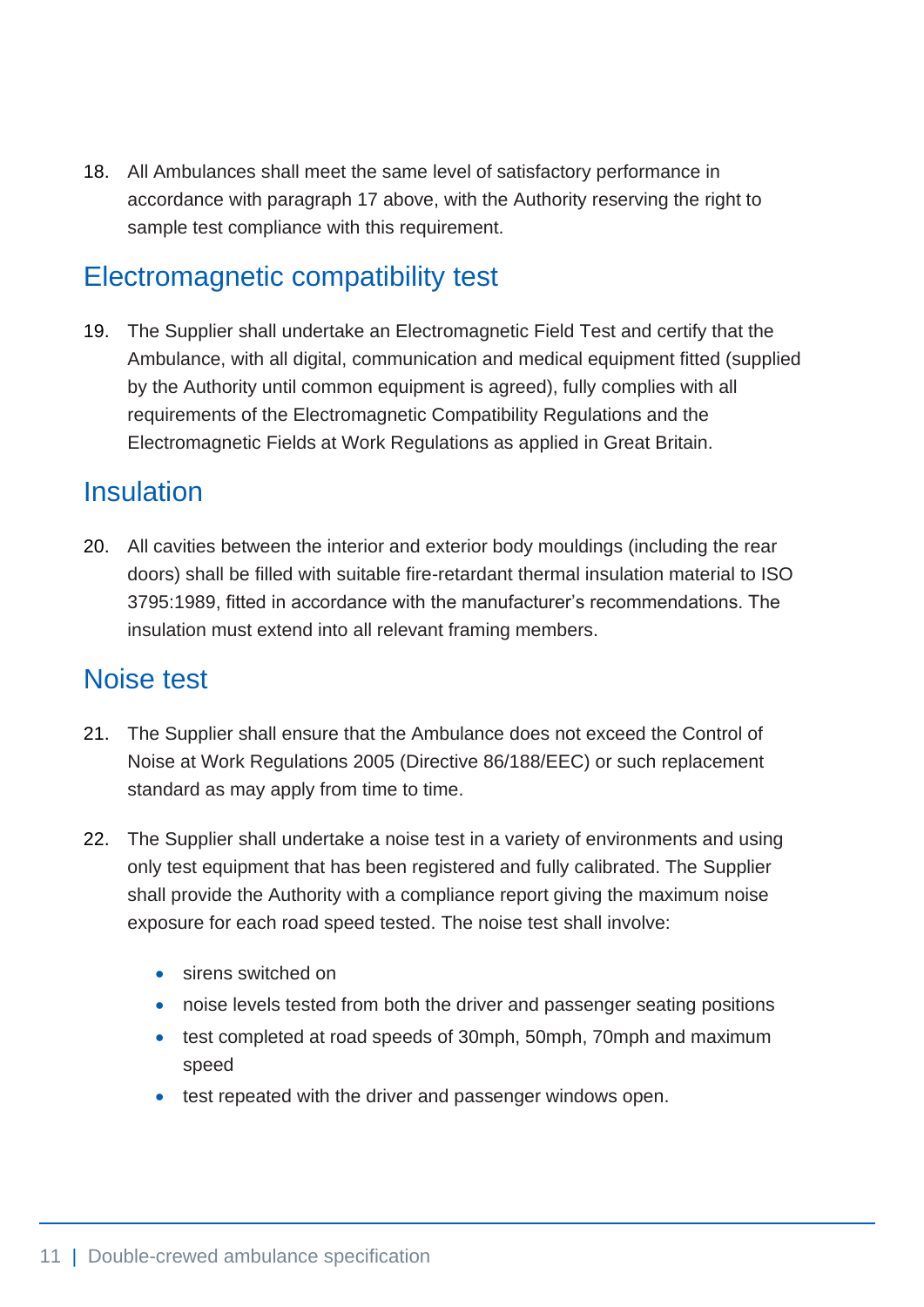### <span id="page-12-0"></span>Vehicle mass test

- 23. The Supplier acknowledges the need to reduce the operational mass of the Ambulance throughout all requirements of this Specification. The Supplier shall fully consider and reflect this reduction in every aspect of its approach and design concept.
- 24. The Supplier shall test that the Ambulance is not overloaded as a whole, on an axle or on a wheel position once it is fully constructed and loaded to its operational weight. Operational mass must meet the requirements of BS EN 1789:2020. It must include: a fully equipped operational vehicle with all equipment and medical items on board; one person weighing 75kg on each seat and on the stretcher; and a full tank of fuel.
- 25. The Supplier shall provide an Ambulance loaded to its operational mass (with the Authority to provide the non-supplied equipment) for weight certification by a Driver and Vehicle Standards Agency (DVSA) approved technical specialist for weight certification, prior to build commencement for each Authority. This DVSA approved technical specialist will confirm that:
	- the total operational weight does not exceed 95% of the Base Vehicle's stated gross vehicle weight rating
	- the total operational weight on each axle does not exceed 95% of the Base Vehicle's stated gross axle weight rating for each axle
	- all other weight/mass limits provided by the Base Vehicle manufacturer are fully complied with when the Ambulance is constructed and loaded to its operational weight.
- 26. The Authority shall have the right to reject any Ambulance that, once loaded to its operational weight, fails to meet the test criteria stated.

### <span id="page-12-1"></span>Infection prevention and control (IPC)

27. To minimise infection, surfaces inside the Ambulance must be white, easy-toclean, without material edging and clutter free. The design of the Ambulance will follow the principles of one-piece design theory with no dirt or finger traps, and have a smooth, clean and tidy appearance overall.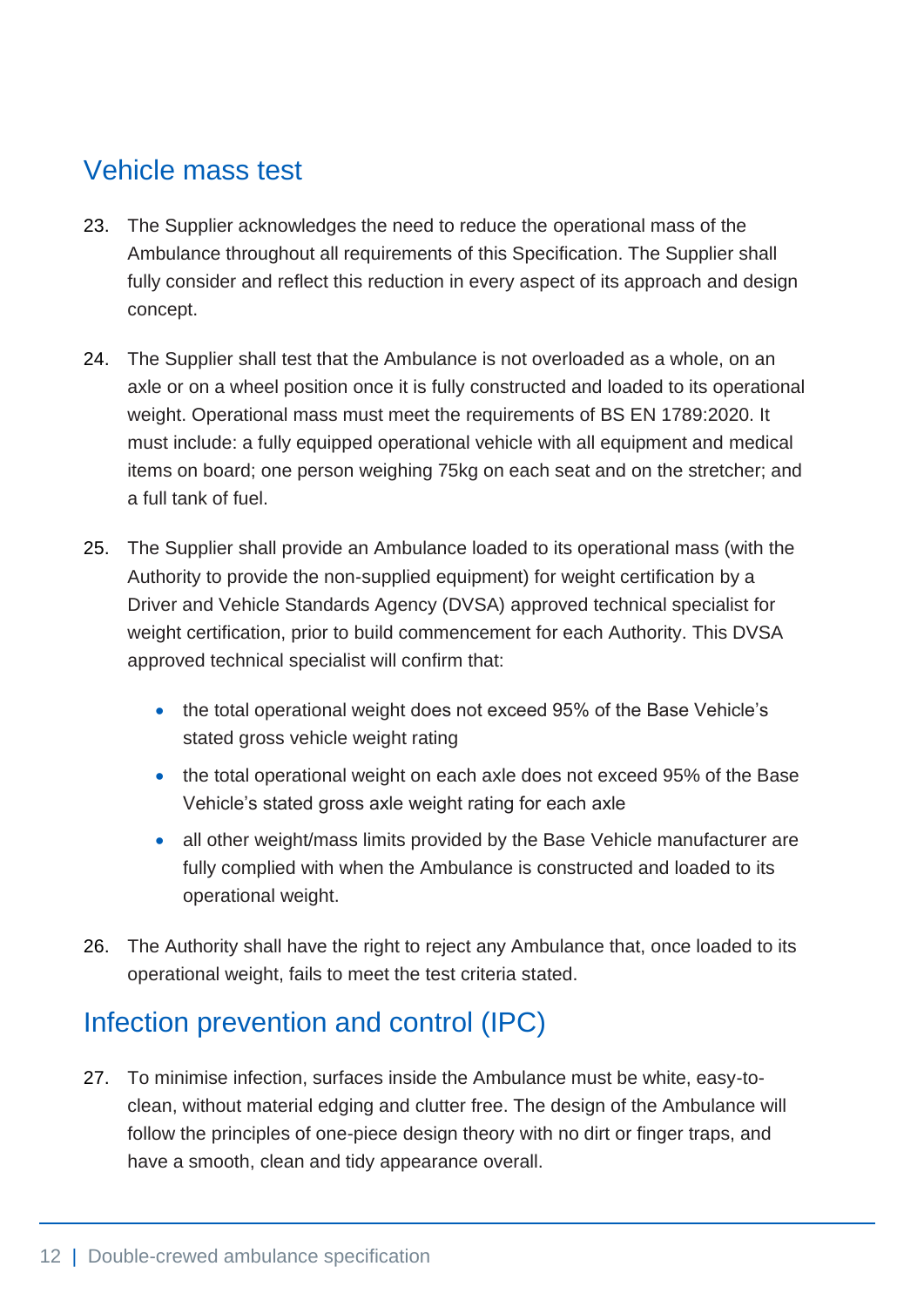28. The Supplier shall use materials and construction methods that can withstand deep, rigorous cleaning regimens in line with relevant IPC requirements. For example, surfaces should be manufactured from materials that can withstand daily wear and resist surface corrosion under extreme cleaning regimens. The Supplier shall use materials with anti-soiling properties to meet BS EN ISO 11378-2, and anti-bacterial/fungicidal qualities.

#### <span id="page-13-0"></span>Latex policy

29. The Supplier must achieve a Latex-free environment in the Ambulance.

### <span id="page-13-1"></span>**Electrical**

#### **General**

- 30. Before starting to Convert the Base Vehicle, the supplier shall carry out a full and complete electrical calculation – that is, the electrical drain when all equipment and vehicle and auxiliary batteries are in use – and compare this to the alternator output over the entire engine rev range.
- 31. The calculation must show the vehicle equipment and control systems are adequate and suitably designed to maintain the battery (all batteries).
- 32. Power management and load shedding systems shall be provided to optimise battery condition and protect sensitive electronic equipment, including, but not limited to, by reducing power demand from 'parasitics'.
- 33. The inverter (2,000W) should be capable of running a minimum of two 230V threepin sockets. All associated cabling and connections will be of such capacity to carry 10% more than the maximum current and protected appropriately.
- 34. An automatic shoreline disconnect three-pin socket rated at 16A with an external IP44-rated plug that meets the requirements of BS EN 60309-2 must be provided in a suitable location.
- 35. The Ambulance shall require a 'run lock' security system that shuts down the engine when the vehicle's handbrake is disengaged. This system will allow the ignition key to be removed and the Ambulance locked with this key while ensuring the alternator output meets the maximum current consumption. The run lock will be activated via the control panel but will only be available through the 'arrive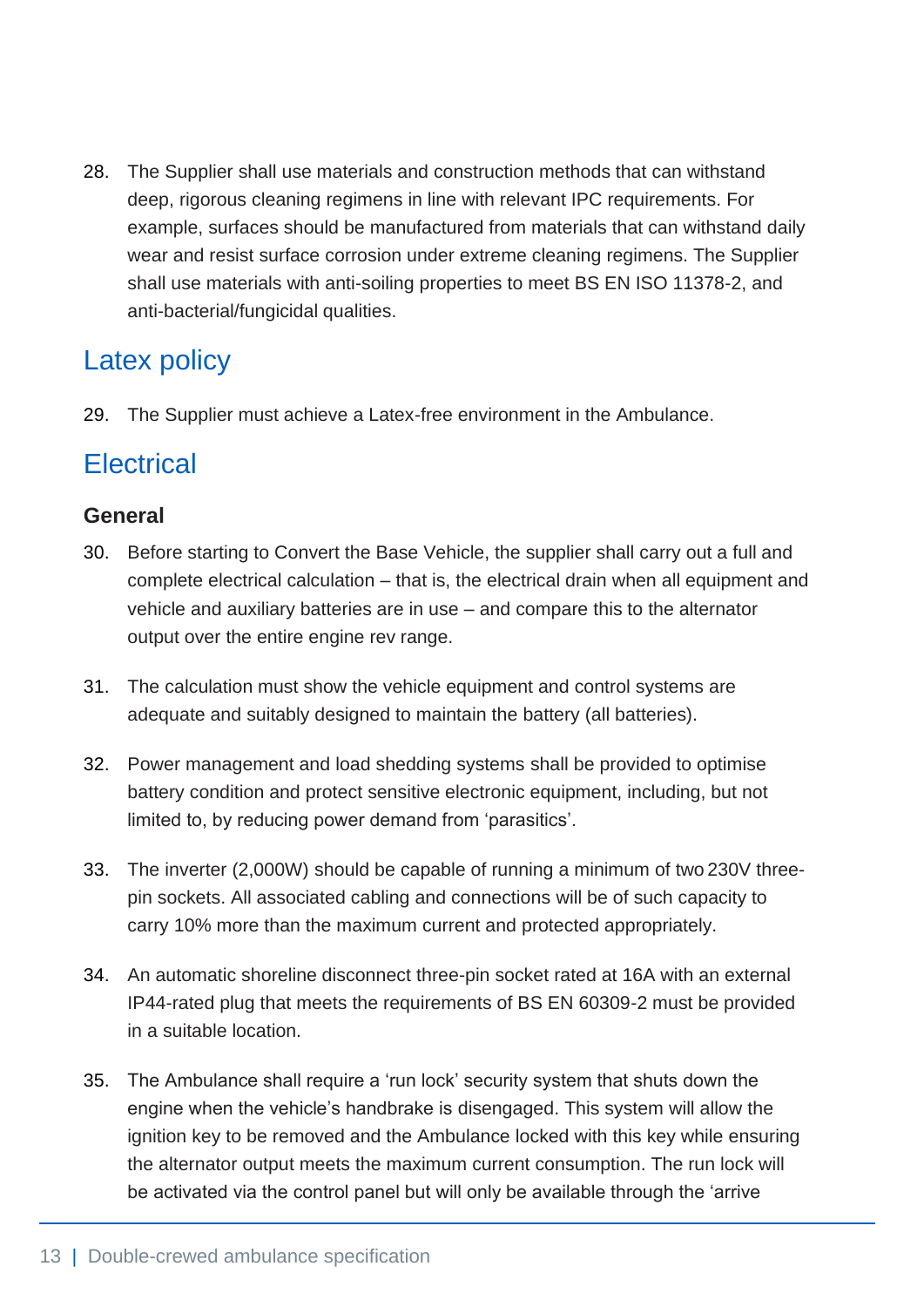scene' mode, 'arrive hospital' mode or when blue lights are active. In all other states, if run lock is selected the system will switch off the engine after one minute providing the auxiliary batteries are above 80% state of charge, or it will switch off the engine at the point the batteries reach 80% state of charge.

- 36. The Supplier shall provide the Authority with detailed electrical/wiring diagrams for each batch of Ambulances it delivers to the Authority.
- 37. Before delivery to the Authority, the Supplier shall ensure that all batteries are fully charged.

#### **Emergency lighting and siren**

- 38. Emergency lighting must comply with European regulations for blue lights and meet ECE-R-65 Class 2 compliance as a system once fitted to the vehicle. Individual approvals for the light heads are not acceptable. Measured at a vertical angle of 0 degrees and a horizontal angle of 360 degrees, the light output must be a minimum of 120cd in the day and 50cd at night.
- 39. The Supplier shall fit an audible warning system comprising a wail, yelp, piercer, bullhorn noise siren that faces out from the front of the Ambulance but is recessed so as not to cause injury. The minimum output is 120dB at a distance of 1m in front of the centre line of the front bumper, but within The Control of Noise at Work Regulations 2005 limits in relation to the Ambulance crew, for all outputs. The system will be located in the front bumper, facing front, but recessed in an allweather housing. It will be wired through and operated by the vehicle road-horn control. The bullhorn should be operated by a clearly labelled button adjacent to the steering wheel. For data logging of siren activity, the siren must provide an interdomain routing output back to the power management system.

#### **Link to base vehicle**

40. The Supplier will be approved by the Base Vehicle manufacturer for chassis conversion and will be responsible for ensuring that the Base Vehicle manufacturer knows about all the installed auxiliary electrics. The Supplier will supply a certificate of conformity to the Authority as part of the contract document pack.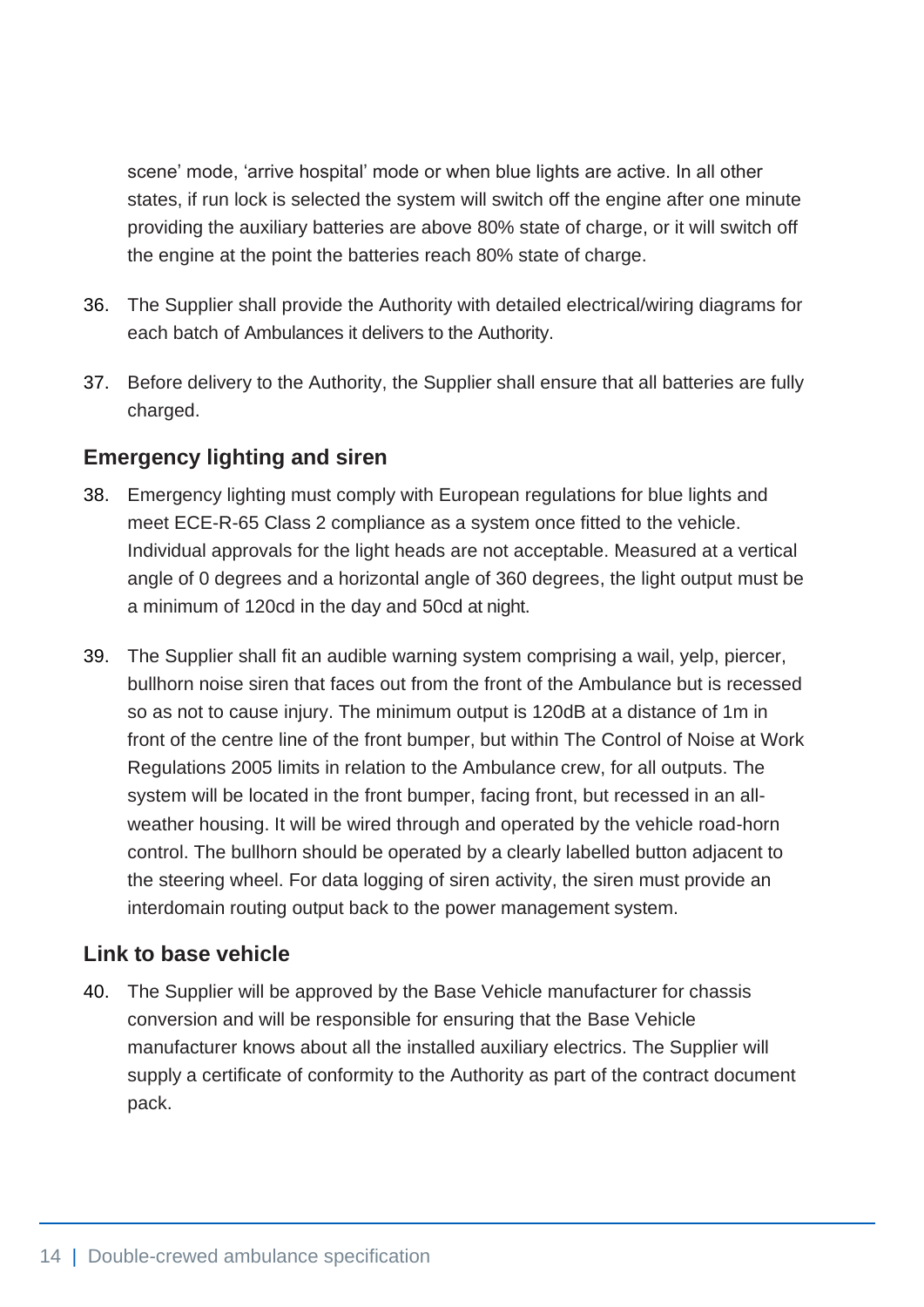#### **Auxiliary electrical demand**

41. Notwithstanding any requirement for minimum auxiliary battery capacities and alternator size, the Supplier shall be ultimately responsible for ensuring that the auxiliary power system can support the auxiliary electrical demand on the Ambulance. Supporting documentation, including test data, will be supplied as part of the contract document pack on the Call-off Commencement Date. This will demonstrate that the Ambulance can meet its on-board electrical power requirements.

#### **Wiring and installation**

- 42. All DC and AC wiring in the Ambulance must conform to all applicable Institution of Engineering and Technology (IET) wiring regulations. On completion, the wiring system shall meet the minimum requirements of sections 415 and 717 of BS7671 and be certified as such by an approved body, eg NICEIC. In particular:
	- a. All wiring will be multistrand, flexible PVC-covered cable with each cable a unique colour for identification purposes. All wiring will be protected by being run through appropriate trunking or conduit. Where routed through bulkheads, wiring will be protected by glands, and at points liable to chafing by grommets or rubber.
	- b. Wiring terminations will be adequately protected and insulated, including all external connections which should be IP67 rated.
	- c. All circuits will be separately protected and installed in accessible positions, and tested for insulation, non-contact and continuity.
	- d. All underfloor wiring will be fitted into approved sleeving and all joints sealed with PVC adhesive tape and must comply with British Standard BS AU7:1963.
	- e. DC cables must be protected by fuses or circuit breakers at source, and these must be rated for the current-carrying capability of the wire, and AC cables protected by residual current circuit breakers.
	- f. Cables must be of the correct size for the current required by the circuit they supply, to avoid overheating and excessive voltage loss.
	- g. All wiring or appliances that require electrical warning or hazard identification will display clear labels, in accordance with current regulations.
	- h. All auxiliary electrical components will be CE and 'e-marked' in accordance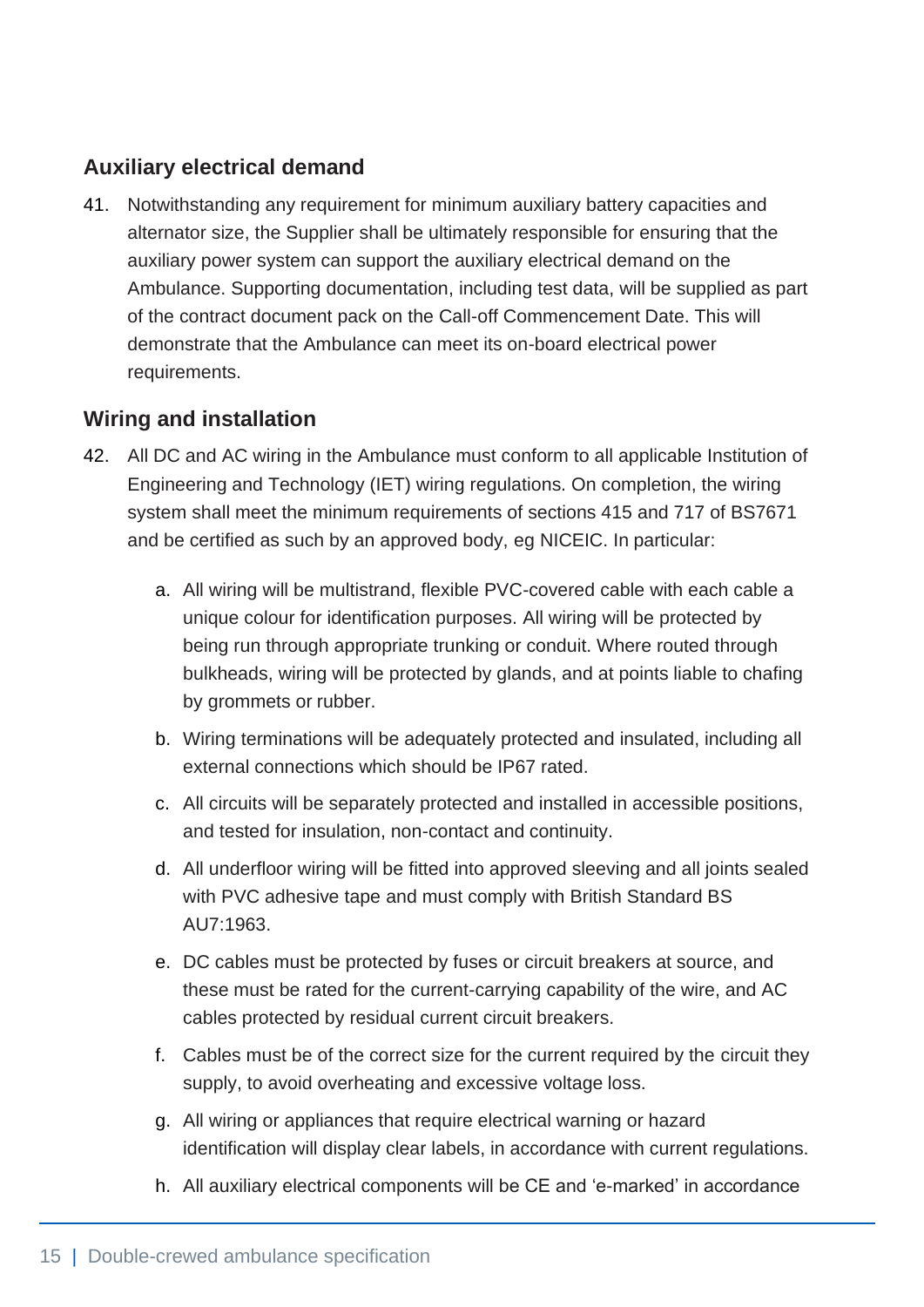with current regulations.

- i. Except for the isolator switch, all switches in the cab must be within easy reach of the driver and labelled appropriately.
- j. All electrical components must be mounted in identical locations and wiring routed uniformly across all vehicles supplied by the Supplier.
- k. All connections made to the Base Vehicle wiring must be 'plug and play connectors' so if a problem occurs the Base Vehicle and Supplier systems can be isolated, and also to facilitate easy removal and replacement if repair or maintenance is needed.
- l. Wherever possible, electrical components should be mounted on subassemblies using 'plug and play connectors' to facilitate easy removal and maintenance.
- m. The Supplier will supply and fit a supplementary heavy-duty earth strap to the Base Vehicle electrical circuit that terminates at the vehicle gearbox.

### <span id="page-16-0"></span>Quality control

43. The Supplier shall ensure that high levels of quality and build standard controls apply to each Ambulance, including the Base Vehicle and all components and systems identified in the Specification or related requirements. The Supplier shall provide and ensure quality control assurance throughout the build, including for all medical items, equipment and components supplied. The Supplier must have a current ISO quality control system that is relevant to the building of vehicles.

### <span id="page-16-1"></span>Warranty and support

- 44. The Supplier will provide a fully inclusive, comprehensive, 'bumper to bumper' fiveyear parts and labour warranty covering build quality, all components supplied and all fittings undertaken as part of the Contract, including all electrical installations. The Supplier shall provide the Authority with a written procedure for warranty claims and carrying out work. In addition, there shall be a minimum seven-year anticorrosion warranty.
- 45. Further to paragraph 44, the Authority has the option to require that the five-year warranty is extended by two years to a total of seven years.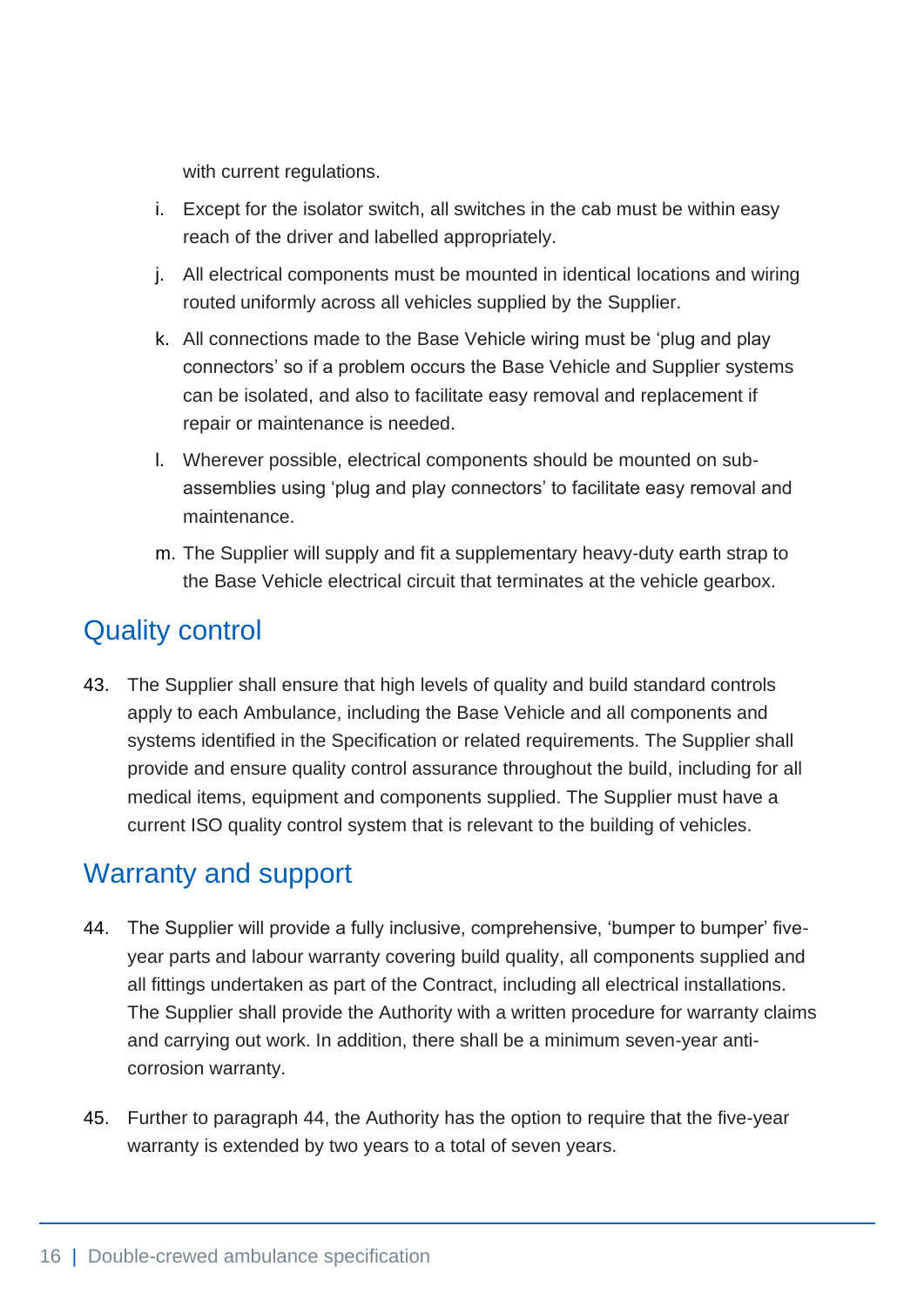- 46. The medical gas pipeline system must conform to all applicable regulations and standards. All inlet fittings on regulators and equipment used for connection to medical gas cylinders, including oxygen and nitrous oxide + oxygen (where required), should be in accordance with BS341 and ISO407 as applicable. The supply systems and associated pipework should comply with the appropriate requirements of the Pressure Systems Safety Regulations 2000 and meet the requirements of BS5682 and the piped medical gases in ambulance vehicles Health Technical Memorandum 2022 Supplement 2.
- 47. The Authority may undertake Warranty claim work in its own workshops that is rechargeable to the Supplier.
- 48. A process shall be in place for resolving matters urgently and priority given to both the resolution and any associated works. The contract to be entered into with each successful supplier provides detail on the service levels required.

## <span id="page-17-0"></span>Specialist tooling

49. The Supplier shall provide the Authority with a comprehensive list of specialist tooling and also the specialist tooling required to maintain and repair the Ambulance.

## <span id="page-17-1"></span>Spare parts

50. The Supplier shall provide the Authority with a comprehensive parts list giving part numbers in electronic format. All parts must be available for a minimum of seven years from the date of delivery of the last Ambulance supplied. In addition, the Supplier shall provide an online system that gives access to parts listing and ordering, and technical information/support; this will be in the form of a dedicated customer-specific web portal. The parts list will be updated to reflect any supersessions, changes or replacements as and when required and shall be in place for a minimum of seven years from the date of delivery of the last Ambulance supplied.

## <span id="page-17-2"></span>**Training**

51. The Supplier shall provide on-site training (either at Authority or Supplier premises) for the Authority's operational and workshop staff as appropriate. Operational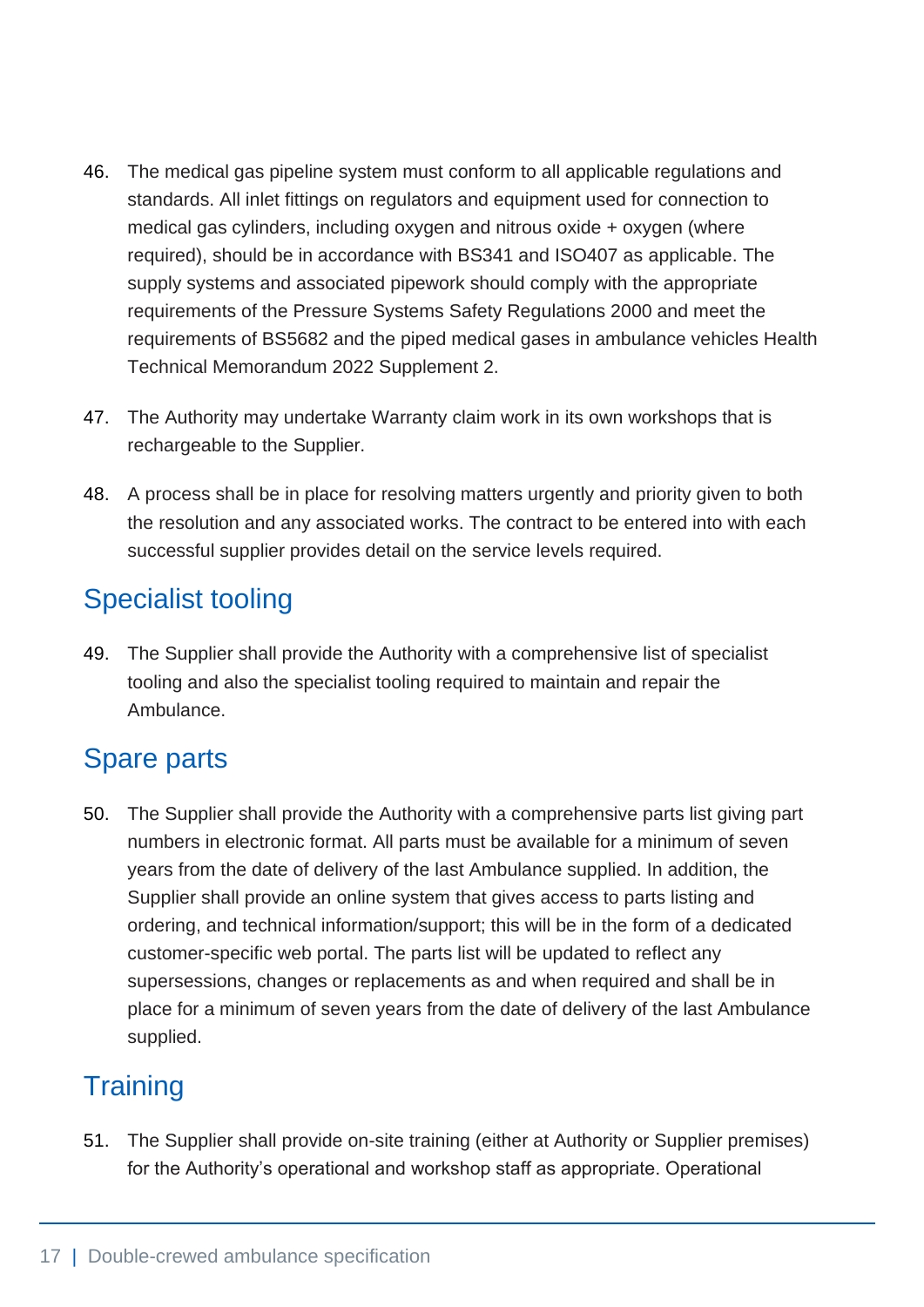training will cover the operational use of the Ambulance and its equipment, and workshop training will cover maintenance, fault diagnosis and repairs.

- 52. The Supplier shall provide the Authority with an associated written training syllabus, along with confirmation certificates detailing who has been trained and what criteria they have met.
- 53. To support training delivery the Supplier shall provide the following in electronic form, in hard copy and online:
	- a. an operational manual explaining operator use
	- b. a maintenance manual for technical staff that includes:
		- i. system hardware location schematics
		- ii. wiring diagrams
	- iii. fault diagnosis guidance information
	- iv. warranty claims process and contact information
	- v. spare parts catalogue.

#### <span id="page-18-0"></span>Build information pack

- 54. For each build batch the Supplier must supply the Authority with a comprehensive manual (written and electronic copy) that contains the:
	- a. Specification
	- b. agreed changes listing
	- c. CEN compliancy certificates
	- d. proof of compliance with ECWVTA for the specific chassis type and vehicle design
	- e. statement confirming Disability Acts have been considered and adhered to where applicable
	- f. electromagnetic field test report
	- g. build identification numbers for each chassis number
	- h. operational and equipment manual
	- i. training syllabus
	- j. vehicle mass certificates
	- k. noise, water and tilt test reports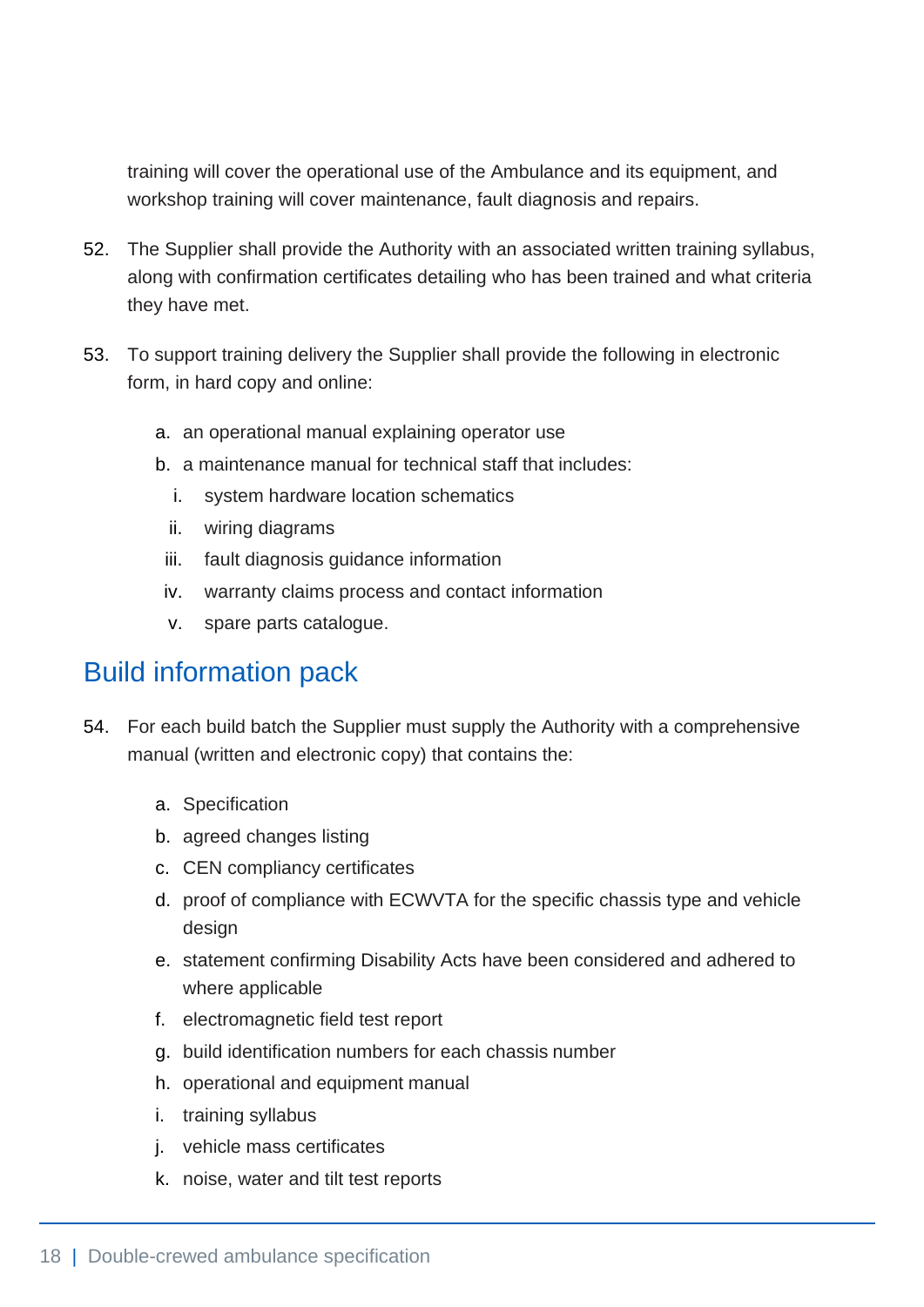- l. road handling test report
- m. full four-wheel laser alignment certificate for the completed vehicle
- n. other component/equipment certification as required
- o. warranty terms, contacts and procedure
- p. electrical wiring diagrams and location of components and connections in the vehicle's electrical system
- q. telematics installation certificate
- r. electric installation certificate to meet the minimum requirements of sections 415 and 717 of BS7671
- s. drawings of external and internal layouts
- t. letters of non-objection/certificates of conformity as required
- u. bill of materials.

### <span id="page-19-0"></span>**Meetings**

- 55. The Supplier and the Authority will hold meetings during the Conversion process at milestones agreed on order, or more regularly if required by the Authority. Minutes of meetings will be produced and distributed to an agreed circulation list, including the National Contract Manager.
- 56. The Supplier shall attend user group meetings with the Authority on a six-monthly basis or more regularly if required, to establish working relationships and determine product effectiveness. These visits will be used to improve the product and drive innovation in vehicle design. The National Contract Manager will be invited to these meetings.

#### <span id="page-19-1"></span>Production and conversion process

- 57. The Supplier shall use a fully controlled and documented construction process that accurately documents each stage of the Conversion process to maintain quality and traceability, and to provide accurate after-sales information. This will ensure that all spare parts are correct and fit first time, every time.
- 58. The Supplier shall provide proof of certification to the standards BS EN 1789:2020, ISO 9001 and ISO 14001 to the Authority so soon as possible.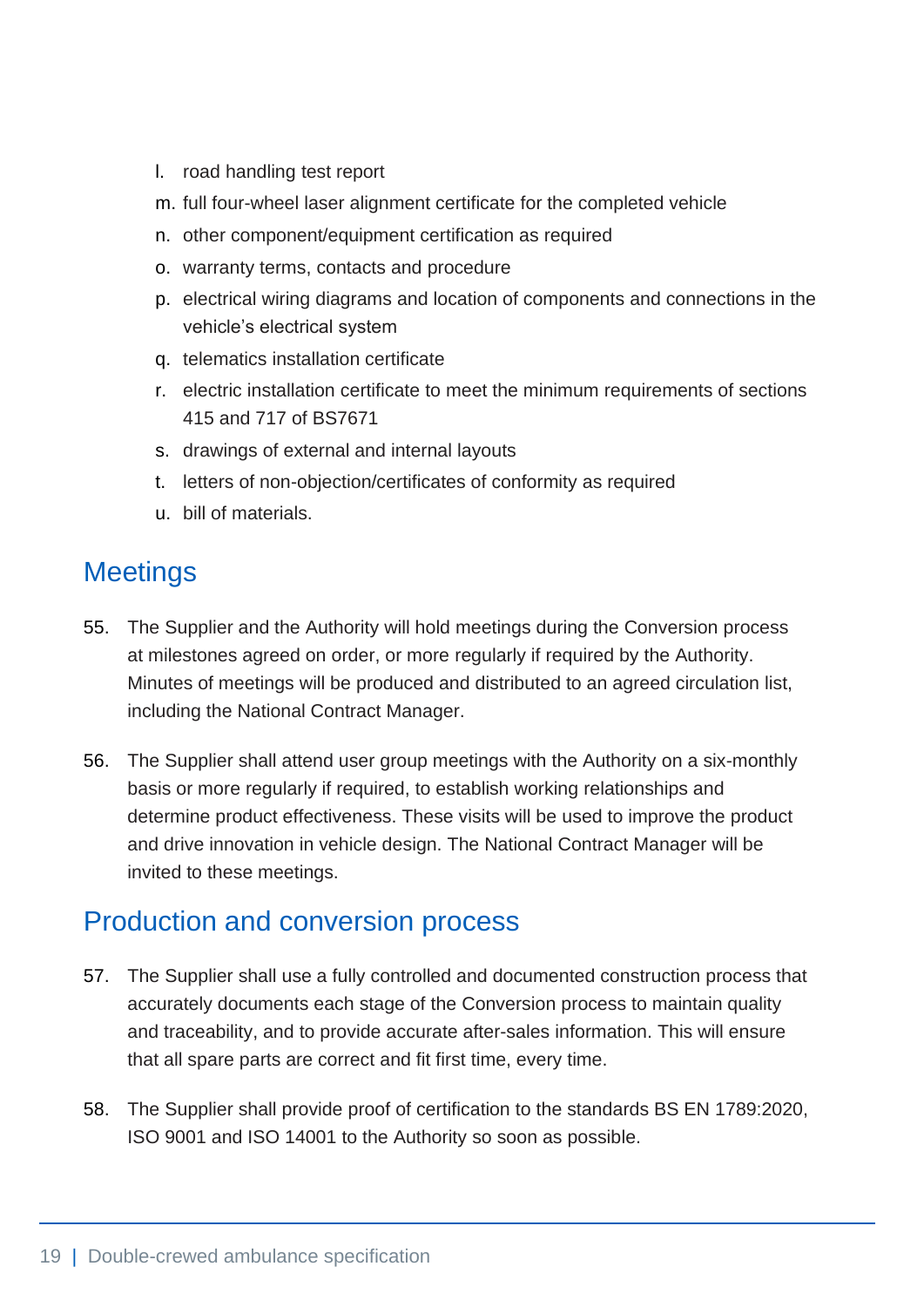## <span id="page-20-0"></span>B. Body exterior

- 59. As far as is possible, the exterior dimensions of the Base Vehicle should not be compromised by the conversion. Where changes to the dimensions are unavoidable the supplier must ensure that this does not compromise the vehicle's compliance with relevant legislation, eg Road Vehicles (Construction and Use Regulations) 1986.
- 59. The complete exterior of the Ambulance must be finished in RAL 1016 yellow save for any livery and markings required.
- 60. Wheels and bumpers must be left in factory finish. Rear bumpers must have underside stainless steel skid plates (2mm) fitted.
- 61. Wheel nut indicators/retention devices must be fitted.
- 62. All external door locks must have a central locking facility and the extra facility that enables the vehicle to be locked while on run lock. This function should be controlled by the manufacturer's key fob.

#### <span id="page-20-1"></span>Body exterior windows

- 64. The Base Vehicle is supplied with a window in the sliding door and in the rear doors. In addition, a single emergency escape hatch type window measuring 1,352mm x 585mm must be positioned in Zone C (nearside) and the same in Zone D (offside). These windows should be exactly opposite each other and positioned relative to both the stretcher position and seat positions.
- 65. An opaque covering that allows as close to 100% natural light transmission as possible while protecting privacy by completely blocking inward vision, including in the dark while the interior lights are illuminated, must be fitted to the windows in the rear doors and the window in the nearside sliding door. The offside window and rearmost window on the nearside must be tinted to 5% light transition.
- 66. Integrated venetian blinds must be fitted in the offside window and rearmost window on the nearside that also prevent any reflection from the window. The integrated venetian blind in the offside window will incorporate a dementia and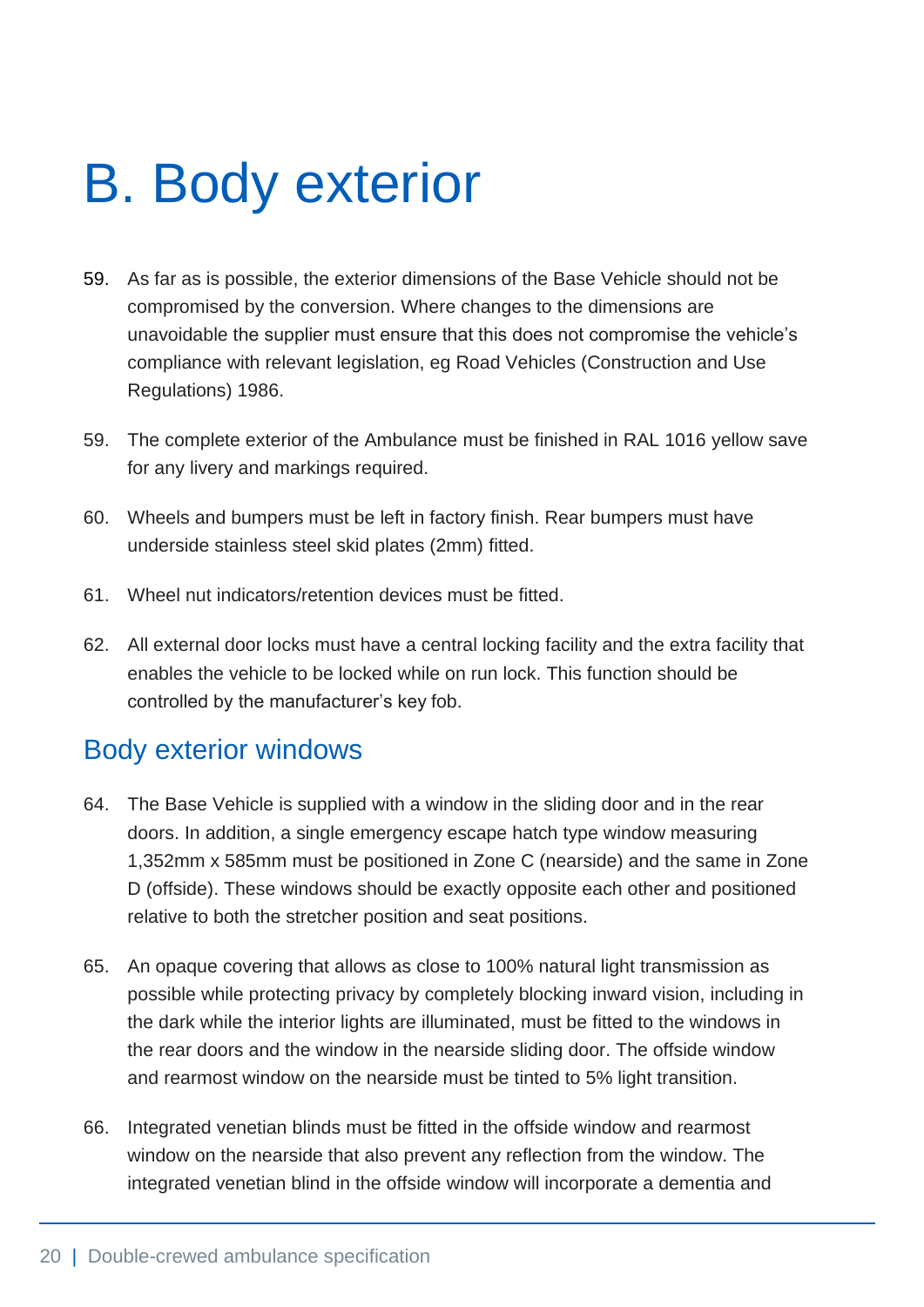child friendly scenic design depicting key points to talk and reminisce about, including children playing to remind people of their youth and animals for patients to find and identify.

67. Break glass hammers with seat belt cutters must be safely and securely provided adjacent to the rear door windows and the nearside sliding door window.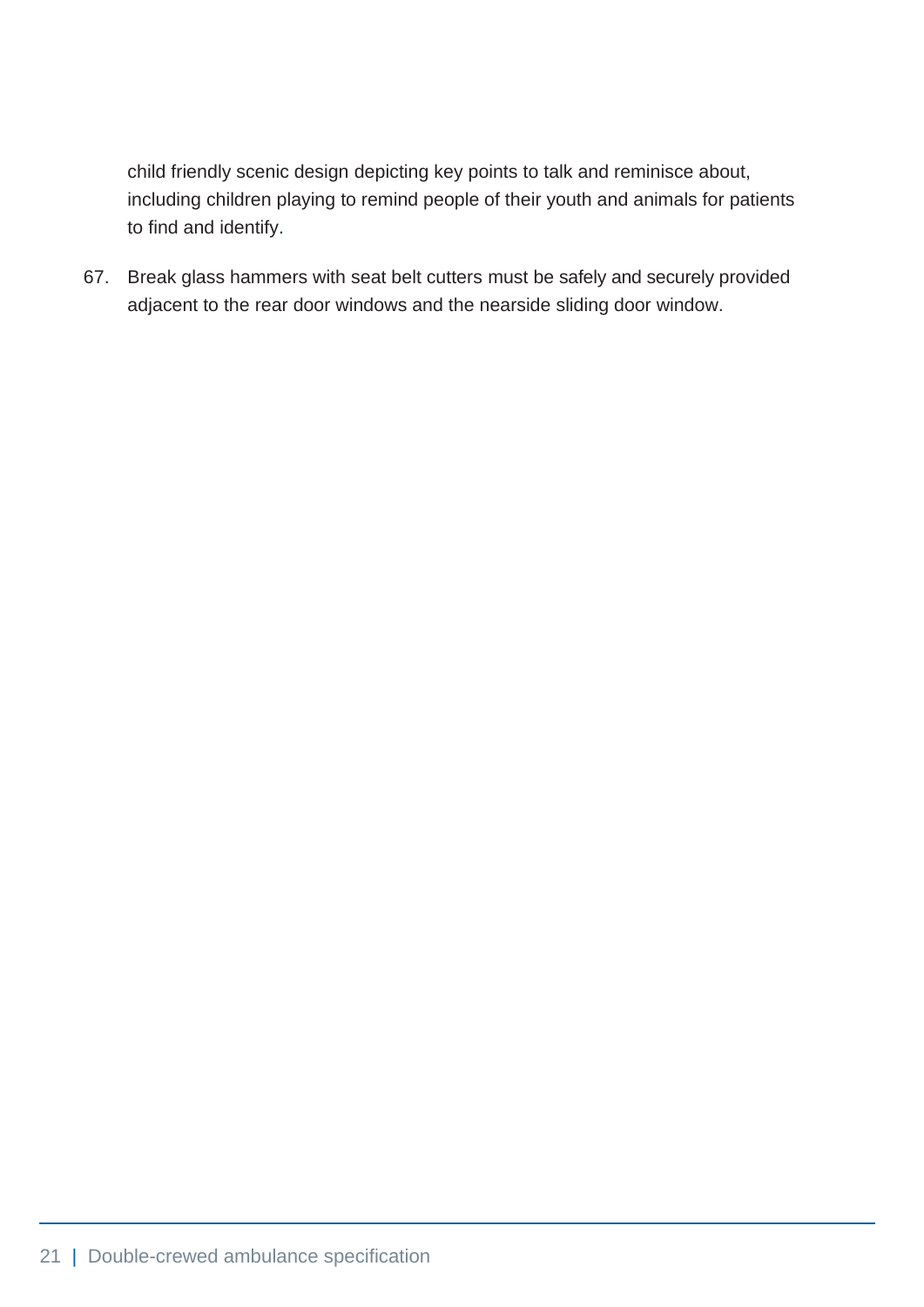# <span id="page-22-0"></span>C. Technology

- 68. The Supplier shall install a telematics system to record a range of inputs from the Ambulance's chassis and saloon. It shall be installed in a secure space that can be accessed by engineers but not routinely by unauthorised personnel.
- 69. The Authority shall provide the telematics system 'free issue'. However, an Option is provided for the Authority to ask the Supplier to supply as well as install the telematics system.
- 70. For the purposes of the Option, any telematics system provided by the Supplier must meet the minimum requirements set out in paragraphs 71 and 72.
- 71. The telematics system must:
	- a. Contain poling rates that are configurable, but as a minimum report every five seconds for routine driving, every one second when blue lights are activated, and multiple inputs per second when the vehicle is in crash phase.
	- b. Contain accelerometers at 100Hz that must record in X, Y and Z directions up to  $\pm 16g$  to an accuracy of  $\pm 0.01g$ . This could include linked low and high range accelerometers (eg  $\pm$  0 to 3g and 3 to 16g).
	- c. Collect information for the entire trip, showing:
		- start and stop times throughout the trip
		- positional information at relevant stages throughout the trip (breadcrumbs)
		- ability to develop geofences
		- detailed speed information
		- detailed idle times
		- odometer readings
		- detailed fuel usage and levels
		- siren activation
		- blue light activation
		- emergency/non-emergency miles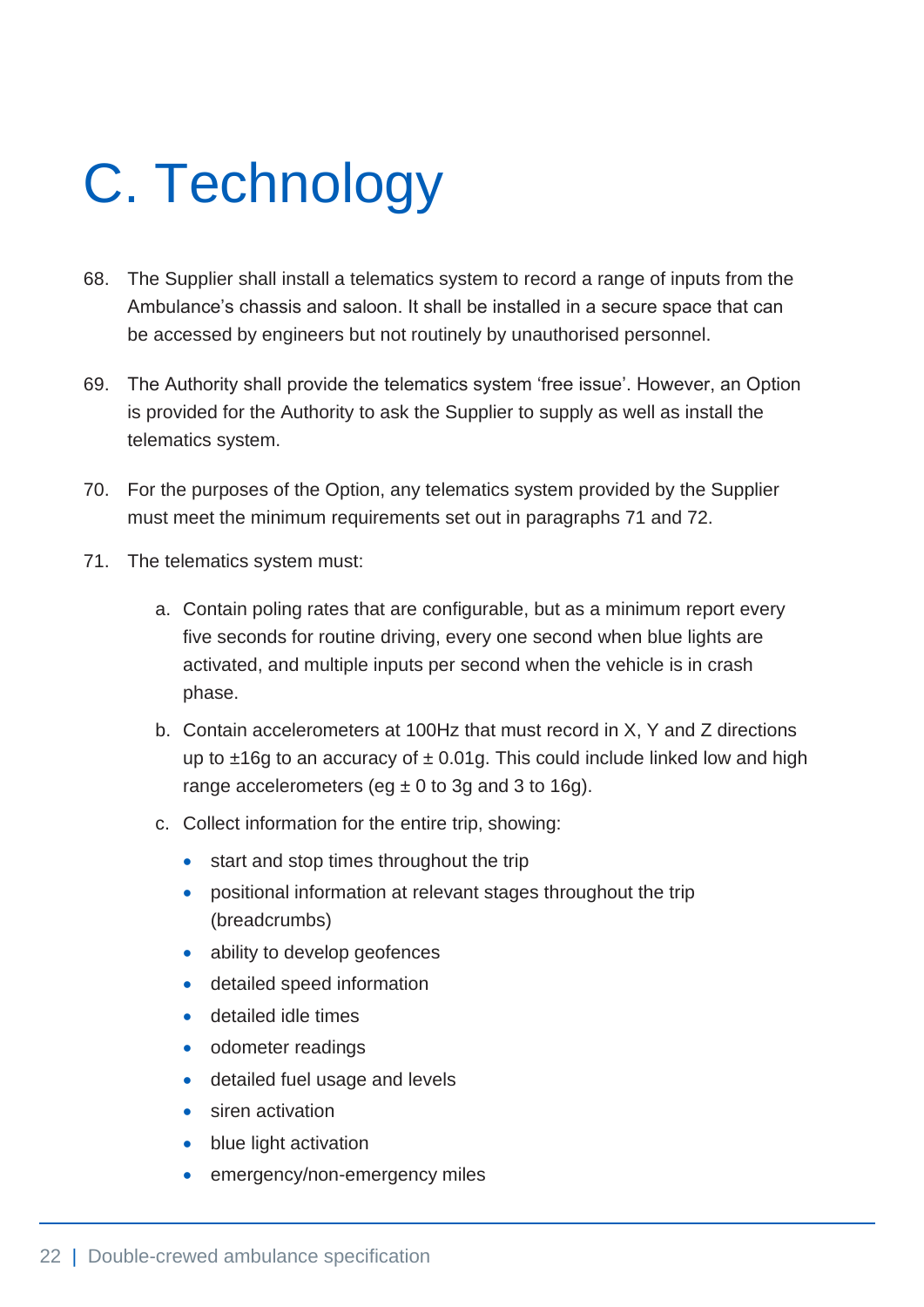- chassis lights information
- seat belts engaged information for all seats
- windscreen wipers information
- brake lights information
- dash warning lights information
- steering wheel position
- throttle position
- X, Y, Z accelerometer inputs.
- 72. The telematics system must be 'open' such that it can integrate with the different 'back office systems' within the Authority, and also have a standalone reporting portal. Data must be available for the Authority to view and interrogate remotely.
- 73. The Supplier shall supply and install a tamper-proof, two-way intercom system between the cab and the saloon area that is powered when the ignition is on and only accessible for maintenance. This device should have an open-speech facility from the saloon to the cab and a press-to-talk button should be fitted in the cab for the driver's use. It should be possible to control volume from the cab but not to turn off the device. The intercom system should be correctly calibrated to provide clearly audible communications.
- 74. Additional speakers will be provided in the saloon area for the Base Vehicle entertainment system with a separate on/off switch and volume control in the saloon. It must be possible to play music from a USB device in the cab into the saloon.
- 75. The Supplier shall fit an audible reverse warning device that operates when reverse gear is selected. This device will be used to alert pedestrians that the vehicle is reversing and will be fitted with a night isolation switch. An ultrasonic reversing aid connected to a reversing proximity warning device will be provided to give the driver audible and visual (a tri-colour light-emitting diode (LED) will be located to the right of the main instrument console) warning of any obstruction at the rear. The device must not to be sensitive to emergency vehicle LED lights.
- 76. A rear (reversing/incident) camera that operates when reverse gear is selected must be added; the rear image will be displayed on the MDT screen. This camera must be positioned high up under the rear light bar, protected from rain, dirt and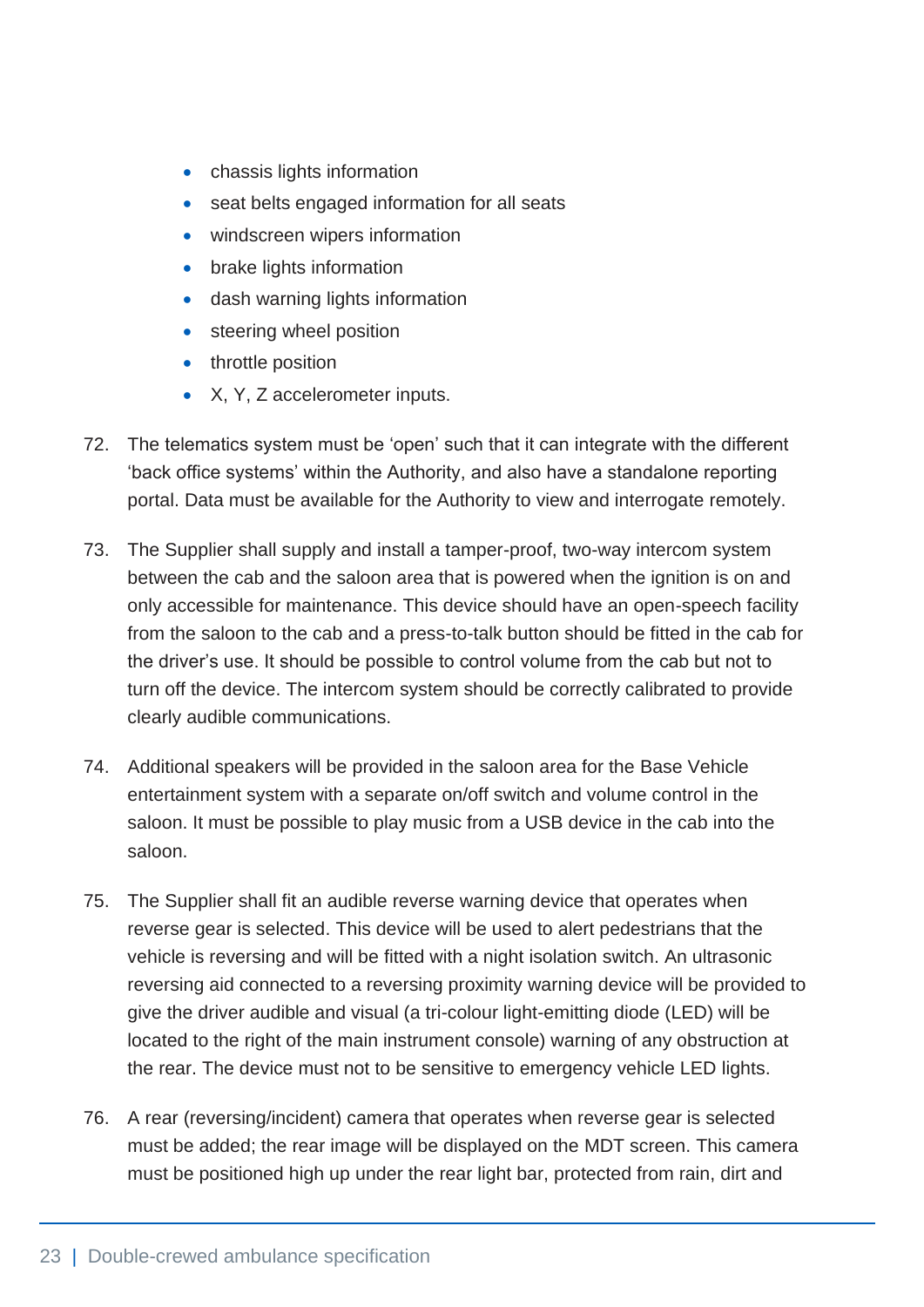spray to maintain a clear image, where it gives a wide-angle image across the rear of the vehicle that includes the ramp and covers approximately 3m to the rear of the vehicle.

- 77. The Supplier shall supply and install a CCTV system for staff protection and to provide evidence in any incident/collision, in line with the requirements below. The recording unit must be inaccessible to crews/patients but easily accessible for maintenance and the removal of storage devices. All aspects of the system must comply with the General Data Protection Regulation as it applies in the UK (GDPR).
	- **Eight channel HD digital video recorder:**
		- ‒ records eight cameras at HD resolution
		- ‒ ability to record data at a frame rate of at least 24 frames per second
		- ‒ records vehicle G force data in three separate axes, each individually adjusted
		- records vehicle GPS data for integration with mapping in playback software
		- records vehicle GPS speed
		- ‒ logs use of left/right indicators and brakes, with all functions individually searchable in playback software
		- ‒ integrates with ambulance management system outputs to record use of sirens/blues/headlight flash/panic alarm – system should differentiate between sirens armed and sirens emitting noise
		- programmable shutdown delay
		- ‒ programmable/switched video output
		- removable 1TB recording storage device with dedicated lock
		- ‒ lockable front cover
		- clearly labelled fault repeater LED positioned in the dashboard
		- ‒ fault output for third-party integration
		- ‒ front accessed monitor output for set-up and testing
		- event search function allowing operator to search and view specific recorded scenarios, eg only those recordings when the vehicle's blue lights are active, or the vehicle is travelling at a certain speed, or any combination of multiple events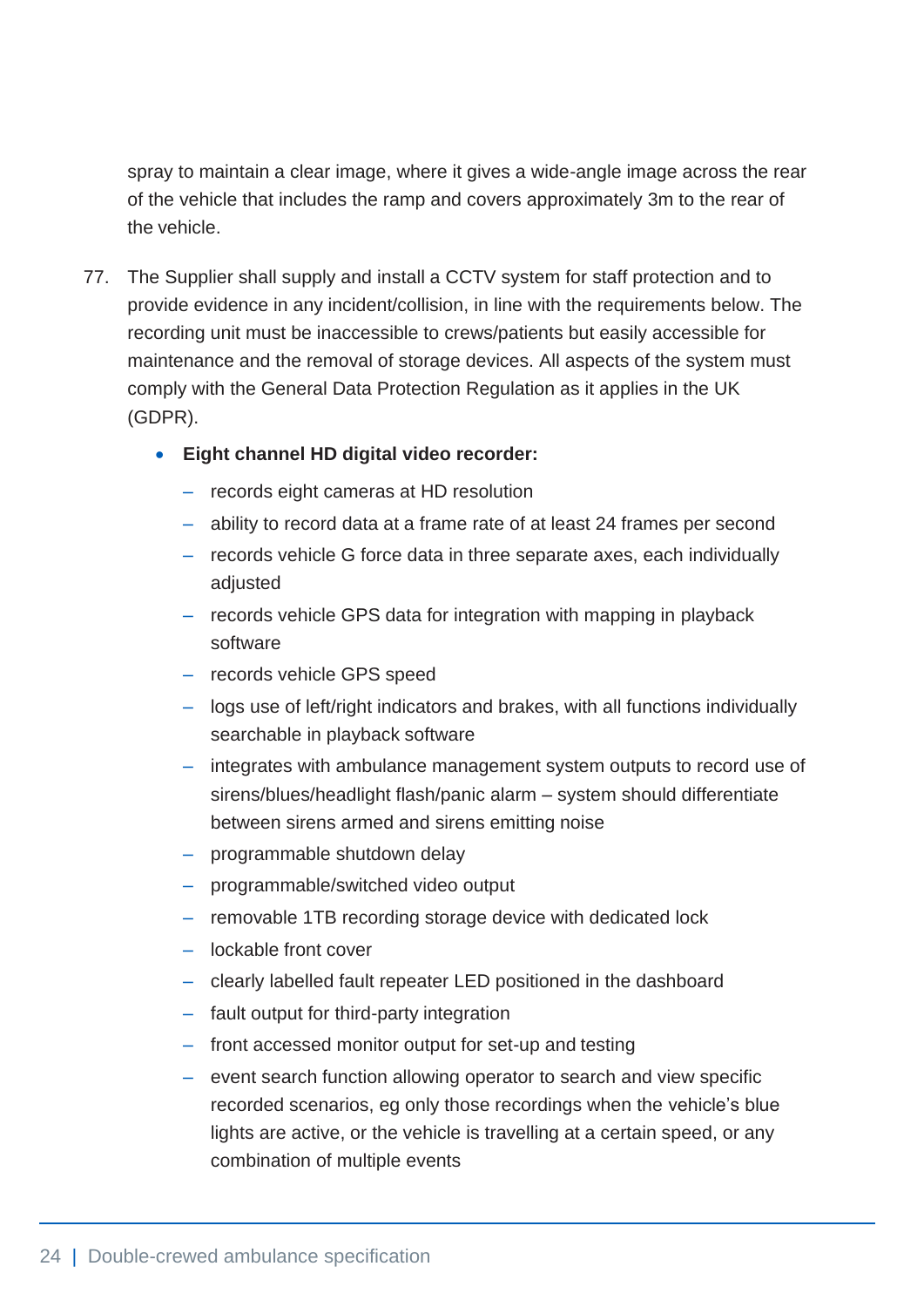- a separate back-up recording and storage function for recording driver behaviour data such as acceleration, braking and speed
- ‒ allow for 4G/Wi-Fi connection to vehicle to view live images and download recorded footage encrypted to Advanced Encryption System 256-bit encryption
- ability to review footage on a PC direct from the removable storage device and remotely from the vehicle
- ‒ option to auto-convert encrypted format footage to Audio Video Interleave format directly from playback software
- ‒ ability to display all external camera images simultaneously on the monitor on the bulkhead in the saloon.

#### • **Forward-facing camera:**

- ‒ mounted behind the rear-view mirror looking forwards
- cameras to record when vehicle is in operation and for a programmable period of time post ignition of up to one hour.
- **Nearside and offside externally mounted micro-dome cameras:**
	- ‒ mounted nearside and offside at the rear of the vehicle facing forwards
	- ‒ external cameras mounted on micro-dome base
	- ‒ high resolution with minimum day/night function of 600 TV lines
	- ‒ vandal resistant with lockable rim
	- cameras to record when vehicle is in operation and for a programmable period of time post ignition of up to one hour.
- **Saloon micro-dome cameras:**
	- ‒ two flush mounted into the ceiling above the bulkhead cabinet and at the foot end of the stretcher
	- ‒ high resolution with minimum day/night function of 600 TV lines
	- ‒ vandal resistant with lockable rim
	- cameras to record when switched on or when the driver alert strip is pressed with passive recording function to enable video from one hour before activation to be captured
	- ‒ microphone installed in saloon area that is also turned on when the camera is turned on with a passive recording function to enable recordings from one hour before activation to be captured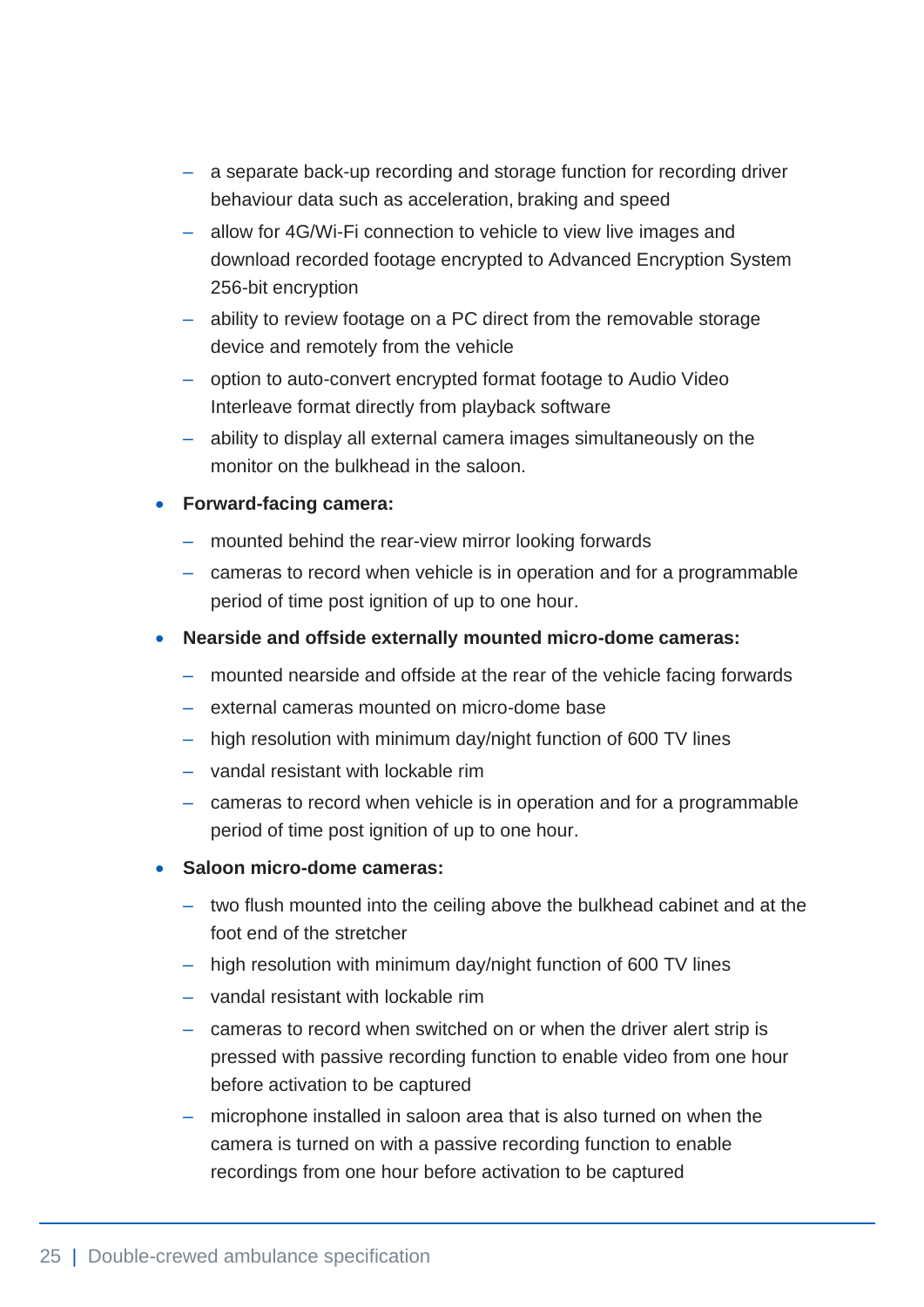- ‒ switching on the camera leads to a clearly labelled visual warning (red LED light) that video and audio recording is active, and activation via the driver alert strip also leads to a voice alert that CCTV and audio recording is in operation
- ‒ crews should be able to leave the camera on and in continuous record mode.

#### • **Rear camera (same camera as per paragraph 76):**

- ‒ mounted at the rear of the vehicle, in the centre, for use as a reversing aid and to record events at the rear of the vehicle. The Supplier will ensure this is wired in such a way that there is no delay between selection of reverse gear and footage being displayed on the dashboard screen
- camera to record while the vehicle is in operation and for a predetermined time after ignition.

#### • **Accident review service:**

- the CCTV supplier will offer the ability to recover or receive accident footage and to prepare an independent expert report on the circumstances, possible causation and liability
- this must comply with relevant data protection requirements including the General Data Protection Regulation as it applies in the UK (GDPR) and footage must be prepared in a way that meets all relevant Home Office guidelines.

#### • **Footage preparation service:**

- ‒ the CCTV supplier will have a process in place to recover footage in a timely manner (within 24 hours of request) or receive incident footage required for third-party purposes such as police request
- this must comply with relevant data protection requirements including the General Data Protection Regulation as it applies in the UK (GDPR) and footage must be prepared in a way that meets all relevant Home Office guidelines.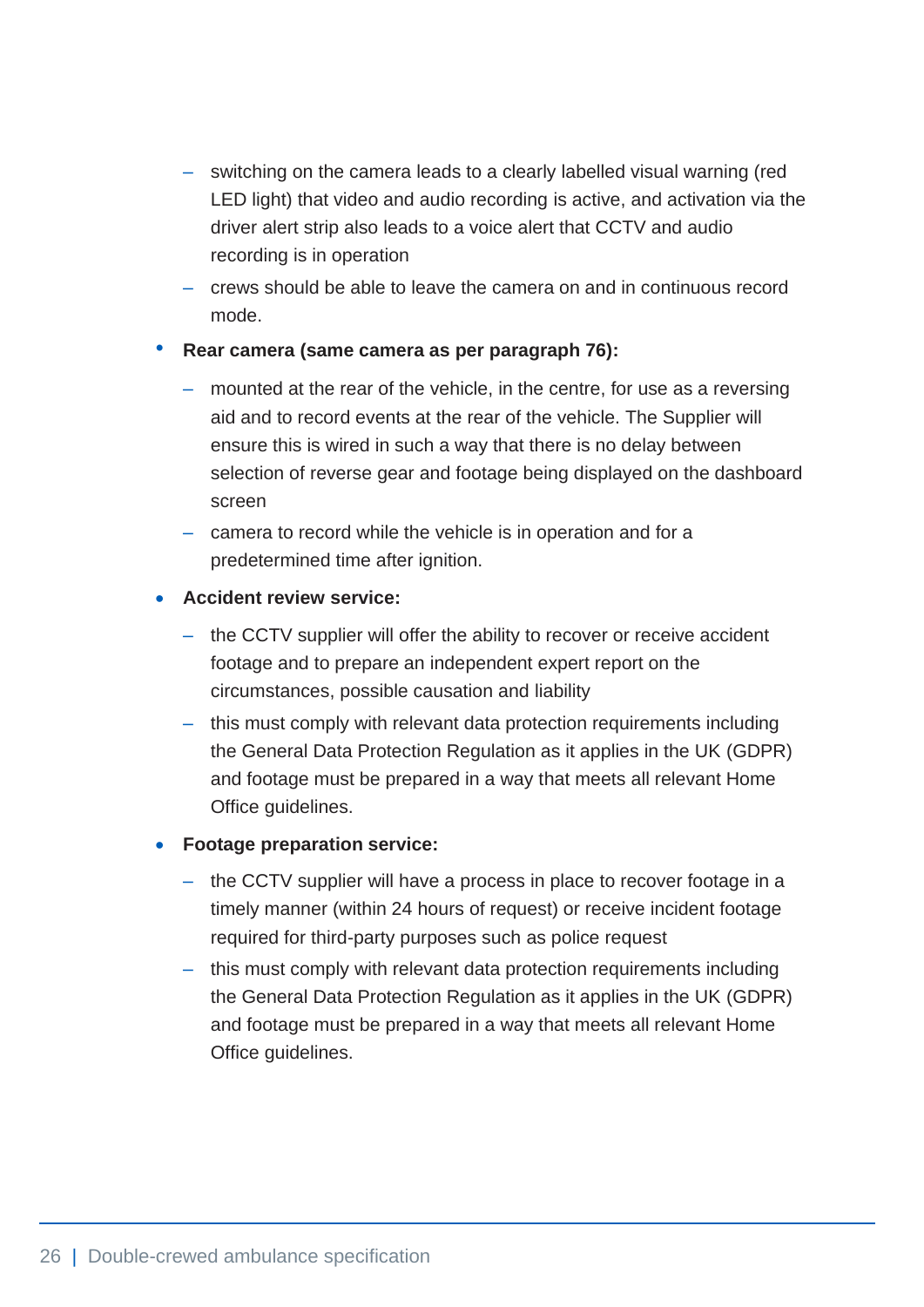# <span id="page-27-0"></span>D. Cab requirements

- 78. The cab design will maximise crew comfort and leg room for both driver and passenger.
- 79. No fittings in the cab will restrict the range of seat and seat belt adjustment provided by the Base Vehicle manufacturer.
- 80. The dashboard must be designed to appropriately incorporate the additional electrical switching, warning and communication equipment and the mobile data terminal. This should be achieved with robust extra moulded cowls that do not obstruct routine maintenance tasks. The final design must be suitably ergonomic, look tidy and clean, and comply with all relevant regulations and standards. It will be subject to ECWVTA assessment if it is different from the Base Vehicle design.
- 81. Any cab overhead shelf shall be removed and the area made good.
- 82. A floor-mounted console shall be installed in the centre between the passenger and driver seats to provide maximum storage, including a document storage solution, two drinks holders and a waste bin. It will be sealed against fluid ingress.
- 83. Two rechargeable torches will be installed at positions both crew members can easily reach. The charging system will operate in a way that preserves torch battery life for as long as possible to reduce through-life cost.
- 84. Two coat hooks will be fitted.
- 85. A non-slip wear plate will be supplied and fitted on the cab floor below the driver's pedals. This must be sealed around its edges to prevent any type of ingress under the plate. This plate must not impede any full pedal travel.
- 86. One BS EN 3 compliant single use 2kg ABC 40 powder, visible gauge, controllable flow fire extinguisher will be positioned within easy reach of the driver and also from outside the vehicle, and not at head height. Its bracket will be a complete base, not two-pronged. The extinguisher will have a minimum seven-year life without the need for scheduled maintenance or service or any form of manufacturer overhaul.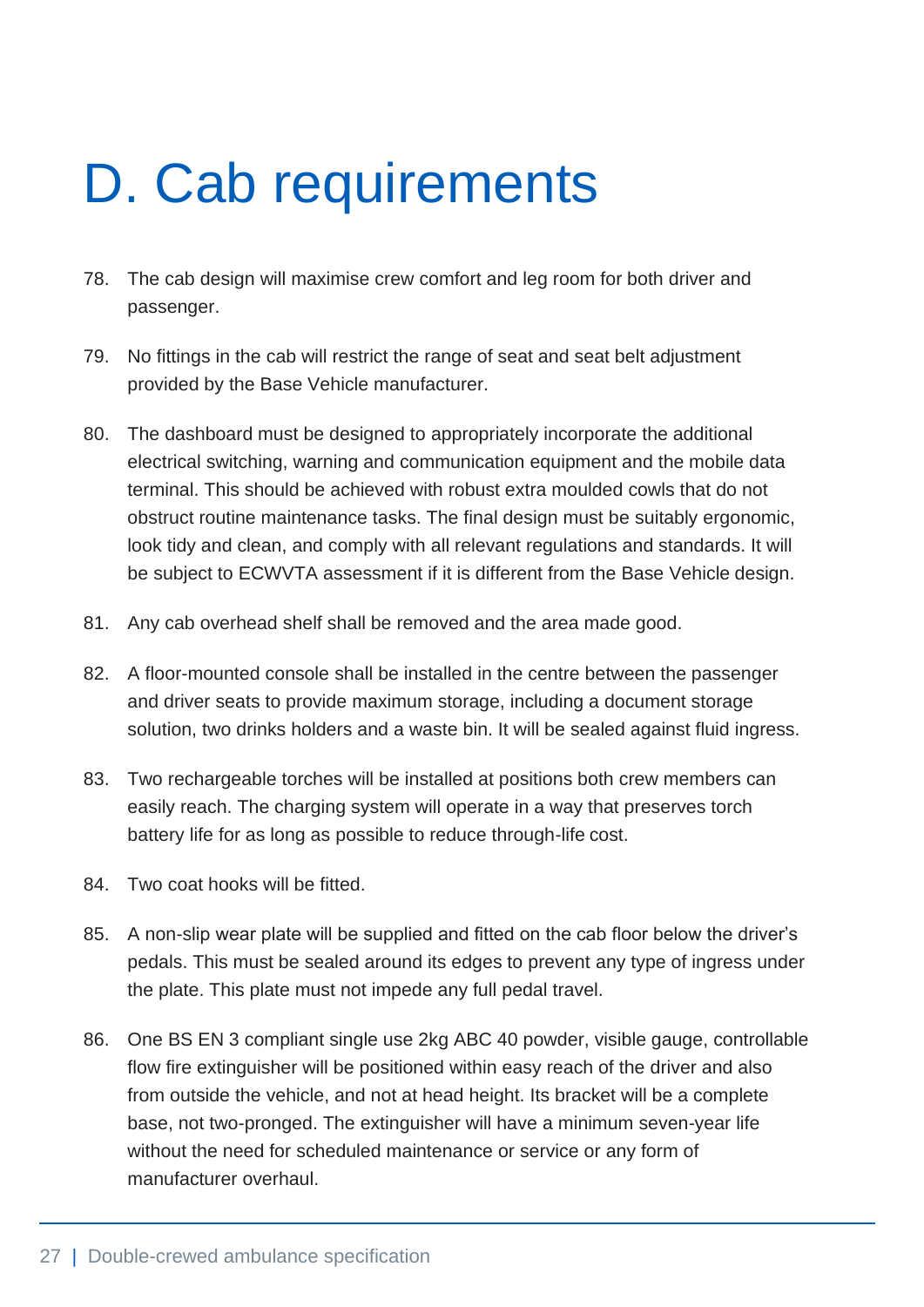- 87. Supplementary cab-dimmable strip lighting will be fitted above the driver and passenger seats, for completion of paperwork.
- 88. Two 12V USB outlets will be fitted for charging of aux devices and to supplement the Base Vehicle fitted outlets suitable for rapid charging of mobile phones.
- 89. Strengthening plates will be supplied and fitted to the driver and passenger doors with check strap mounting points at the 'A' pillar.
- 90. Tailored infection control anti-bacterial seat covers will be fitted to the driver and passenger seats. These will be made according to the Base Vehicle manufacturer's digital patterns and have a maximum tolerance of 0.02mm to ensure a perfect fit. Where airbags are fitted for the original seats, they must conform to applicable TUV crash safety standards and applicable regulation.
- 91. The fuel cap will be non-locking and the Supplier will supply and fit a mechanical misfuelling prevention device in the fuel filler neck. The Authority has the option not to require the misfuelling prevention device.
- 92. The Supplier shall provide a solution that safely and securely mounts each Authority's mobile data terminal (MDT) screen (provided 'free issue' by the Authority) to the dashboard without obscuring access to any Base Vehicle entertainment or heating controls. The screen will be positioned to reduce glare and must meet all relevant regulations.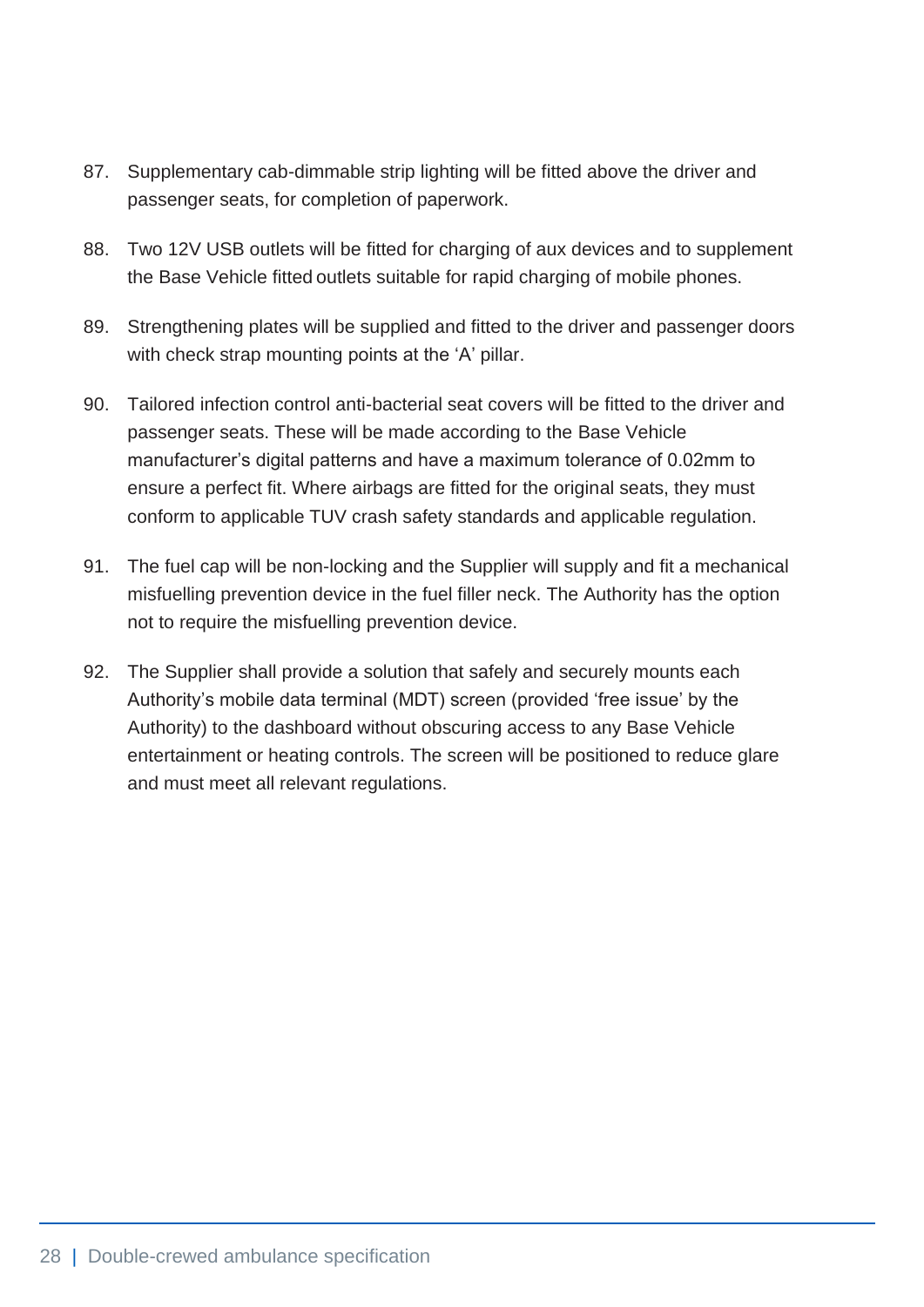# <span id="page-29-0"></span>E. Saloon requirements

- 93. The bulkhead will have one square 1,430cm<sup>2</sup> minimum, nearside to offside opening window in line with the requirements of BS EN 1789:2020.
- 94. The saloon interior roof (including its components) must be at a height not lower than 1,890mm.
- 95. The saloon interior design must allow ambulance type carry chairs to pass between the wheel arch/nearside seating and the stretcher in its locks, with attendant seats in stowed position.
- 96. The Ambulance must be able to carry a bariatric stretcher in the fixed floor stretcher mountings without any equipment needing to be moved.
- 97. The bulkhead must have no protrusions that touch a person sitting in the seat when in its most rearward position.
- 98. The original Base Vehicle cab dimensions must not be compromised during the construction of the bulkhead; in particular, the geometry relative to the driver and passenger seating must be maintained.
- 99. All seat coverings will be made from a single piece of material and have sealed seams to prevent the ingress of body fluids for infection control purposes and to protect against damage.
- 100. All saloon seats will include a seat belt warning system that provides a visual warning to the driver that a seat is occupied but the seatbelt is not engaged.
- 101. Appropriate storage in cupboards and overhead lockers will be provided, all of which will have contents identification labels.
- 102. Unless otherwise stated all high-level lockers will have transparent doors and all other cupboards solid doors. All high-level lockers will have strong hinges with two gas struts per locker.
- 103. All overhead lockers will have dividers to accommodate different consumables, with a clear 40mm lip at the bottom and on horizontal dividers to avoid items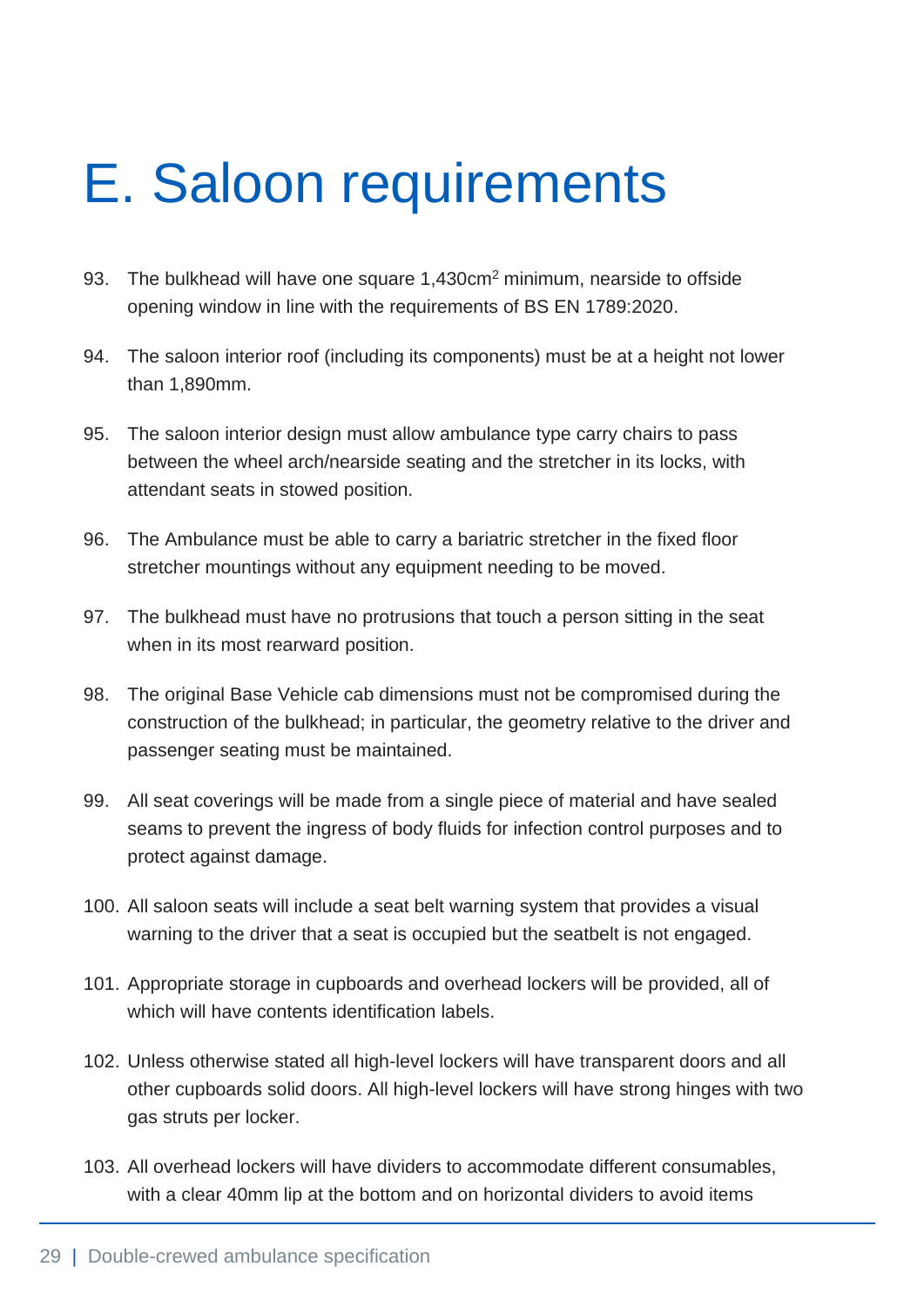moving, unless otherwise stated.

- 104. All cupboards and lockers will have rounded corners/edges on the inside for easy cleaning and infection control.
- 105. The rear doors of the vehicle are not to be used for the storage of equipment and a suitable door check system will be installed to retain the rear doors at opening of 90 degrees.
- 106. Head impact bump pads, finished in Ambla Cairnwell Grey (or equivalent), will be appropriately positioned under each locker unit and above the inside of the side door.
- 107. Unless explicitly stated otherwise, all locker, cupboard and drawer doors will have a locking system with a manual reset device that indicates whether the door has been opened. This system is known as a 'make ready system'.
- 108. All saloon door entrances will have grab rails/handles to aid entry/exit. As a minimum, there should be one between the side door and the first seat in Zone C, and two at the rear doors.
- 109. All grab rails in the saloon must be strong enough to take the weight of heavy persons, be 35mm in diameter and be finished in RAL1016 yellow powder coating.
- 110. Protection shall be fitted to the side door sliding mechanism to prevent ingress of items that could hinder operation of the sliding door.
- 111. A full air suspension lowering system for the rear axle will be fitted, including any chassis reinforcement required. The Supplier will be fully approved by the system supplier to fit the equipment and to provide support during the associated Warranty period.
- 112. A mechanism must be fitted to the rear doors, to hold the doors open at 90 degrees. The design must not affect the integrity of the Base Vehicle doors, hinges or mountings.
- 113. An electrically operated bariatric compact inboard access ramp will be fitted to the rear of the vehicle and will give an angle of no more than 12 degrees, allowing unrestricted access. The total area of the ramp will be covered with replaceable and maintainable anti-slip material, including any stainless steel. When not in use,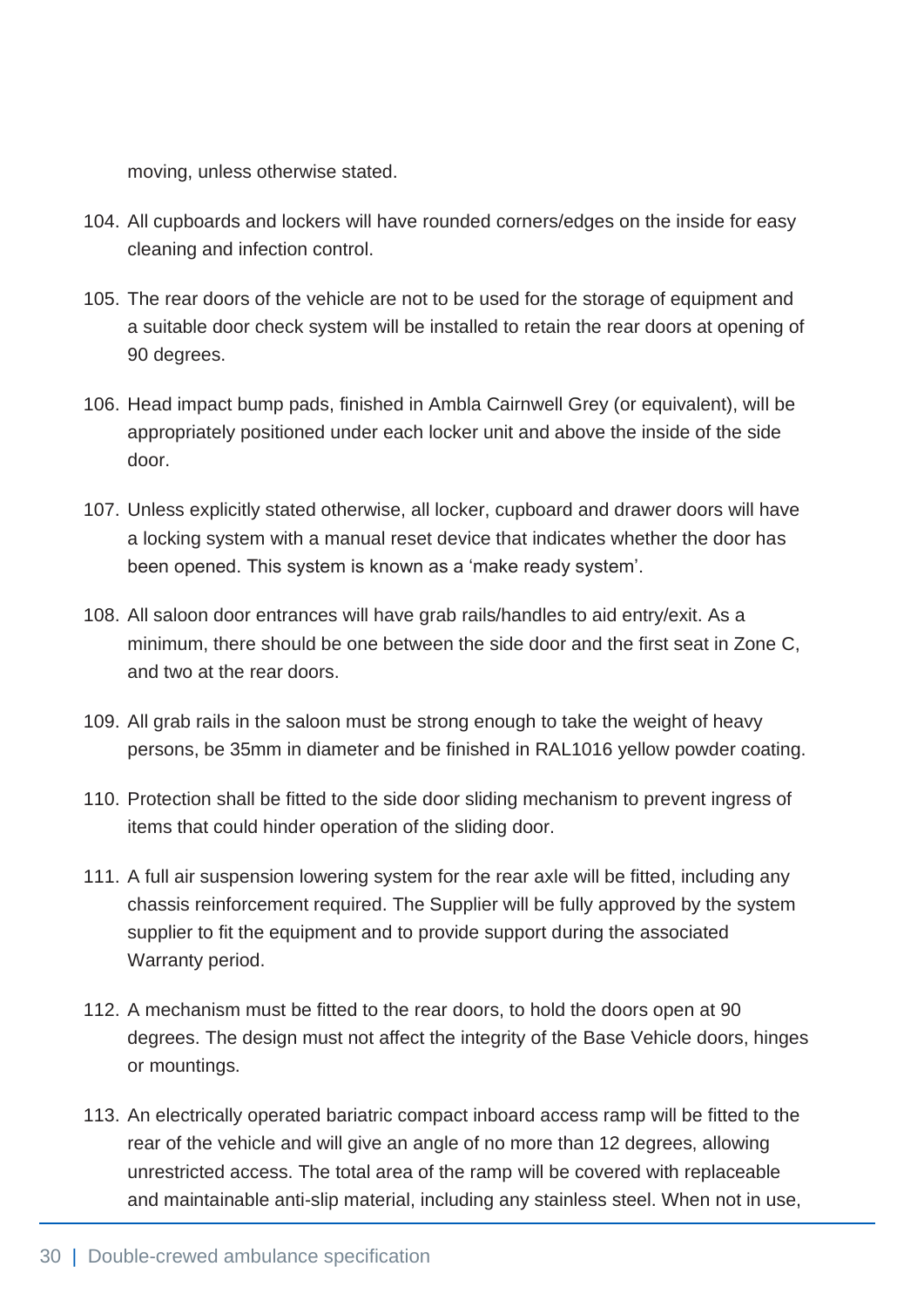the ramp must fold flush with the vehicle floor.

- 114. Manual operation of the ramp must be possible in the event of mechanical failure; exchange from mechanical to manual should take no longer than five minutes. High visibility markings must be fitted around the edge of the ramp and visible when it is deployed. No working components should be exposed to the elements.
- 115. The ramp controls will be linked to the air suspension, so the vehicle is lowered when the ramp is deployed and raised when the ramp is retracted.
- 116. A single speed bariatric stretcher winch (with a minimum safe working load of 500kg) will be fitted, with a wander lead positioned at the rear doors and a pendant control to operate the winch, air suspension and ramp, with each button clearly labelled. The winch strap will not damage the floor when in use, should be in a high visibility colour and of a flat woven construction, and with a breaking strain rated to the maximum loading of the bariatric stretcher. A rated and appropriate attachment to the stretcher will be supplied and based on two carabiner connections attached to the winch via a seat belt mechanism, which attaches to the stretcher as per the stretcher manufacturer's recommendations.
- 117. The winch will have an auto shut off to prevent it from operating when fully stowed and the full out spooling of the winch strap.
- 118. Warning red LED lights must be fitted to all doors, to warn moving traffic around the vehicle that a door is open.
- 119. Suitable illumination to entries will be provided; this is turned on through door activated micro-switches. To provide a combined puddle, alley and blue lights will be fitted above the driver and passenger doors.
- 120. Nearside, offside and rear scene lights that can be switched on independently will be provided. Scene lights must be switched off when road speed is above 10mph. Scene lights will be positioned on each rear door to illuminate each rear corner of the vehicle and to aid reversing – all scene lights need to come on when reverse gear is selected and the vehicle's headlights are on.
- 121. Nearside and offside 45-degree alley lights will be mounted above the driver and passenger doors.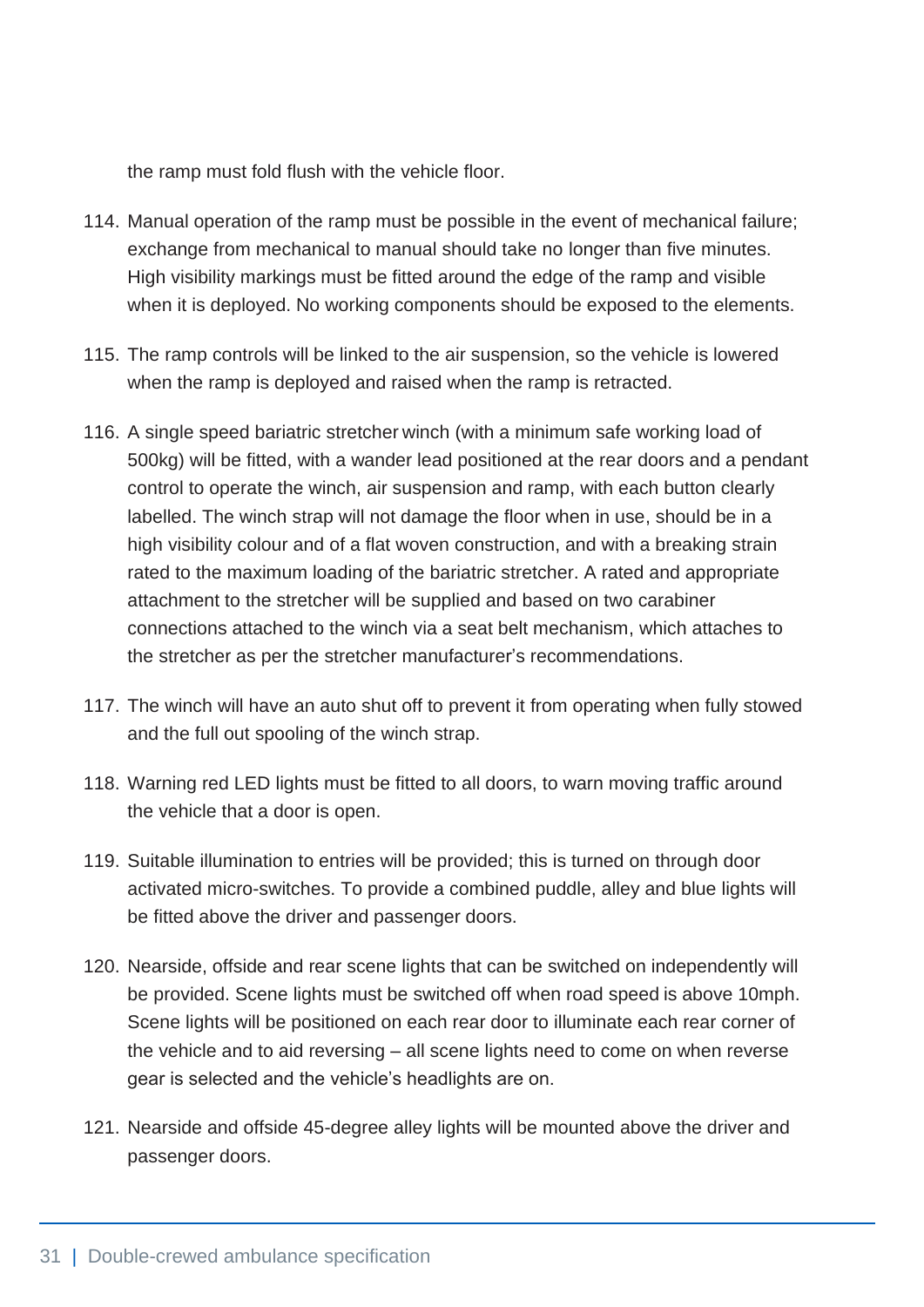### <span id="page-32-0"></span>Floor construction

- 122. The floor will be constructed from robust, strong and durable material to withstand the demands of regular use and with due consideration of the weight of the conversion, the equipment and the people on it.
- 123. The floor covering will be made from a light-weight single piece with its edges sealed to make washout easy and to enhance infection control. It must be non-slip and have anti-soiling properties that comply with BS EN ISO-11378-2, and antibacterial/fungicidal properties. It must be resilient enough to withstand high wear rates and will meet all relevant requirements of BS EN 13501-1:2007+A1:2009, and BS EN 13845:2017, and all relevant tests within those standards.
- 124. The underside of the floor panel will be coated with suitable underseal protection.
- 125. The wheel arch sections will be treated with suitable stone chip protection.

#### <span id="page-32-1"></span>General design

- 126. Figure 1 below divides the saloon into seven indicative zones.
- 127. Within this layout the Authority has three options for the location of the defibrillator, the provision of piped nitrous oxide + oxygen, and the secure ventilator quick release bracket. The options are clearly stated and link to section K of this Specification.
- 128. The options shown below should be used as the base point for the specification.
	- **Defibrillator:**
		- ‒ located on top of the cabinet in Zone A
	- **Piped nitrous oxide + oxygen:**
		- ‒ no piped nitrous oxide + oxygen required
	- **Ventilator:**
		- ‒ provision and fit of a secure ventilator quick release bracket and associated power supply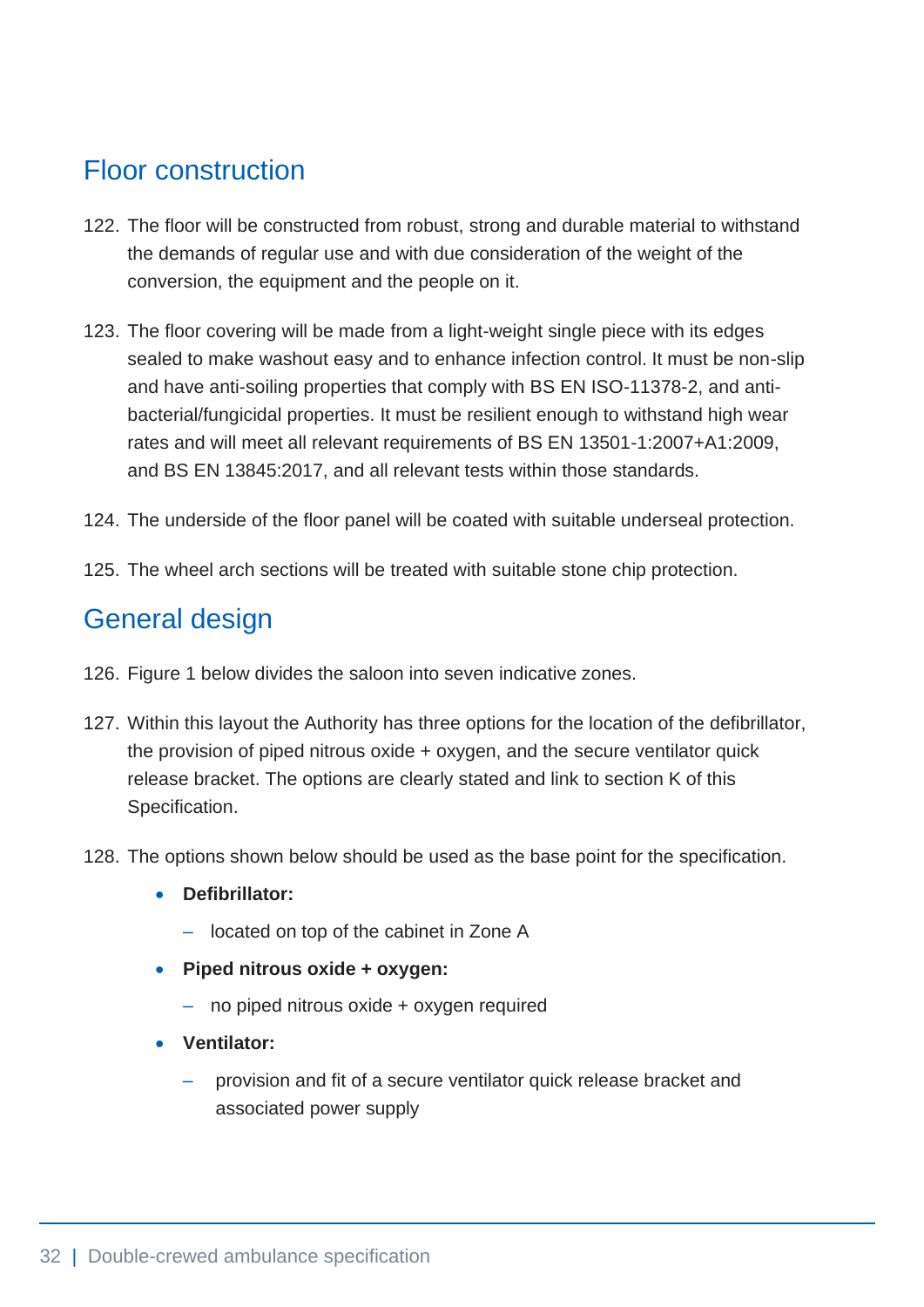#### **Figure 1: Saloon layout**



#### **Zone A**

Indicates Floor Area

129. This zone will comprise a single cabinet that includes the following:

- a. Storage for equipment and bags that need to be quickly accessed. These items must be accessible through both the vehicle side door when open and through doors from inside the vehicle (without a make ready system). The storage facility must have open shelving when accessing from the side door with a quick release retention strap to avoid bags falling out when the door is opened. This area will hold response bags, oxygen and resuscitation equipment.
- b. The cabinet will include a locker to hold personal protective equipment (PPE) equipment and a slide out tray across the width of the cabinet with a 10mm lipped edge to avoid items rolling off. The slide out tray will contain removable and adjustable compartment dividers.
- c. Communications equipment will be fitted in a cupboard at the bottom of the cabinet and be inaccessible by crews (therefore no make ready system). It should be ventilated as required and slide out of the cupboard, with adequate cabling, to allow for maintenance. The construction should be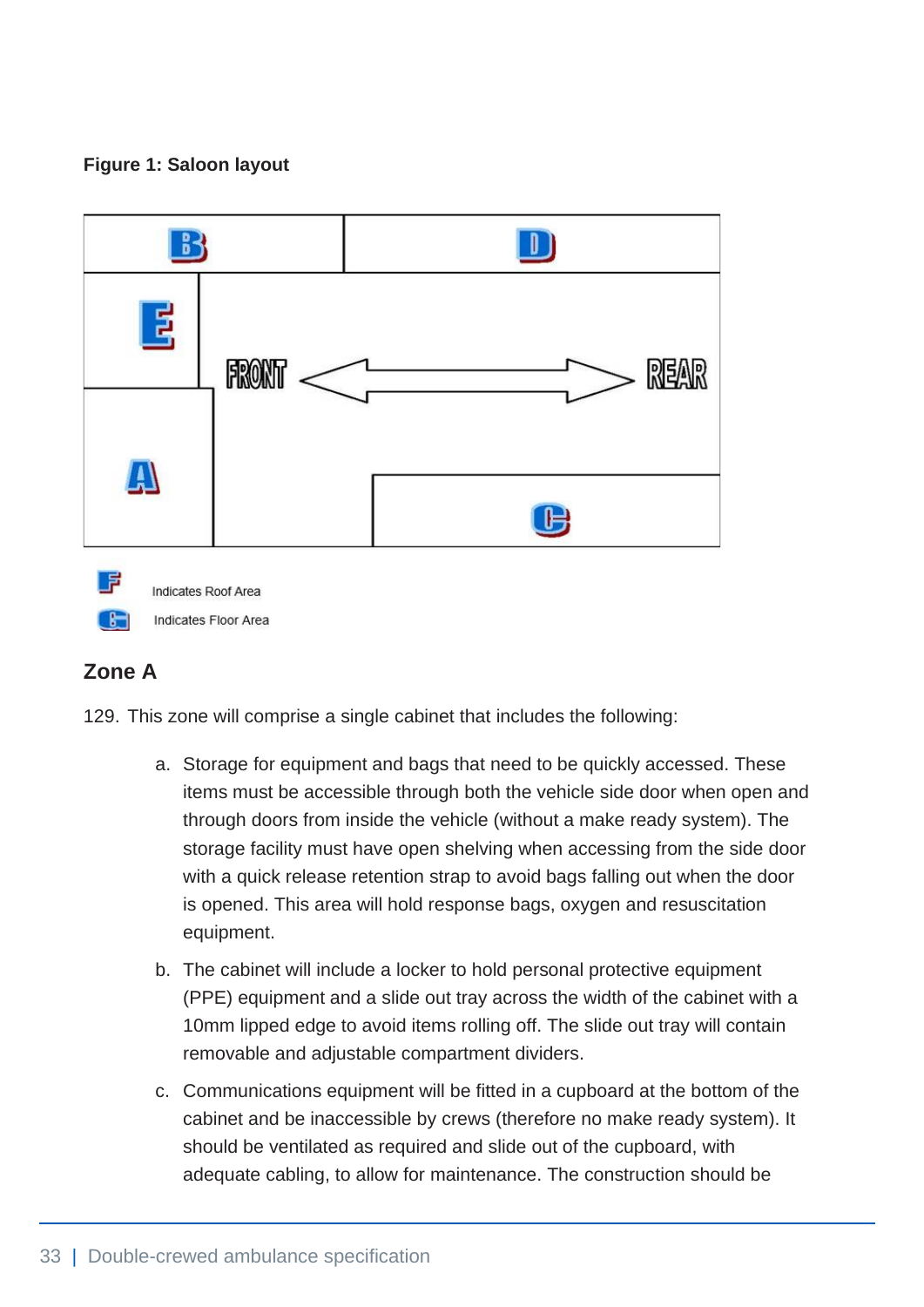designed to prevent fluid ingress.

- d. The top of the cabinet will have a 10mm raised lip to prevent items rolling off and be reinforced, if required, to hold a defibrillator.
- e. If the Authority selects this Option, space will be provided on top of the cabinet for a defibrillator with a 12-lead ECG monitoring facility, with the screen facing into the saloon centre and appropriate power supply. The alternative Option is provided in section K.
- f. Space will be provided for an Electronic Patient Report Form device. Brackets and equipment will be supplied by each Authority but fitted by the Supplier alongside appropriate power outlets.
- g. Stainless steel (or lightweight alternative with the same protective properties) wear plates will be fitted to the bag storage area and top of the cabinet.
- h. The single speed bariatric capable stretcher winch shall be fitted in a cupboard at the bottom of the cabinet. There is no requirement for a make ready system indicator.
- 130. A specialist 24-hour emergency time manager LED clock, specifically designed to assist the crew with time critical clinical interventions and operations, will be installed on the bulkhead within easy reach of crew members. It will be directly connected to the vehicle's electrical system and protected against any harmful changes to voltage conditions.
- 131. A polycarbonate lidded locker construction will be fitted above the sliding door to hold four boxes of disposable gloves and a box of wipes, each with its own access hole.
- 132. A grab rail will be fitted from the top of the storage locker to the top edge of the sliding door aperture to ease entry and exit from the vehicle through the sliding door. A weather shield screen, made from polycarbonate material with an obscuring covering and the NHS logo, will be fitted between the bulkhead wall, the top of the storage cabinet and the top edge of the sliding door aperture
- 133. A covered 300mm paper towel holder will be fixed to the bulkhead.
- 134. Two 12V USB outlets (one type A and one type C), suitable for rapid charging of mobile devices, will be provided on the bulkhead above the cabinet such that any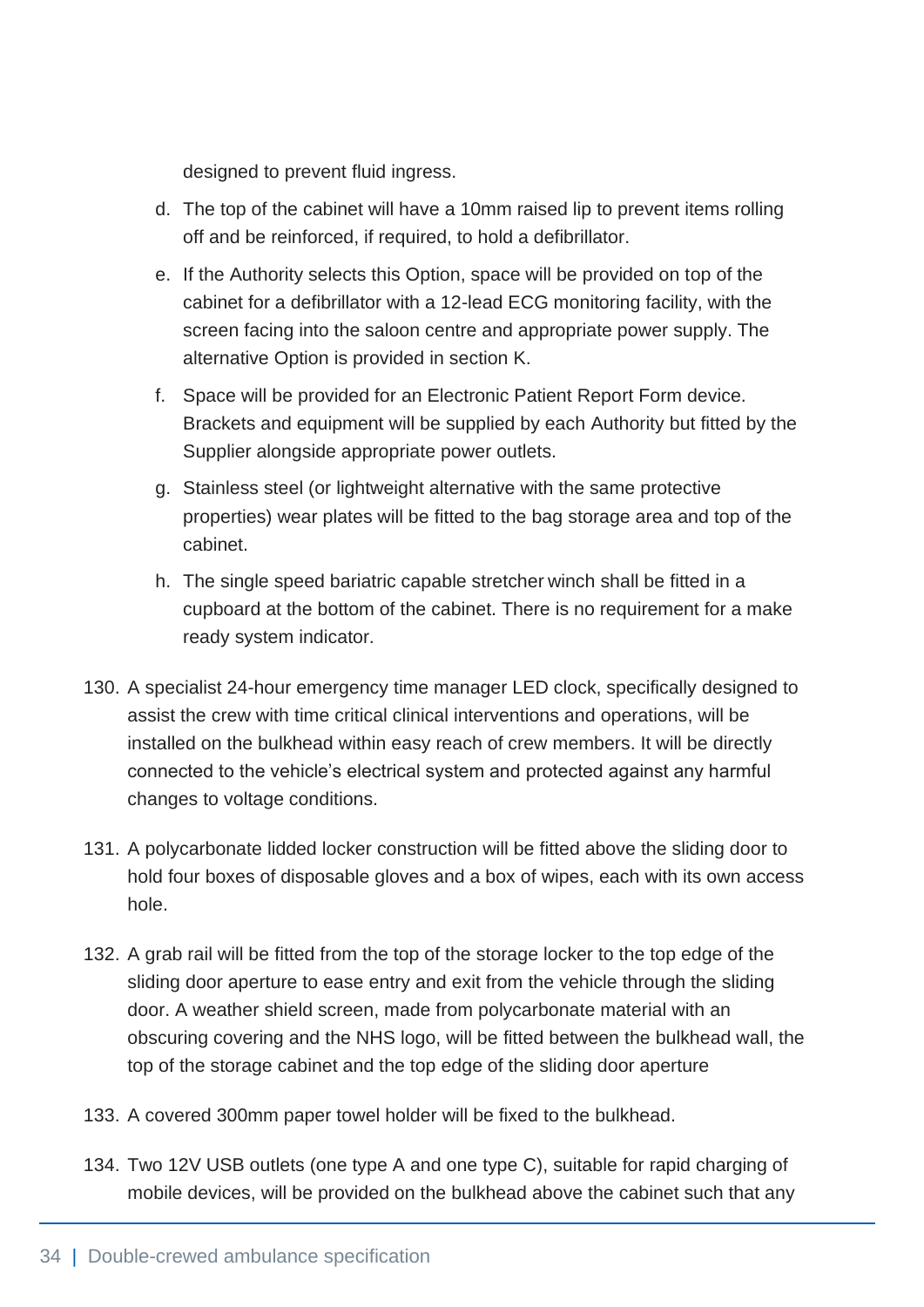devices charging can rest on the surface of the cabinet.

135. A horizontally centred cupboard will be built into the over cab area with access via a solid door that is fitted with two gas struts to hold it open.

#### **Zone B**

- 136. A low-level storage construction will run along the side of the vehicle from the bulkhead at the side of the attendant seat in Zone E, through Zone B and to the cabinets in Zone D. The sealing of all locker doors, lids and joints in this construction will prevent fluid ingress as much as possible, with lift-up lids having an overlap with the adjacent surface. All lift-up lids will be operable with a single hand and have a retaining system to hold them open during use. This construction will house the following:
	- a. A 7L capacity UN type approved rigid domestic waste container capable of accepting a plastic liner at the head end. The container (and any shelving) will be removable to allow thorough cleaning, clearly marked 'Domestic Waste' with a black colour reference and adjacent to the attendant seat.
	- b. A 7L capacity UN type approved code orange rigid clinical waste container capable of accepting a plastic liner at the head end. The container (and any shelving) will be removable to allow thorough cleaning and will be clearly marked 'Clinical Waste' with an orange colour reference.
	- c. A 2.5L capacity UN type approved code yellow sharps bin at the foot end. The bin (and any shelving) will be removable to allow thorough cleaning and will be clearly marked 'Sharps Bin' with a yellow colour reference.
	- d. A 7L capacity UN type approved code orange rigid clinical waste container capable of accepting a plastic liner at the foot end. The container and any shelving will be removable to allow thorough cleaning and will be clearly marked 'Clinical Waste' with an orange colour reference.
	- e. The sharps bin and the clinical waste bin at the foot end will be in the same locker housing which will be raised to avoid needing to lean over the patient and at a comfortable height for easy use.
	- f. One additional low-level locker between the head end bins and foot end bins.
- 137. A 1L capacity UN type approved code yellow sharps bin will be positioned on the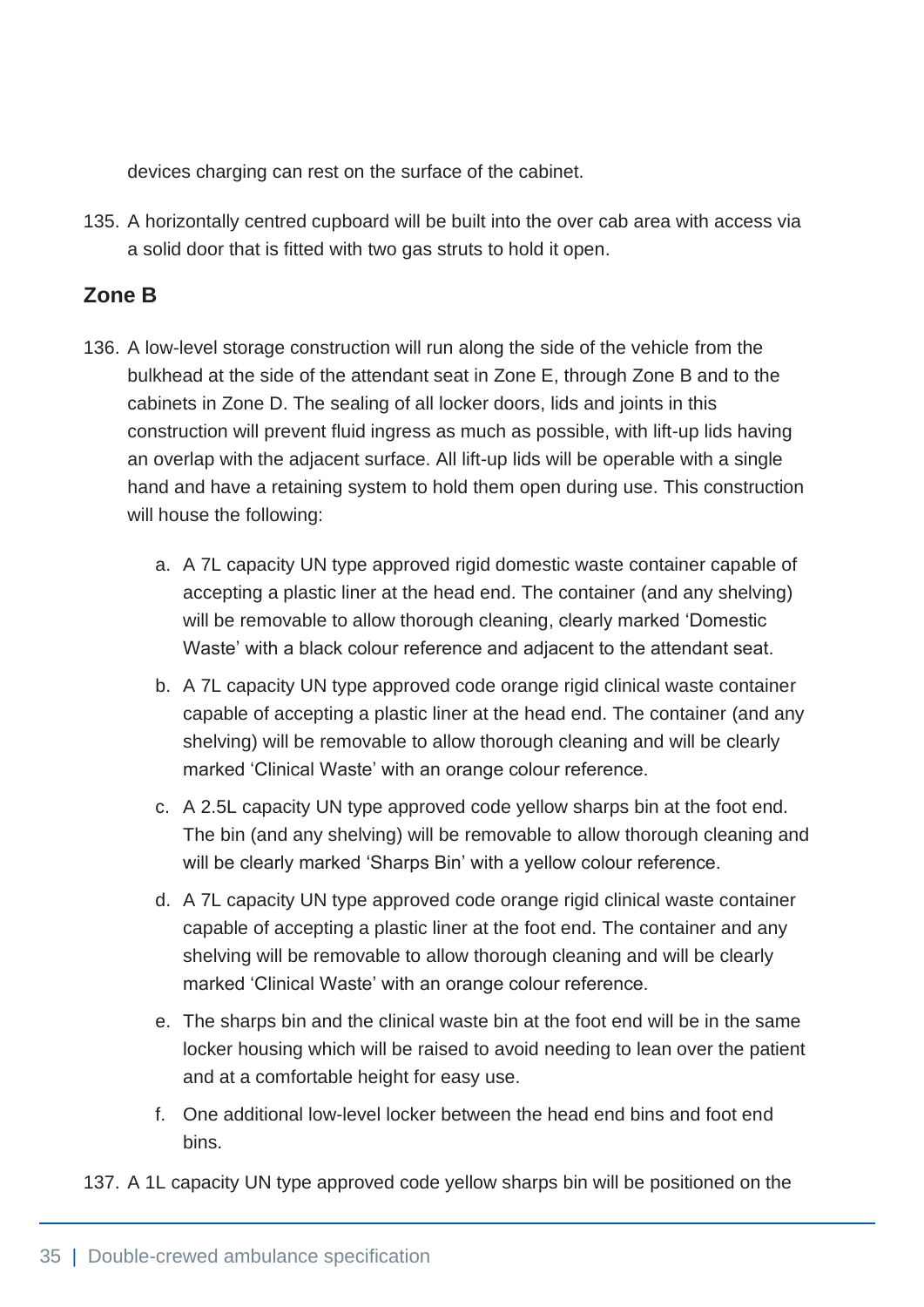wall at the head end of the stretcher. It will be removable to allow thorough cleaning and clearly marked 'Sharps Bin' with a yellow colour reference.

- 138. Two piped oxygen outlets will be provided relative to patient positions. They will be clearly labelled O<sup>2</sup> and coloured pure white RAL9010. The Authority has the option to add a third outlet for piped nitrous oxide + oxygen as detailed in section K.
- 139. A secure ventilator quick release bracket will be fitted, and a suction unit base plate securely mounted with the electricity supply hard wired. The Authority has the option, in line with section K, not to require a secure ventilator quick release bracket.
- 140. A vertical pole, 30mm in diameter, will be supplied and fitted adjacent to the stretcher on the wall in front of the window for the purpose of attaching syringe pump drivers, etc.
- 141. A magnetic white marker board (A4 size) shall be fitted on the wall within easy reach of the rear saloon seat and be provided with two dry wipe pens, one red and one black.
- 142. A 2 gang 230 AC three-pin socket with twin USB outputs, a 12V DC universal DIN socket and a 12V DC cigar socket will be fitted in the same mounting panel. There should also be a switch in this panel to turn the inverter on and off with a green LED that illuminates when it is turned on. All switches and sockets should be clearly labelled, including with an 'Inverter Status' label with red text stating that the green light indicates the system is on and that no light indicates the system is off. Next to the three-pin socket and at the same height as the socket, there should be a prominent label stating in bold red text 'To activate the power socket turn inverter to ON'.
- 143. A high-level storage construction that runs along the side of the vehicle from the bulkhead will be installed through Zones B and D to the back of the vehicle. The bottom shall not exceed 450mm from the roof and 1,560mm from the floor. Edges should be rounded as required to minimise the risk of injury.
- 144. A hand strap will be fitted under the high-level storage construction relative to the attendant seat in Zone E and the head of the stretcher.
- 145. A 'pick and mix' storage solution for consumables will be located under the high-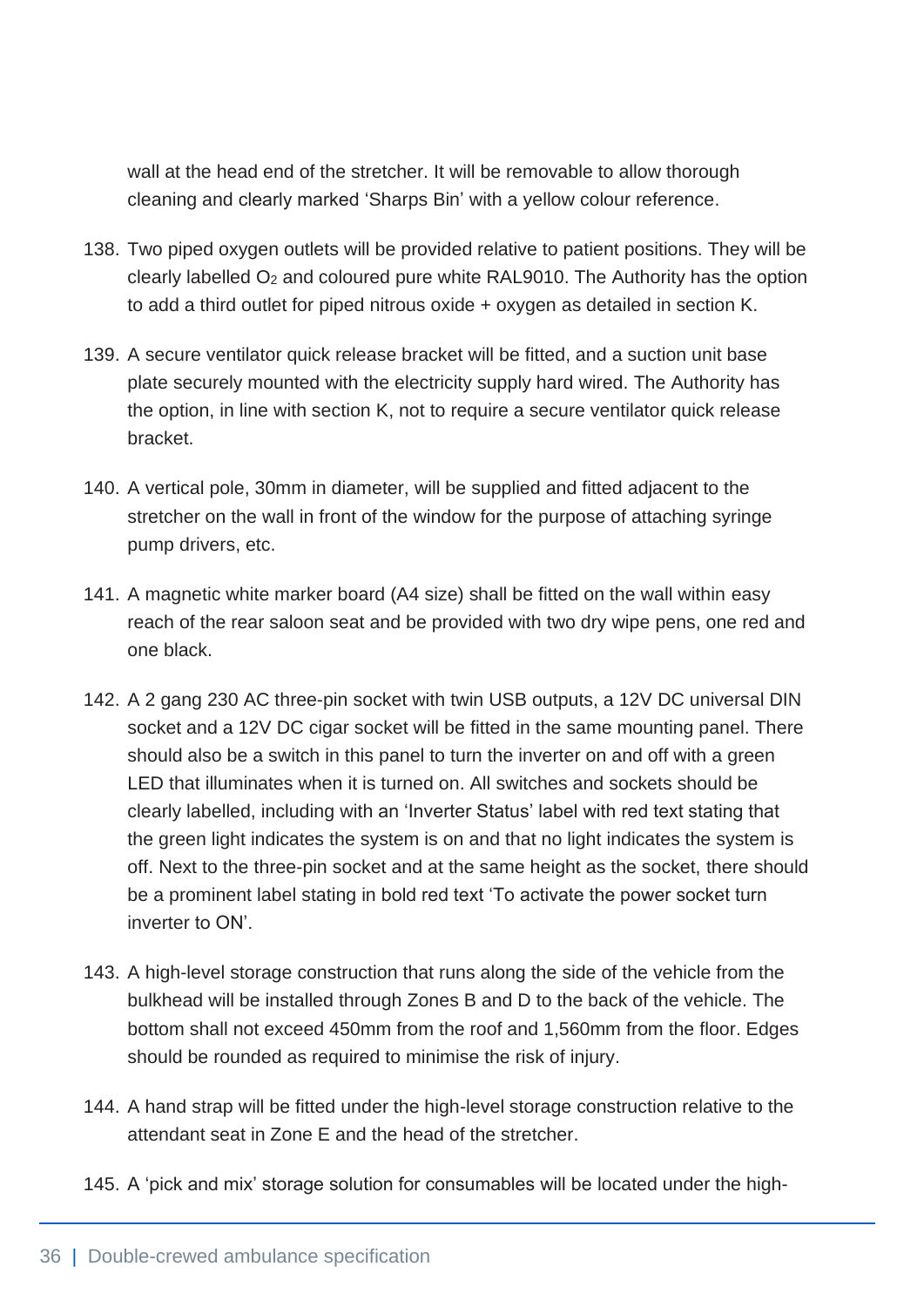level storage solution between the bulkhead and a position before the window appropriate to the stretcher, patient position and attendant position. There should be two separate units, each with multiple compartments and each with its own lid, fastened by a side release buckle. A make ready system indicator is not required in the 'pick and mix' solution.

- 146. Two spotlights shall be mounted on the underside of the high-level storage construction to illuminate the full length of the stretcher; these can be independently touch controlled or controlled via the saloon switch control panel.
- 147. A grab rail will be fitted to the bottom of the storage construction above the stretcher and be of reasonable length relative to the stretcher. An additional grab rail should be provided for the patient on a stretcher to hold on to.

### **Zone C**

- 148. This zone will include two reclining and swivelling seats fitted on the left-hand side and coloured Ambla Cairnwell Grey (or equivalent) with a RAL1016 (or closest match possible) yellow piped trim around the edges.
	- a. The seat closest to the sliding door will fold with its back to the side of the vehicle, enabling the attendant to sit and face the stretcher. It shall swivel and lock in both the forward-facing position and at 45 degrees from forward. When this seat is occupied it must be possible to comfortably occupy the rear seat in the forward-facing position.
	- b. The second seat will fold against the side of the vehicle and lock in the forward-facing position.
	- c. Both seats must have a headrest, adjustable armrests and a three-point retractor seat belt with the tongue attachment on the right side of the seat. Extra length seat belts will be provided that can secure a child seat or accommodate a bariatric patient.
	- d. Seat squabs will be 470mm above the floor.
	- e. An enclosure will be created for the front forward-facing seat and under no circumstances should the seat base be drilled to fix a shroud.
	- f. These seats will be designed and positioned to ensure maximum comfort, accessibility and ergonomic movement, and to maximise effective care of a patient lying on a stretcher. The swivel action of both seats should be easily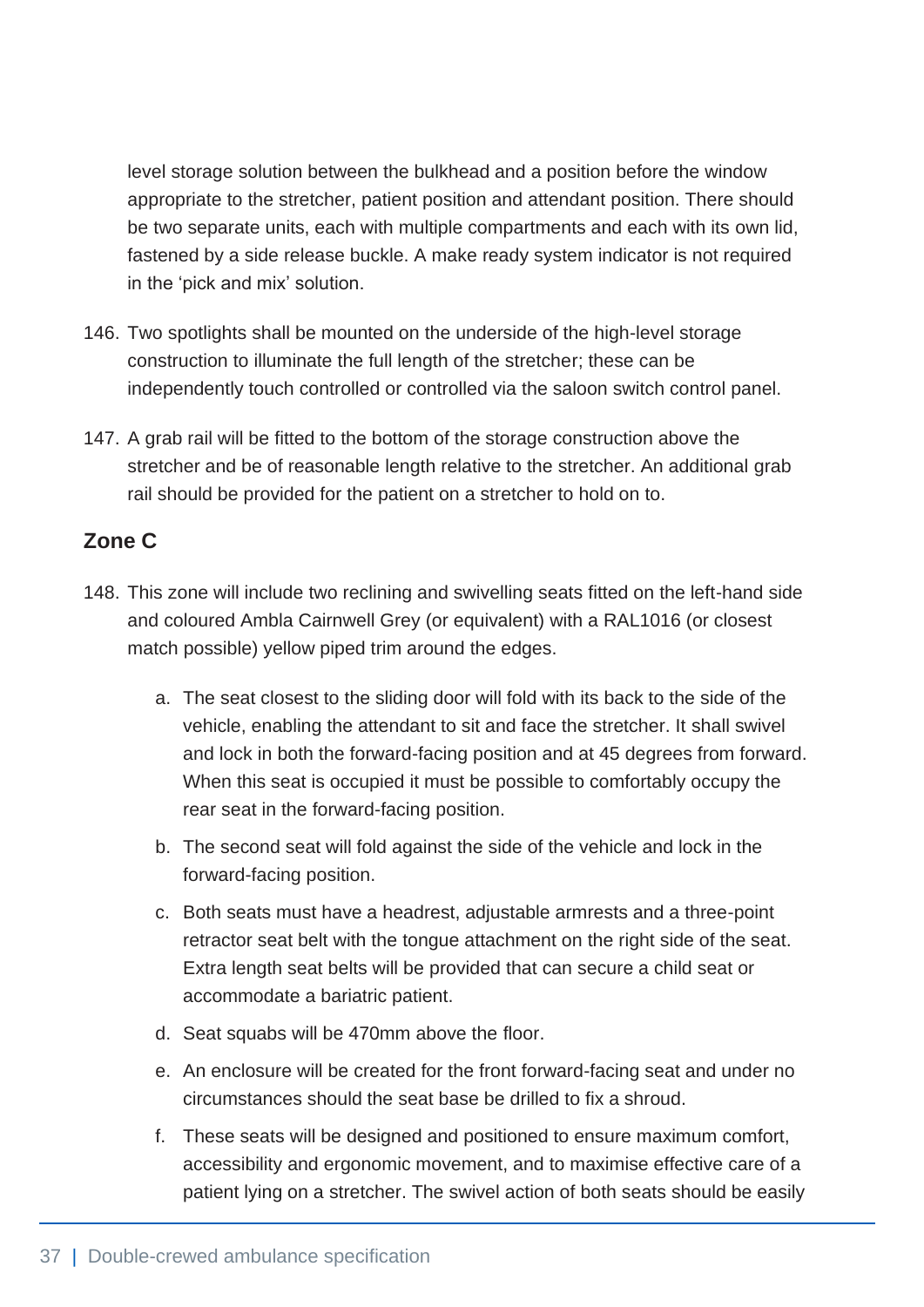operated.

- g. A protective plate must be fitted to the nearside wall of the vehicle to protect the interior liner from damage by the seats.
- h. The seat edges shall be fitted with protectors to prevent damage to seat covers from contact with equipment, eg stretchers and carry chairs.
- 149. A 35mm diameter RAL1016 yellow handle shall be placed in the recess of the sliding door window aperture to assist with closing the door. In addition, the sliding door shall have a door lock handle located centrally within easy reach of crew members, that works simultaneously with the Base Vehicle door lock handle. The Supplier shall ensure that the strength of the door is not compromised.
- 150. A closed storage unit, with two access doors secured by a single operation latching mechanism with slam lock facility, shall be fitted in the rear of Zone C for the storage of a spinal board, scoop stretcher, splints, carry chair and/or tracked carry chair. The solution shall be able to take and securely hold any commonly used make and model of this equipment and all required brackets/ fixings will be installed. The tracked chair needs to be stored with the tracks to the wall, the instruction for which will be clearly labelled. The unit will also house various large items of medical equipment, such as leg splints, cervical collars and a resuscitation device.
- 151. Maintenance personnel must be able to access the rear light assemblies.
- 152. A high-level storage construction that consists of two separate lockers will be fitted between the closed storage unit and the sliding door, such that it joins the construction above the sliding door. The bottom of the cupboard shall not exceed 350mm from the roof and 1,720mm from the floor. Both lockers shall have a 50mm lip on the bottom to prevent items moving.
- 153. A piped oxygen outlet, clearly labelled  $O_2$  in blue, will be provided between the window and the overhead storage construction, towards the closed storage unit.
- 154. A switch control panel, as detailed in section F (Electrical switch layout), will be provided between the window and the overhead storage construction, towards the sliding door.
- 155. The Authority will supply, free issue, relevant communications equipment (eg Tetra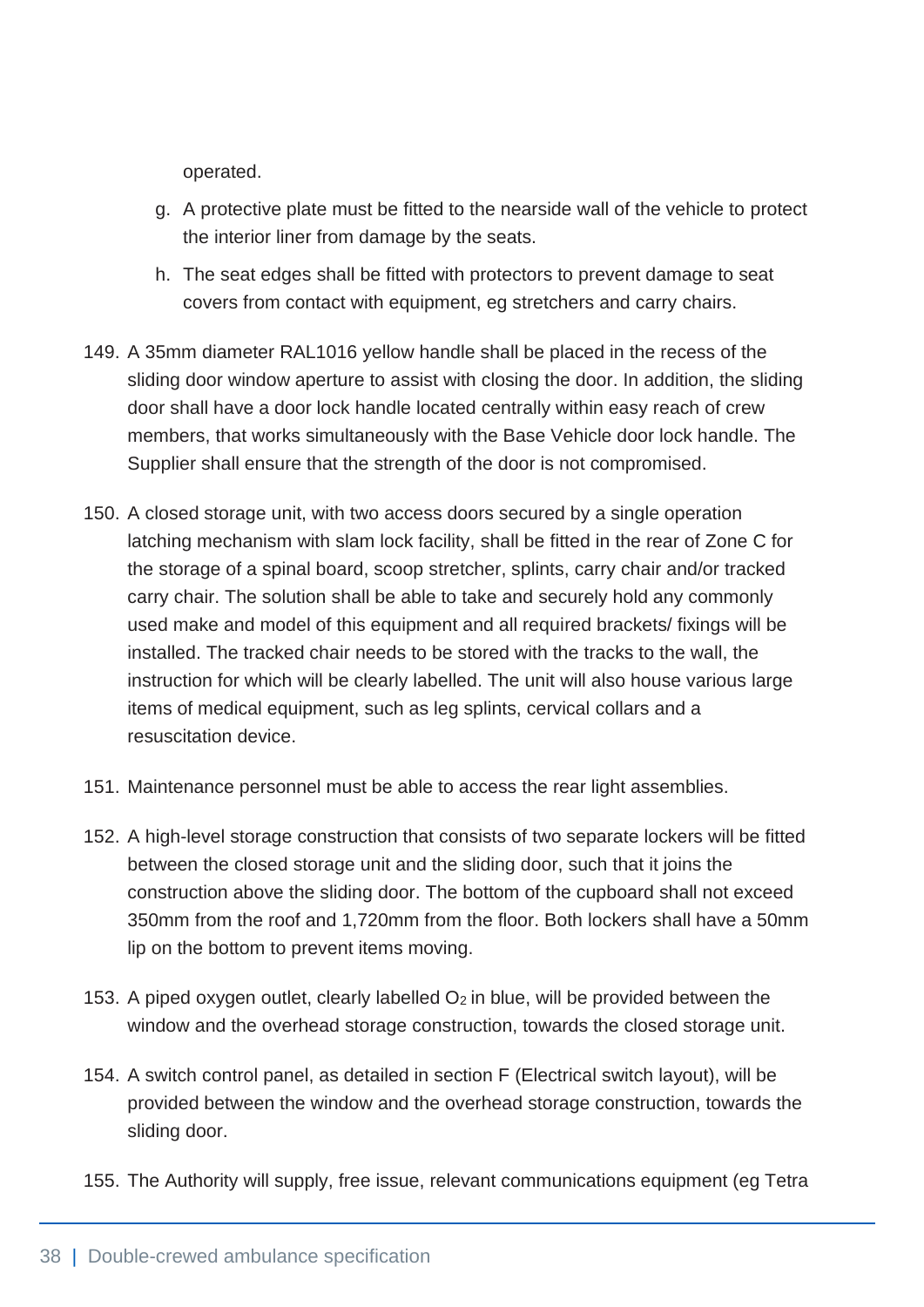and Airways) and the Supplier will install this next to the switch control panel.

- 156. An anaesthetic gas scavenging system will be installed at floor level. It will be operated via the saloon switch panel with the same switch as the powered twoway vent such that both systems operate simultaneously. It will comply with the requirements of BS EN 1789:2020.
- 157. A wipe clean catch strap/lanyard will be fitted to tether the EPR device when in use by an attendant in the seat closest to the sliding door.
- 158. A digital clock, which is backlit and shows seconds, will be mounted on the wall of the closed storage unit facing into the saloon.
- 159. An A3 document holder will be provided.
- 160. One BS EN 3 compliant single use 2kg ABC 40 powder, visible gauge, controllable flow fire extinguisher will be positioned within easy reach of the rear door. The extinguisher will have a minimum seven-year life without the need for scheduled maintenance or service or any form of manufacturer overhaul.
- 161. A grab rail will be fitted to the bottom of the overhead storage construction above the seats.
- 162. The vehicle's fleet number (as provided by the Authority) will be clearly visible from the attendant seat in Zone E.

#### **Zone D**

- 163. Closed gas bottle storage will be provided at the rear to accommodate two HX or F size (or equivalent) oxygen cylinders and a further closed storage provision with three positions to secure CD size (or equivalent) oxygen bottles. The cylinders are to be vertically mounted with the contents pressure gauges visible through clear windows in the doors. The solution for the larger oxygen cylinders (HX/F size or equivalent) shall minimise manual handling, eg have minimal raised lips at floor level. Brackets must be adjustable to accommodate different cylinder diameters. All closed gas bottle storage cabinetry must be vented directly to the outside of the vehicle in line with the Dangerous Substances and Explosive Atmospheres Regs.
- 164. Closed storage will be provided for a Mangar Elk compressor with appropriate charging point and power supply.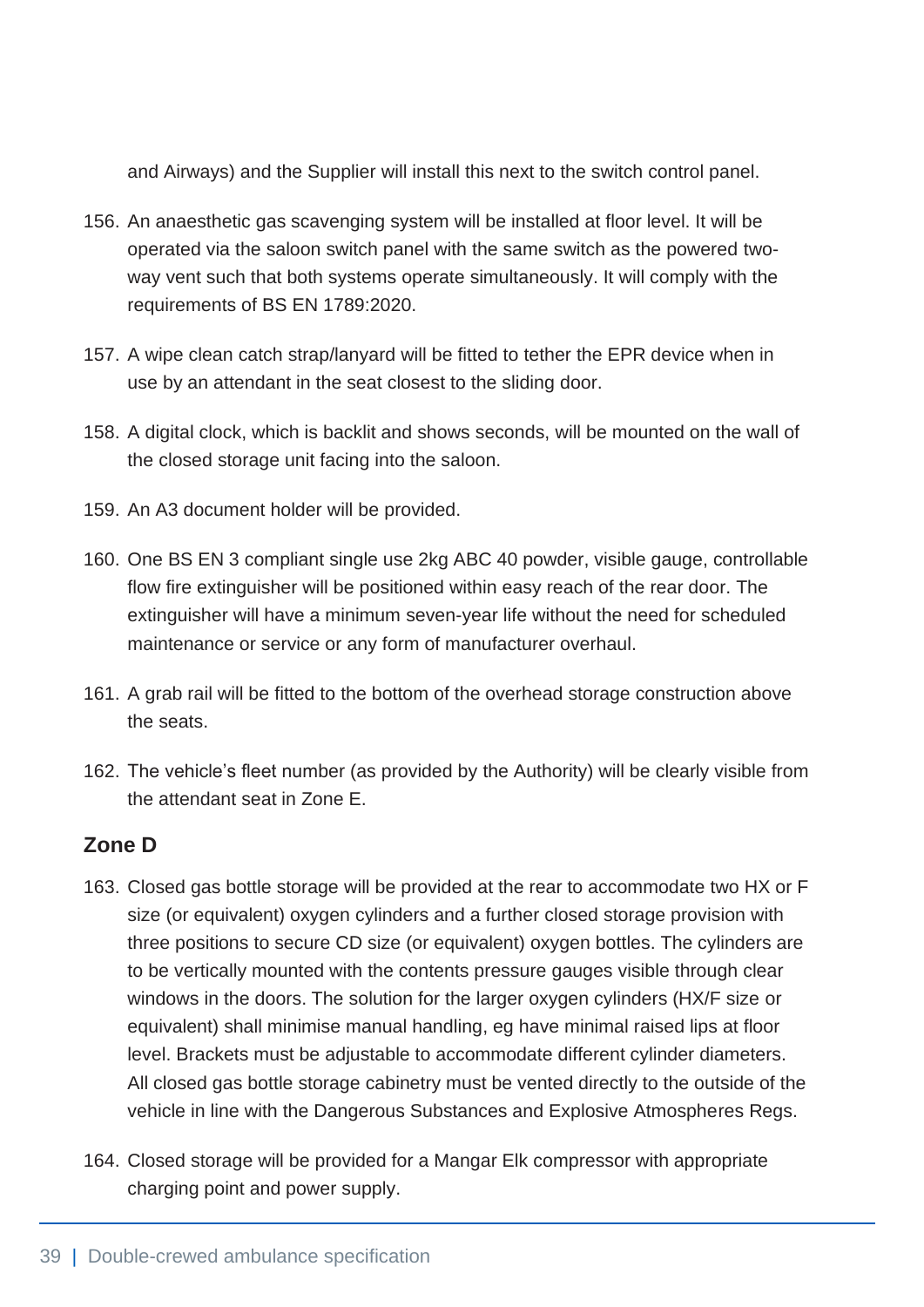- 165. The Supplier will supply and fit a safe suitable for the secure storage of controlled drugs, with dimensions and access method (key, code or smart card) confirmed by the Authority. As a guide, Suppliers should assume a size of 180mm x 280mm x 200mm with key-only access with two keys supplied. The drug safe itself will be in a cupboard. The doors to the safe will not open beyond 100 degrees.
- 166. Storage shall be maximised in this area. The equipment should be easily accessible, but secure, from the patient stretcher area.
- 167. In line with the requirements for the oxygen system in Zone G (see below), an oxygen line pressure gauge and low-pressure warning system will be positioned on the outside of the closed storage position facing the attendant seat in Zone E where it is clearly visible from the seats in Zone C.
- 168. It must be possible for maintenance personnel to access the rear light assemblies.
- 169. Storage will be provided to accommodate snow socks that will be provided by the Supplier.
- 170. Storage for the stretcher battery charger and spare battery along with the appropriate charging point and power supply will be provided with easy access.

#### **Zone E**

- 171. A rearward facing attendant seat with fore/aft adjustment will be fitted at the head of the stretcher. This will be an all-ages seat and have a seat belt configuration with Isofix fitting. Padded panels will be provided for head protection. The seat will be coloured Ambla Cairnwell Grey (or equivalent) with a RAL1016 (or closest match possible) yellow piped trim around the edges. The seat squab will be 470mm above the floor with seat edges protected from damage from contact with equipment.
- 172. A screen will be installed in the bulkhead wall (either in Zone A or Zone E) and display footage from all external CCTV cameras simultaneously. The screen will be active when the vehicle is switched on with the handbrake on.
- 173. Storage, and appropriate power supply and wiring, for the auxiliary batteries will be provided under the attendant seat. There should also be a high current plug connector for critical care transfer trollies on a retractable 1.5m lead.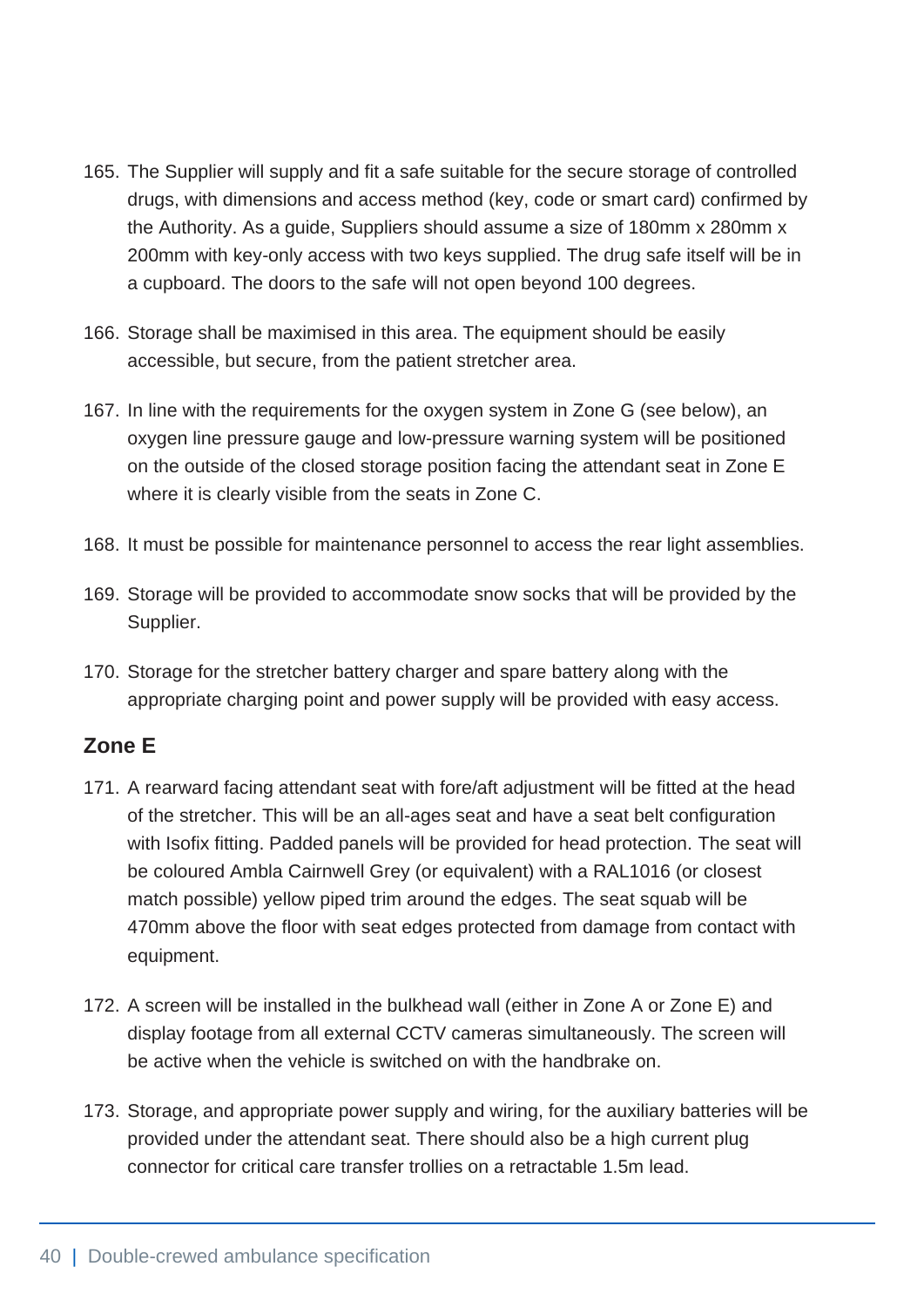- 174. The vehicle's fleet number (as provided by the Authority) will be clearly visible above the bulkhead window.
- 175. A clearly labelled CCTV recording indicator will be installed on the bulkhead, with a LED illuminating when the CCTV is recording.

### **Zone F (interior roof)**

- 176. Two specialist infusion bag holders will be provided on the roof or on the underside of cupboards above the stretcher. They should be equally spaced along the length of the stretcher and each capable of holding two fluid bags. They should be designed to minimise injury from any strikes and recessed in the appropriate panel to reduce the risk of head strikes but still allow easy use of the infusion bags.
- 177. A full-length CCTV activation strip will be fitted in the roof lining above the stretcher. This will activate a voice warning in both the cab and the saloon stating that the system has been activated, as well as activating the internal CCTV. Additional strips will be positioned adjacent to and within easy reach of the seats in Zone C. This system must have a cancel button in the cab area that is within easy reach of the driver.
- 178. A powered two-way vent, with extract and intake fan, will be installed. It will be operated via the saloon switch panel with the same switch as the anaesthetic gas scavenging system such that both systems will operate simultaneously. It will comply with the requirements of BS EN 1789:2020.
- 179. Air conditioning outlets, including directional and shut off adjustments, will be inserted relative to each seat position and the stretcher.
- 180. Overhead LED lighting will be positioned to illuminate the saloon and will activate when any saloon door is opened for a period of 30 seconds. The lights will then switch off unless they are activated via the saloon switch panel. The lights will be dimmable and provide a blue trauma friendly function via the saloon switch panel.
- 181. All lights in the patient compartment will be recessed or flush fitted.
- 182. Automatic overhead lighting will be provided at all door entrances in the saloon. This will switch on when the door is opened and off when the door is closed.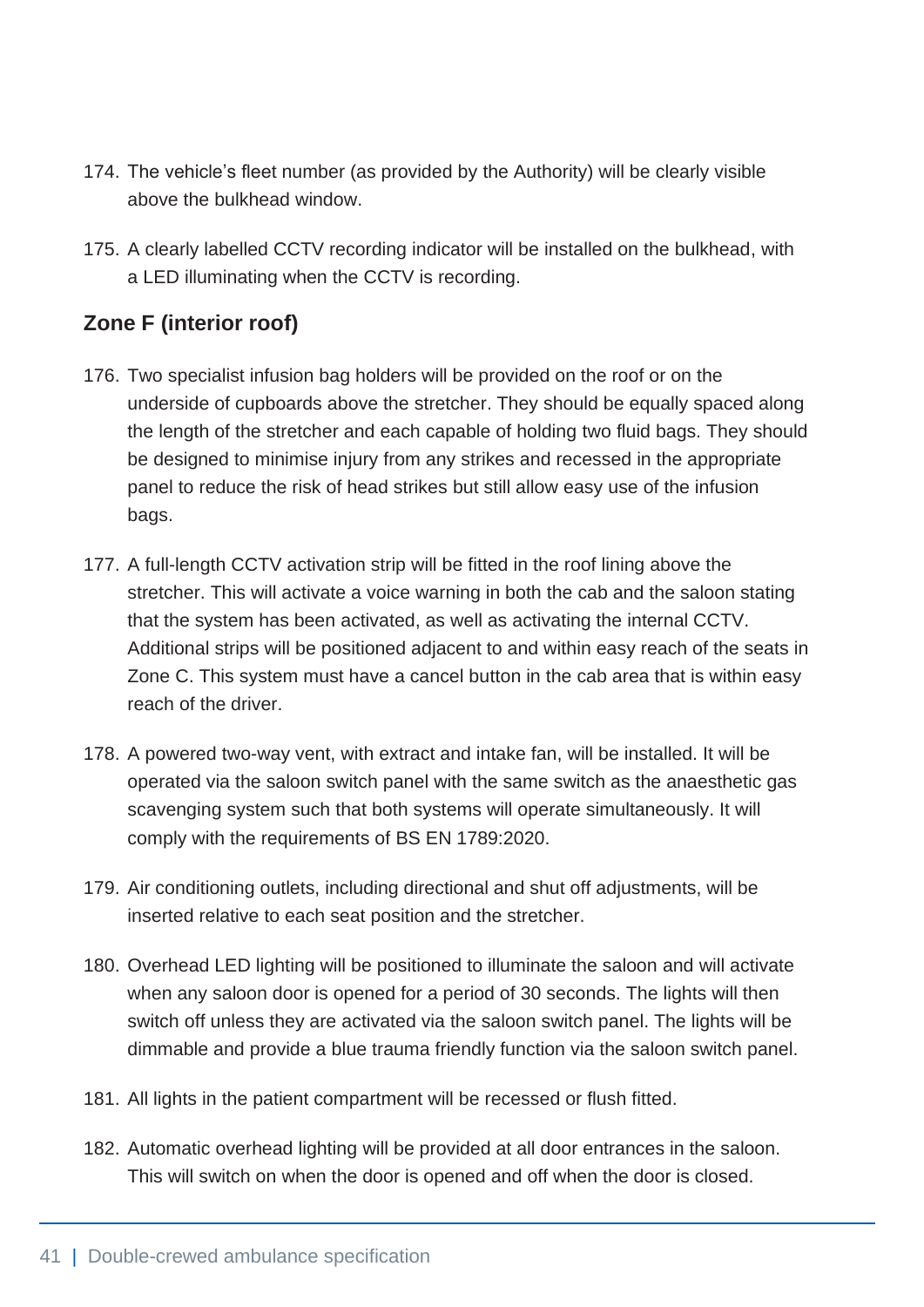## **Zone G (interior floor)**

- 183. The saloon floor must be constructed and covered as per section E (Floor construction). It must be laid with coving wherever possible and have reinforced corner radii. All floor covering edges will be sealed.
- 184. The floor will be Polyflor Woodland Grey 4770 Dementia Flooring or equivalent.
- 185. The Supplier will install one mechanical stretcher fixation device and associated stretcher provided by the Authority. The locking will be strategically positioned to accommodate an emergency stretcher (including bariatric), an incubator and a critical care trolley, and with space for the attendant to walk between the stretcher and side seats when these are stowed. The stretcher fastening must be the fastening recommended by the stretcher manufacturer for the specific product used and tested to the stretcher safe working load.
- 186. A guide block shall be fitted to the floor to help guide the stretcher into the locks and to protect the cabinetry where required from damage.
- 187. To accommodate a critical care trolley, any cabinetry or mounted equipment must not encroach the stretcher footprint.
- 188. Four independent fixation devices will be supplied and fitted in the floor (flush fitting and easy fit) at the foot end of the stretcher to secure the aortic balloon pump.
- 189. All floor level cabinetry in Zones C and D will be protected against impact damage to a height of 400mm. The cabinetry in Zone B will be protected from damage by the stretcher.

#### **Oxygen system**

- 190. Three piped oxygen outlets will be provided, two positioned in Zone B, one in Zone C relative to patient positions.
- 191. A manual oxygen change-over valve will be incorporated in the system with an inline pressure gauge positioned in Zone D where it can be easily seen from any seat. The Authority has the Option to request an automatic oxygen change-over valve is installed, which will include a low pressure warning alert, have a test function and make it possible to override the automatic function so that cylinders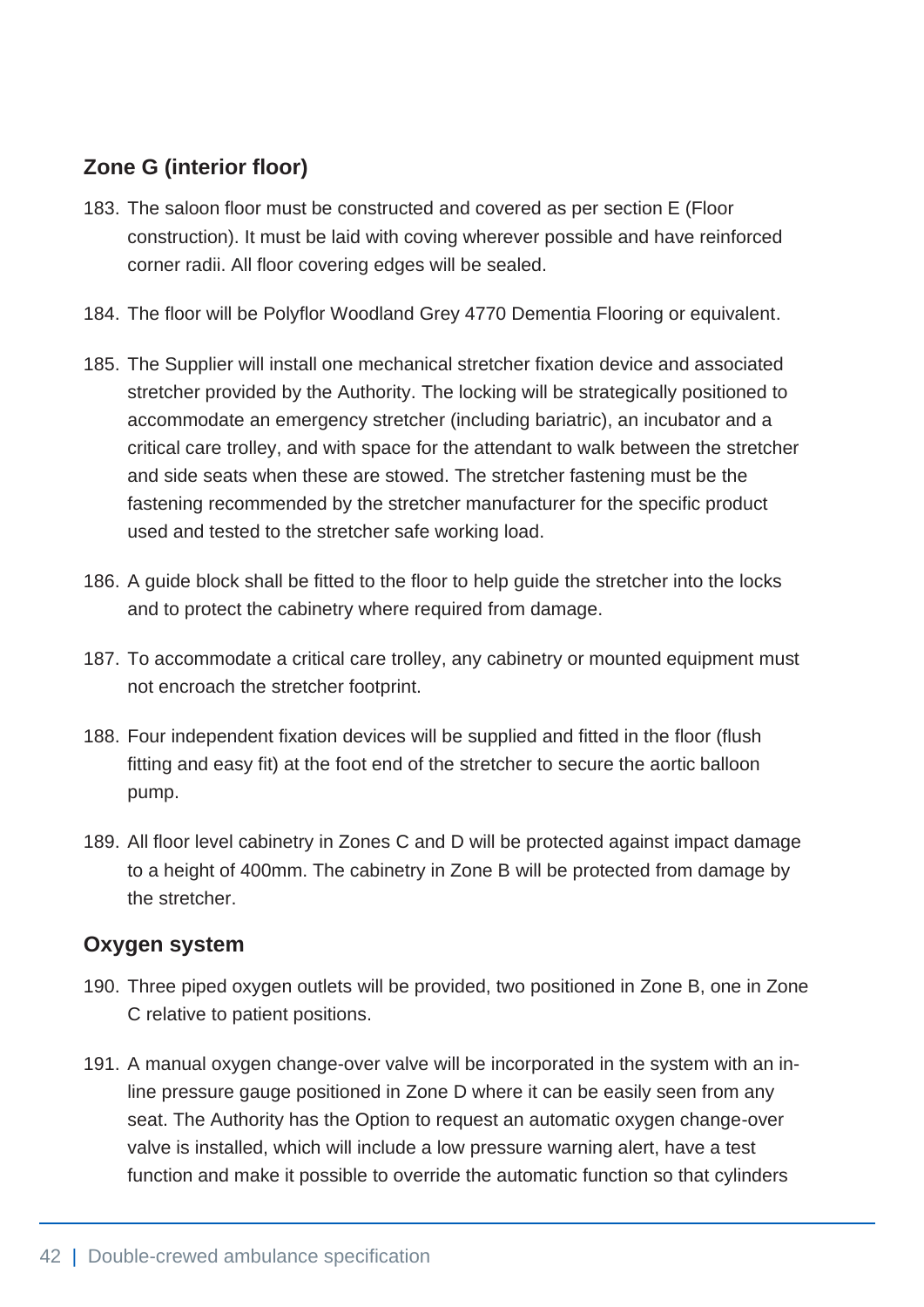can be manually switched.

- 192. All inlet fittings on regulators and equipment used to connect medical gas cylinders, including oxygen and nitrous oxide + oxygen (where required), must be in accordance with BS341 and ISO407 as applicable. The supply systems and associated pipework should comply with the appropriate requirements of the Pressure Systems Safety Regulations 2000 and should meet the requirements of BS5682, and the piped medical gases in ambulance vehicles Health Technical Memorandum 2022 Supplement 2.
- 193. Access must be provided for the maintenance of the piped gas installation.

#### **Climate control**

- 194. The Supplier shall provide and fit an electronic climate control system which allows the user to define the temperature setting in the saloon area, in increments of 1 degree. The temperature range must be, as a minimum, 16 to 28 °C. The Base Vehicle is supplied with climate control in the cab and with the ability for aftermarket fitment of climate control in the saloon.
- 195. The electronic climate control system in the cab and in the Base Vehicle must be capable of being separately and independently controlled.
- 196. The climate control system must be linked to the power management system, which allows the climate control system to operate when the engine is running or the vehicle is operating on run lock.
- 197. Four air flow vents will be provided in the internal ceiling panel to evenly distribute the conditioned air and positioned relative to the stretcher and the seats.
- 198. The air conditioning evaporator will be mounted in the roof at the rear (evaporator drain off pipes to rear) of the saloon with an access panel for maintaining the system.
- 199. A saloon heater will be installed that operates when the vehicle is plugged into a shoreline. It must be possible to maintain the saloon temperature at an adjustable parameter up to 15°C.

#### **Electrical control**

200. An electronic electrical power management control system shall be provided using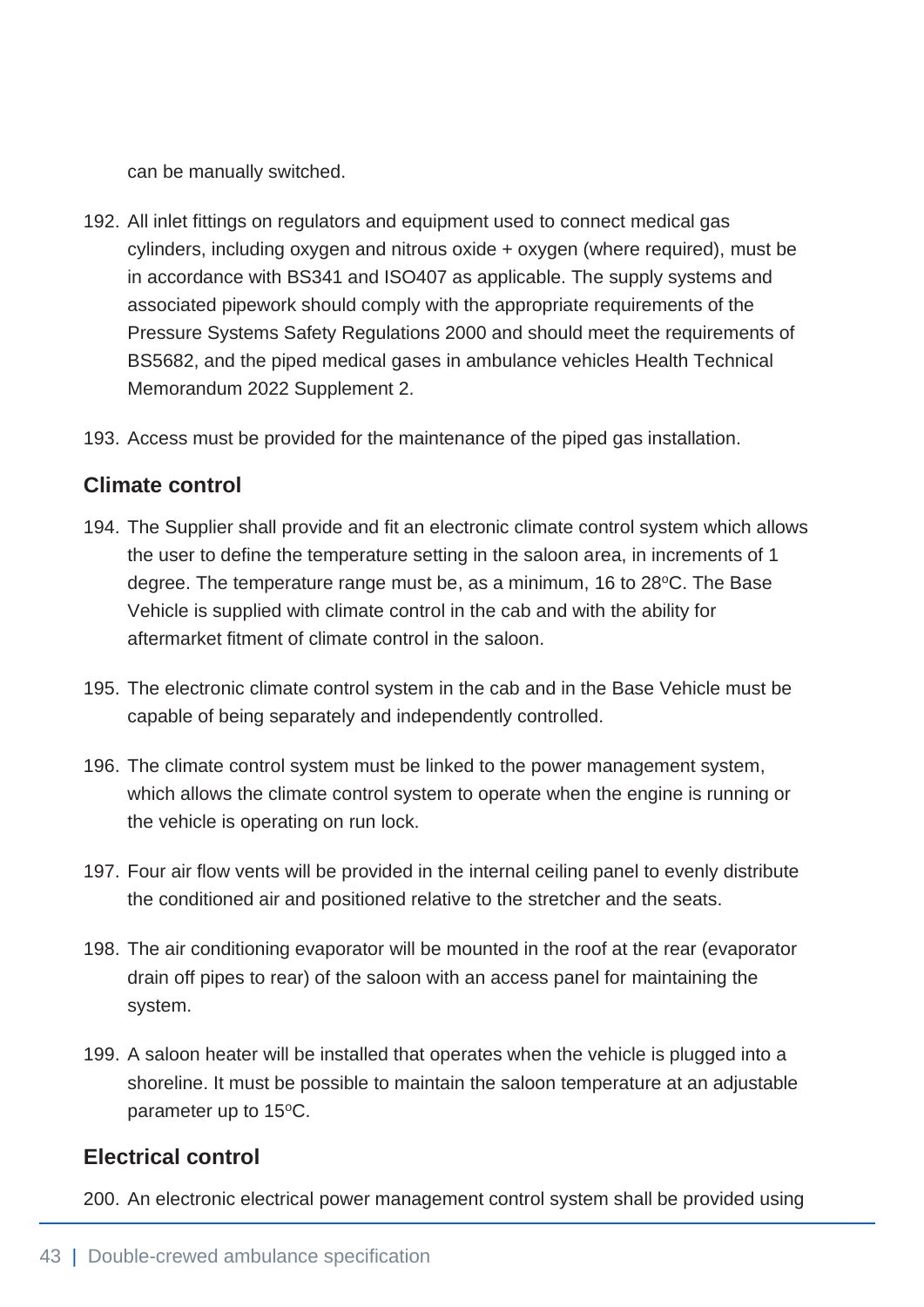CAN bus or other suitable technology. This shall control auxiliary circuits and batteries including chassis, assist with fault PC-based diagnosis through a gateway test nodes (mini central processing unit) and provide a sequenced load facility to ensure all vehicle batteries retain a charge status of more than 30% of their rated capacity. It shall be a requirement for this system to interface with and be able to send and receive data from the chassis CAN bus or alternative system and interface to the Authority's MDT solution. This shall provide telematics information such as battery status, vehicle controls activation and emergency controls activation.

- 201. A dedicated emergency start facility will be provided that is controlled via a cabin button easily accessible to the driver. This can be connected to battery bank 2 – auxiliary batteries; these must have a minimum cold cranking amp (CCA) of 185A and a five-second cranking ability of at least 500A.
- 202. The Base Vehicle manufacturer's battery will supply the originally designed electrical loads. The battery system shall be split into three independent banks: battery bank 1 shall consist of the chassis manufacturer's original starter battery; bank 2 shall support all additional ambulance auxiliary electrical loads with the exception of communications and be a minimum of 104Ah capacity (20-hour rate); and bank 3 shall support communications and computer equipment and be a minimum of 86Ah capacity (20-hour rate).
- 203. Heavy duty, cyclic, thick plate AGM (absorbed glass matt) batteries shall be installed for both battery banks 2 and 3. These shall be of a matched type. The minimum battery storage must be 20% greater than the maximum load calculation; batteries must be suitably vented.
- 204. An appropriate magnetically latching battery isolation contactor shall be fitted to allow the isolation of all battery banks in an emergency. An appropriately marked and illuminated switch shall be installed on the dashboard, away from the normal reach of the driver, to facilitate its remote operation. A discrete switch shall also be located in the passenger seat base to allow a maintenance engineer to isolate the battery system. The battery isolation system shall be ignition inhibited to prevent accidental isolation while the vehicle is in motion.

205. A split charging system shall: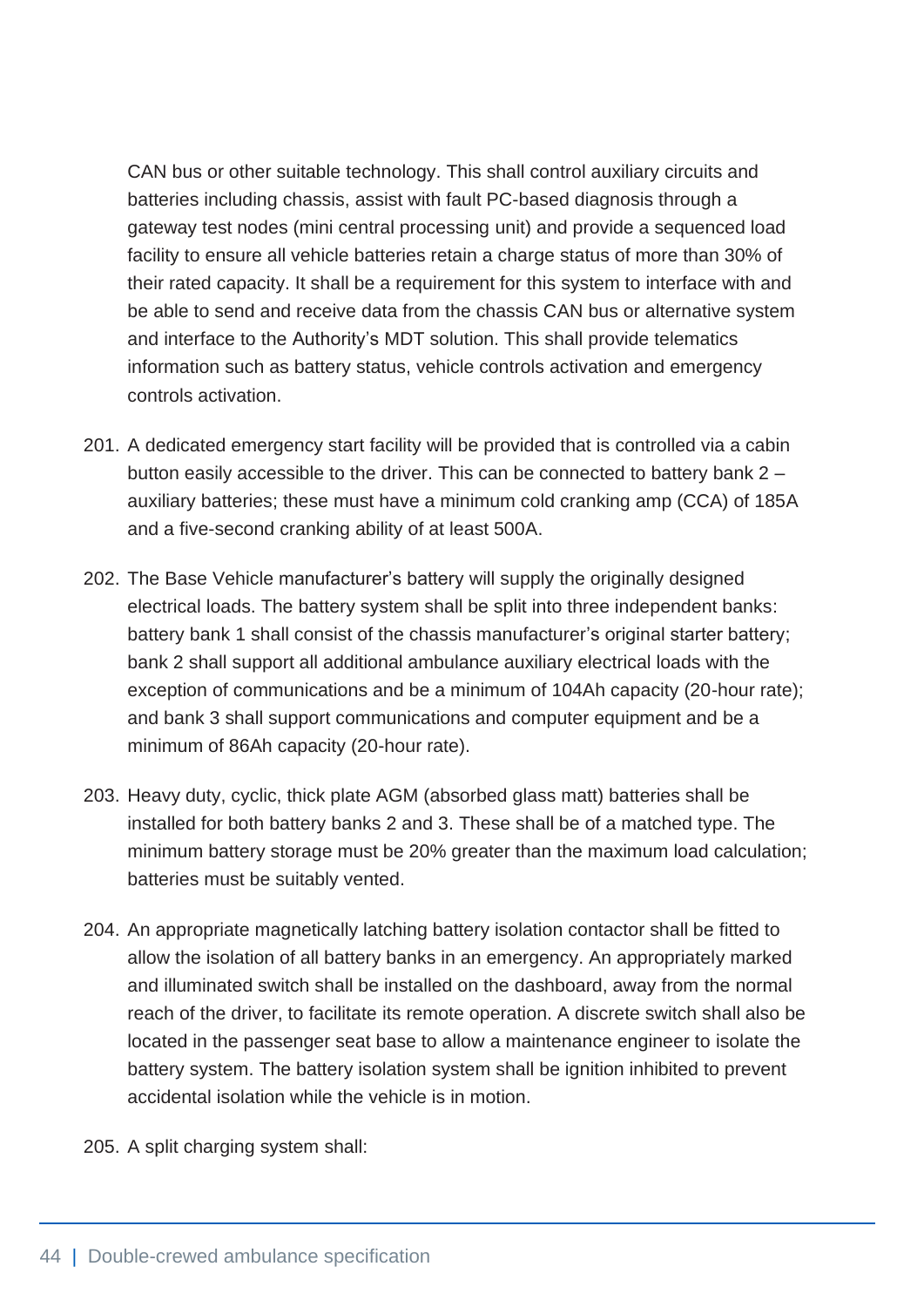- be installed to allow the vehicle alternator to provide optimum charging of batteries based on their individual requirements, to charge all three battery banks when the vehicle is in motion or the mains powered on-board charger to replenish all three battery banks while the vehicle is connected to a landline supply
- be factory set to engage and combine all battery positives when the DC voltage of either battery bank 1 or 2 rises to 13.1V DC. This voltage shall be adjustable
- disengage, isolating the three battery bank positives from each other if the combined voltage of the battery system drops to 12.4V DC (this shall also be adjustable)
- have an adjustable hold facility to allow a time buffer to be introduced to prioritise charge more toward battery banks 2 and 3 through the life of the ambulance as the health of the batteries deteriorates
- be dynamically self-adjusting to prevent nuisance split charge engagement and disengagement due to intermittent fluctuations in system voltages
- provide 12V outputs when split charging is engaged/disengaged for the purpose of driving/controlling warning lights or external relays.
- 206. Battery banks 2 and 3 shall be protected from being flattened. If the DC voltages of these battery banks drops to 11.7V DC and remains below that threshold for more than two minutes, then the supplies from the batteries shall be isolated. The electrical supply shall be automatically reactivated when the vehicle engine is started or split charging is engaged (for instance by the mains charger). The flat battery protection system shall be ignition inhibited to prevent isolation while the vehicle is moving. The system shall provide a number of 12V outputs when isolated and non-isolated for the purpose of driving/controlling warning lights or external relays. A low voltage detection system is required to alert the driver to the charge status. This shall provide a staged shut down according to priority load sheading.
- 207. All auxiliary electrical loads on the Ambulance shall be run from a post battery, load management system (PMS). This system shall be approved and agreed with the Authority. The load management system shall take its power from, but operate independently of, the split charge, emergency start and flat battery protection systems. The PMS must sense and control the batteries' load and when detecting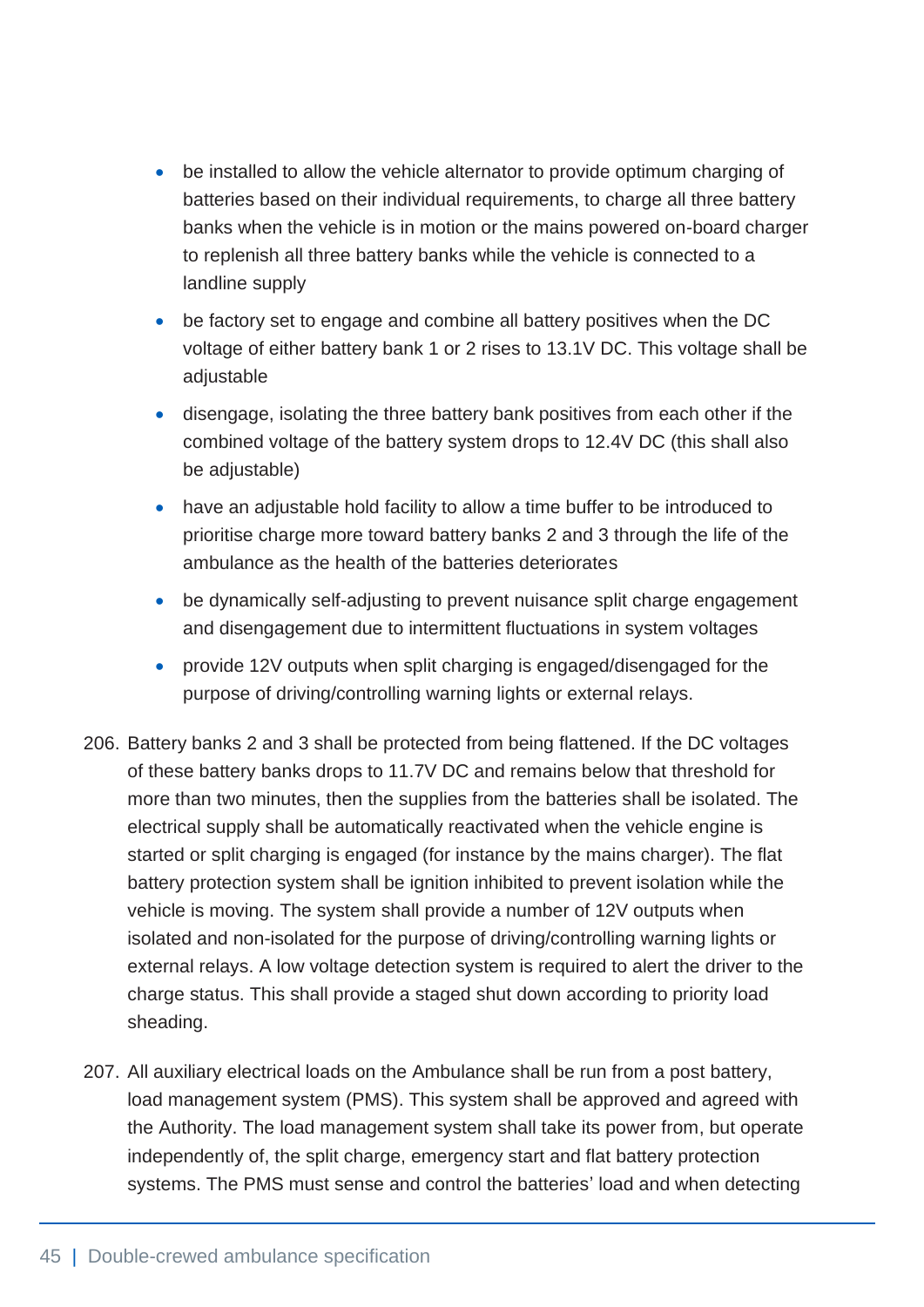a battery voltage of 12V start a load shedding sequence that shall protect the battery power by progressively isolating circuits (excluding essential lifethreatening ones). These shall be agreed with the Authority. Should load shedding start, the vehicle's voice activation system shall advise the driver of this and, if applicable, for them to start the engine.

- 208. All auxiliary batteries must be positioned in suitable lockers that are easily accessible for maintenance purposes; they **must not** be located in the vehicle cab.
- 209. Batteries must be as light weight and energy efficient as possible with due regard to the commercial impact.
- 210. Electrical circuits shall be controlled by either separate switches or the PMS.
- 211. The Supplier will provide a speed and rev limiting device that shall prevent the vehicle from being driven uneconomically under non-emergency conditions. This system shall have an automatically linked inhibiter that switches the system off when the blue lights are on to enable the vehicle to be driven unimpeded while on emergency response. This will be included in the conversion only if it can be done for minimal cost, with this cost to be highlighted in the bid document.
- 212. A voice message shall be installed that indicates when the batteries are becoming low or load shedding is starting and any exterior door is open. This must be protected from being disconnected by ambulance crews.
- 213. A battery charger with an output of no less than 60A @ 12V DC shall be fitted to the Ambulance in an appropriate location for the purpose of charging the vehicle batteries when stationary. It shall operate at full power from a mains input voltage window of 100–260V AC/45–60Hz. The charger shall be fully automatic in operation with a minimum of a three-stage charging curve. It shall be adjustable to charge sealed lead-acid, calcium/calcium lead-acid and AGM batteries at the correct voltage settings. It shall be power factor corrected for efficient operation from the mains (in particular voltage transformers). The charger shall provide a visual indication of charging status as well as any faults. The charger shall house a LED charging light.
- 214. The Ambulance shall be fitted with an external waterproof 110V mains input socket mounted in an agreed location complete with tell-tale light to confirm the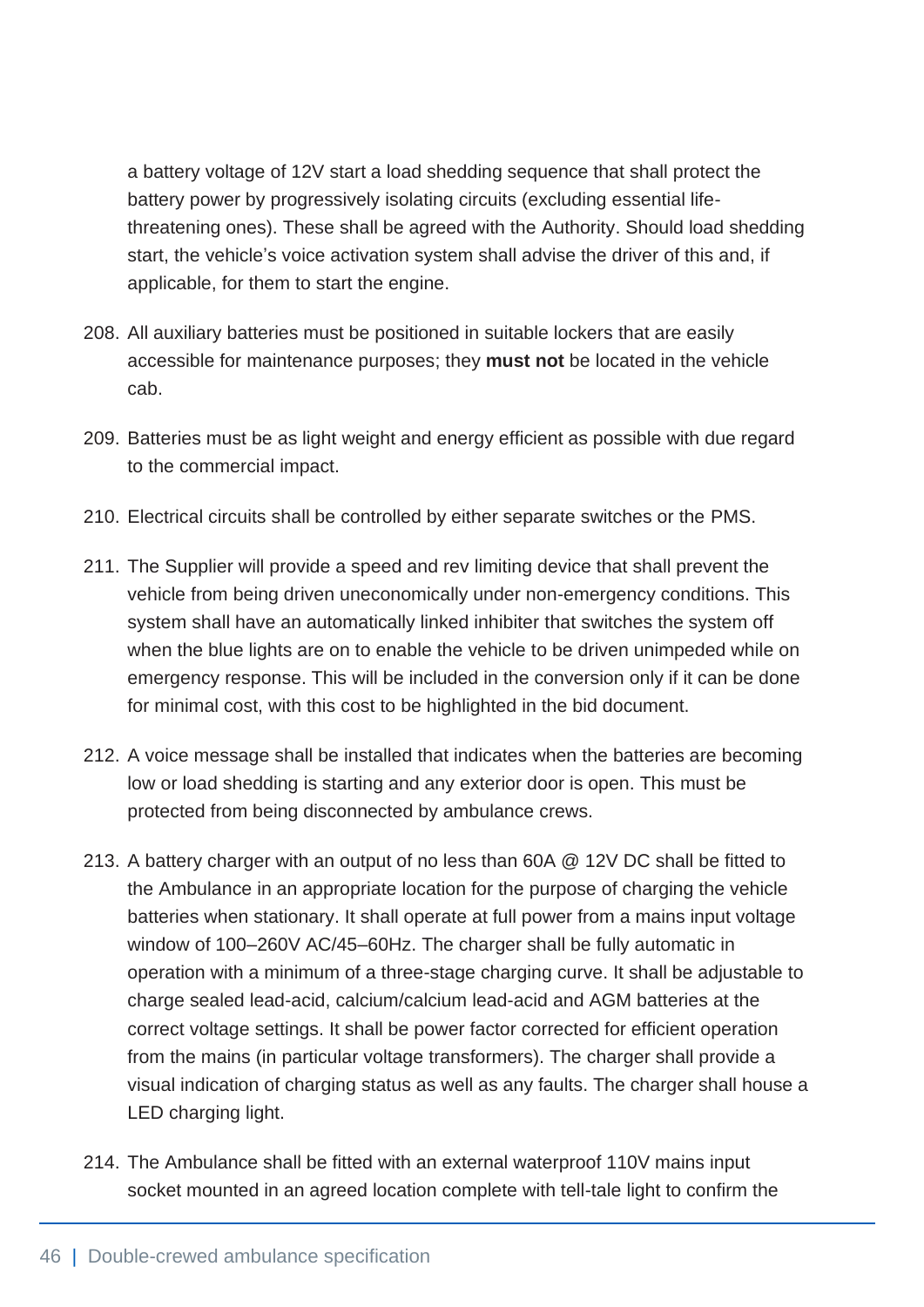power supply. There is also the option to add an additional 240V external waterproof mains input socket or to have only a 240V socket. A mechanism shall be installed to prevent the Ambulance being driven with the mains input still connected. The mains output from the socket on-board the vehicle shall be wired through an earth leakage device (RCCB) mounted in an appropriate enclosure. The mains supply shall also be prevented from overload by installing a MCB (miniature circuit breaker). A combined MCB/RCCB (RCBO) could be used. The RCCB/RCBO must have an earth leakage trip current of 30mA. The RCCB/RCBO shall be mounted as close as possible to the incoming mains supply on the vehicle. Mains protection devices shall conform to the following standards: RCCB BS EN 61008, RCBO BS EN 61009 and MCB BS EN 60-898.

- 215. There must be at least a 200mm loop of free wire at all switches and components to make their removal easy.
- 216. In total there shall be six 12V power points protected at 15A and two 12V 50A terminals suitable for incubator and balloon pump units.
- 217. A DC to AC power inverter must be fitted with a minimum output of 2,000W @ 25°C ambient. The output must be 230V AC (RMS  $\pm$  3%), 50Hz ( $\pm$  0.05%), pure sinewave (max 3% THD). The inverter must be self-protecting against overload, short circuit, over temperature and low DC input voltage. A panel to allow the inverter to be switched on and off remotely shall be installed in an agreed location. The inverter will be fitted with a protective cover to prevent unauthorised access to wiring components. The invertor will power off one hour after no load has been sensed or when on shoreline. All DC supply cabling will be of appropriate rating and fused to exceed the maximum current draw of the inverter under full load by 10%.
- 218. The 230V AC mains output from the inverter shall be run through an enclosed RCCB and MCB or RBCO. The RCCB/RCBO must have an earth leakage trip current of 30mA. The RCCB/RCBO shall be mounted as close as possible to the inverter output. If neutral and earth are not bonded inside the inverter, this shall be completed prior to the RCCB/RCBO.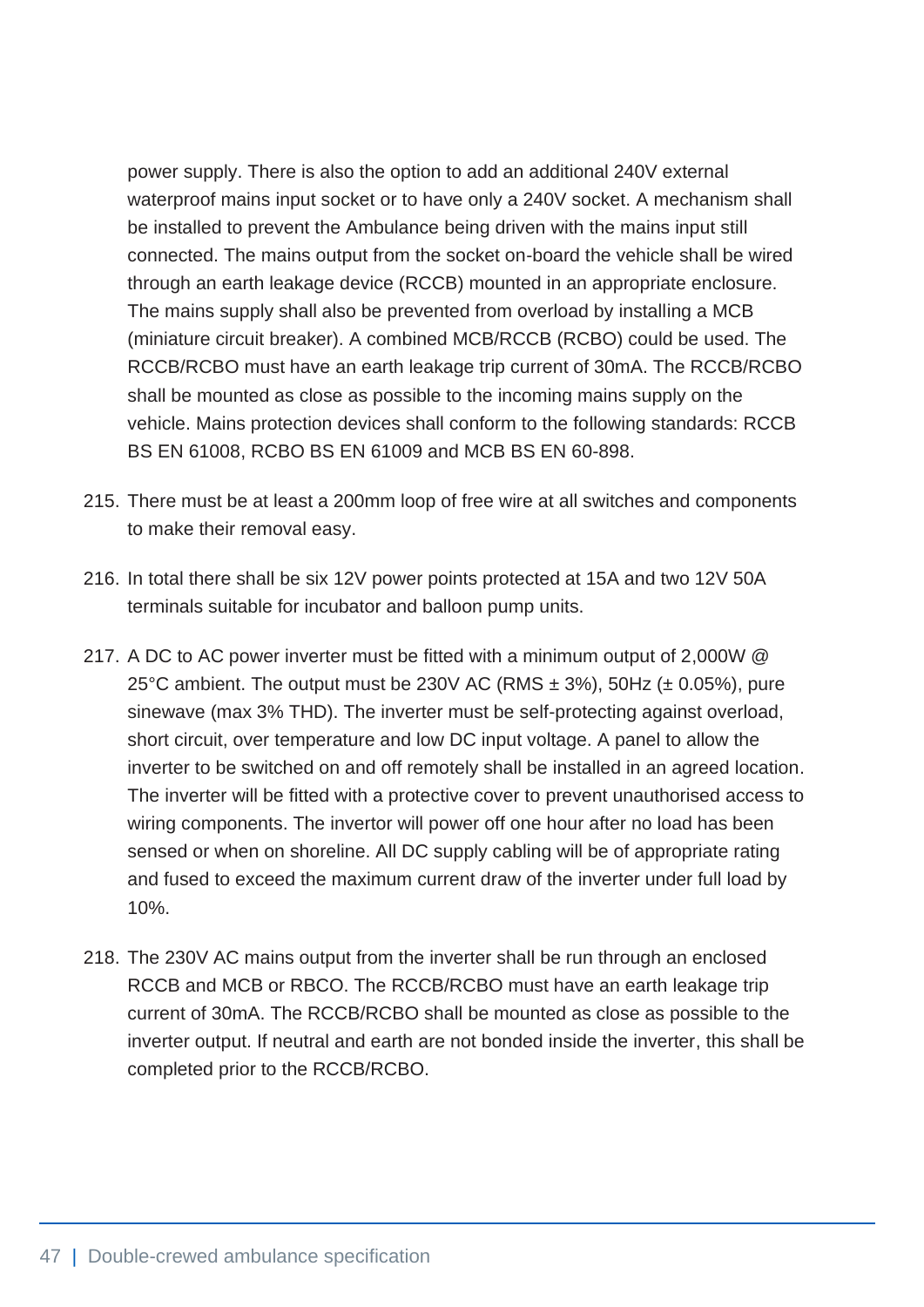# F. Emergency lighting and switches

- 219. All lights will be latest generation LED with maximum light for minimum voltage and incorporated into front and rear aerodynamically profiled pods to reduce their impact on the aerodynamics of the Base Vehicle.
- 220. A low profile aerodynamic front light bar and rear light bar will be provided and installed to the specification below. Both light bars will be 58 inches in length.



#### **Front light bar specification**

- 221. High-level blue lights that emit light through 360 degrees around the ambulance body will be fitted.
- 222. Two high-level rear red lights with an interlock to the handbrake (to prevent operation while the vehicle is moving) and a dashboard warning light will be fitted.
- 223. Two grill mounted blue flashing lights and two side-facing, wing-mounted blue flashing lights will be fitted, activated with the 360-degree blue light system.
- 224. An alternating headlight flash (HLF) will be fitted and use only the Base Vehicle headlights on high beam, activated with the 360-degree blue light system but wired so that it cannot be operated by Base Vehicle sidelight or headlight activation.
- 225. A front number plate plinth with blue flashing lights from each side will be installed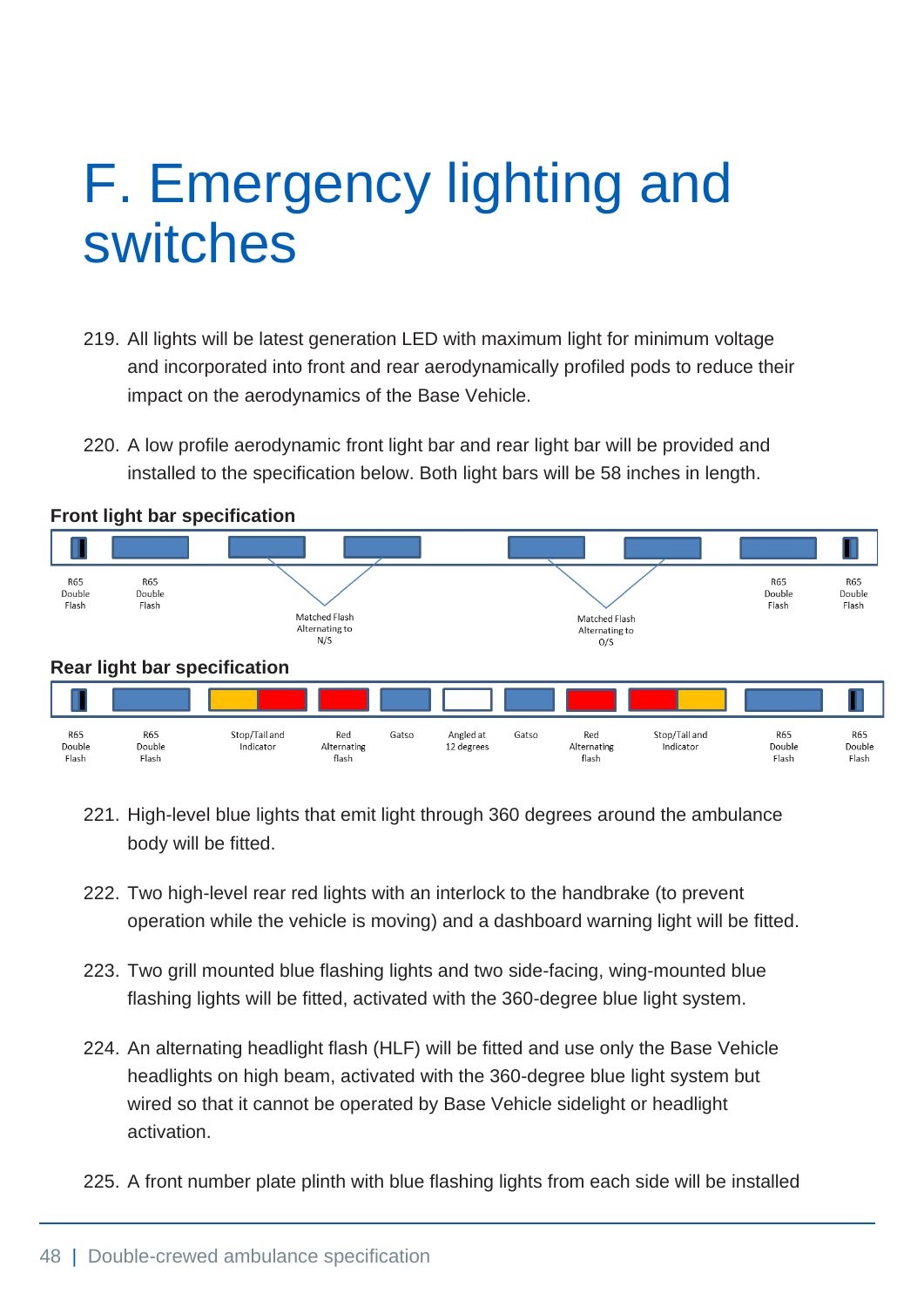and activated with the 360-degree blue light system.

- 226. Two blue flashing lights will be fitted at the rear of the vehicle in the line of sight of a car driver behind the vehicle, activated with the 360-degree blue light system.
- 227. Multifunctional lights will be fitted above the cab doors to give puddle, alley and blue flashing light.
- 228. Red LED lights will be positioned in all door apertures to be visible from the rear of vehicle when the doors are open.
- 229. A speed enforcement camera identification blue light will be fitted to the rear and activated with the 360-degree blue light system. This is referenced as 'Gatso' in the rear light bar specification diagram above.
- 230. A UK Civil Aviation Authority CAP168 compliant low-profile amber beacon lamp will be installed on the vehicle roof. This will be activated via a clearly labelled switch adjacent to the steering wheel.
- 231. All Supplier-fitted accessories will be fed directly from the Base Vehicle manufacturer's electrical interface. Items that function only in conjunction with sidelights or ignition will be powered by relays activated by an appropriate vehicle system.

## Electrical switch layout

- 232. The Ambulance will be fitted with a solid-state electrical control unit controlled programmable multiplex electrical management system, with associated switch panels, to control the auxiliary systems and provide a load management solution. All electrical backboards/systems will have access panels for viewing system integrity and easy access for resetting as required.
- 233. A switch control panel will be provided in the cab and in Zone C. The cab switches will be housed in a one-piece panel that provides touch control, and this mounted in the roof pod, in the centre and angled to make it easy to see the controls. The switch panel facia in both the cab and Zone C will have infection control barrier covers and be silicone sealed to prevent fluid ingress.
- 234. The following list describes the functionality of the cab switch control panel and the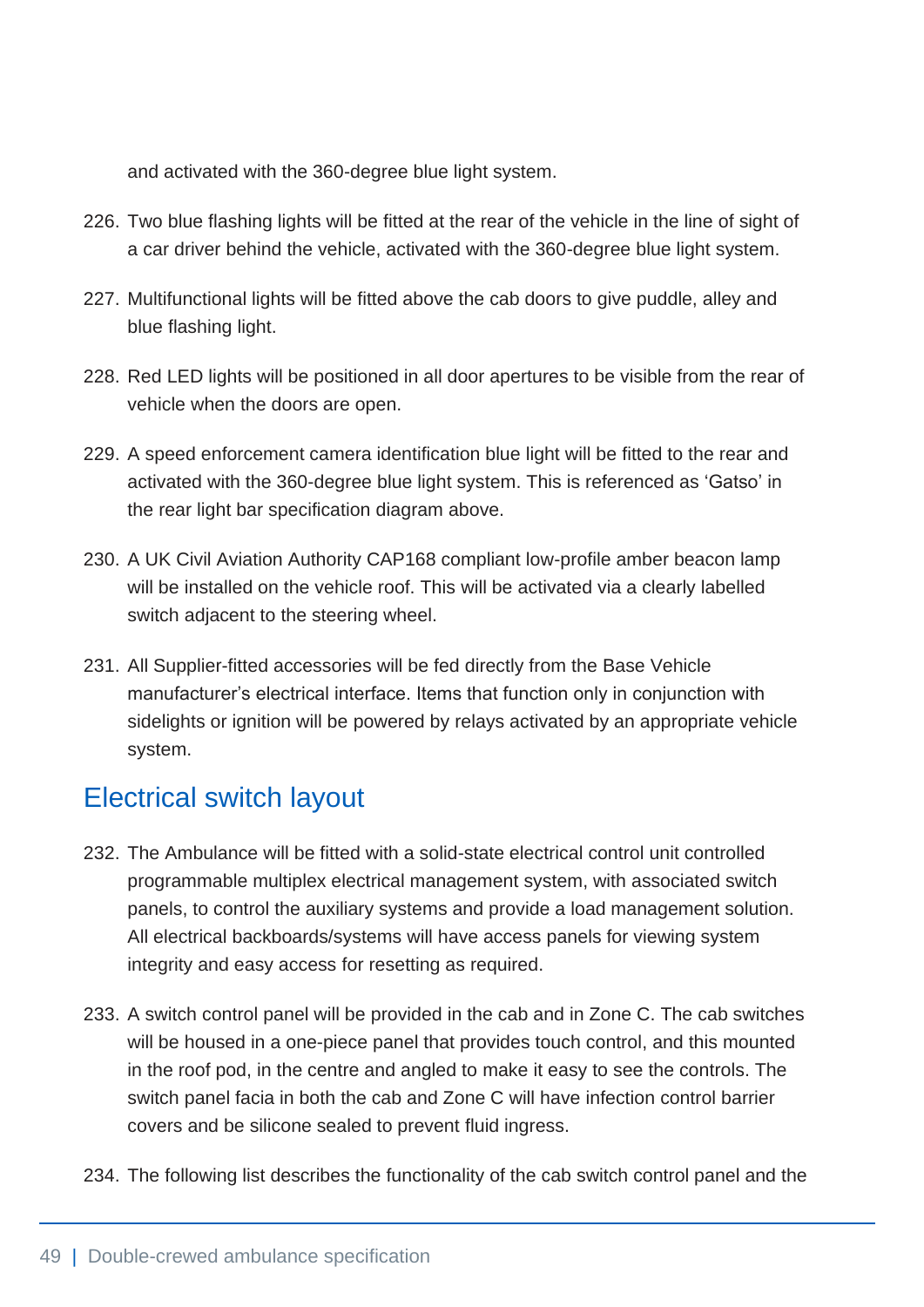rear saloon switch control panel. Navigation between the two panels will be provided via a menu option and thus they can be operated from each position. The number and layout of the switches should be designed for ease of operation and simplicity.

- a. Cancel all mode (cab panel).
- b. Override mode (cab panel): after load shedding the override mode will enable the 360-degree blue lights and limited interior lights to operate until the battery is fully depleted (even though this may well mean that the battery needs to be replaced).
- c. Pre-check sequence (cab panel):
	- i. five seconds after activation with ignition and the handbrake on, each function that can be visually inspected is activated, individually and in a predetermined order, to allow its inspection. All mode functions will be checked and a warning given if defective
	- ii. this 'health check' links to the telematics technology.
- d. Low power function (cab panel): reduces light output to the front blue lights which will be used in darkness and mist/fog, to prevent reflective light glare for crews and to reduce dazzling for other road users.
- e. 999 mode (cab panel): activates all emergency lights, the siren and HLF.
- f. Rear emergency lights (cab panel): activates rear emergency lights only, including the flashing reds.
- g. Arrive scene mode (cab panel):
	- i. deactivates all emergency lighting, sirens, HLF and the 999 function, but not other functions
	- ii. the ignition security feature is activated first, allowing the driver to remove the keys and securely leave the engine running; depending on the specification the engine rpm may increase from idle. If the handbrake is released, the engine stalls or the vehicle moves when the system is activated.
- h. Leave scene mode (cab panel): activates saloon lights, grill lights, wing lights and HLF.
- i. Arrive hospital mode (cab panel): deactivates emergency lighting and 999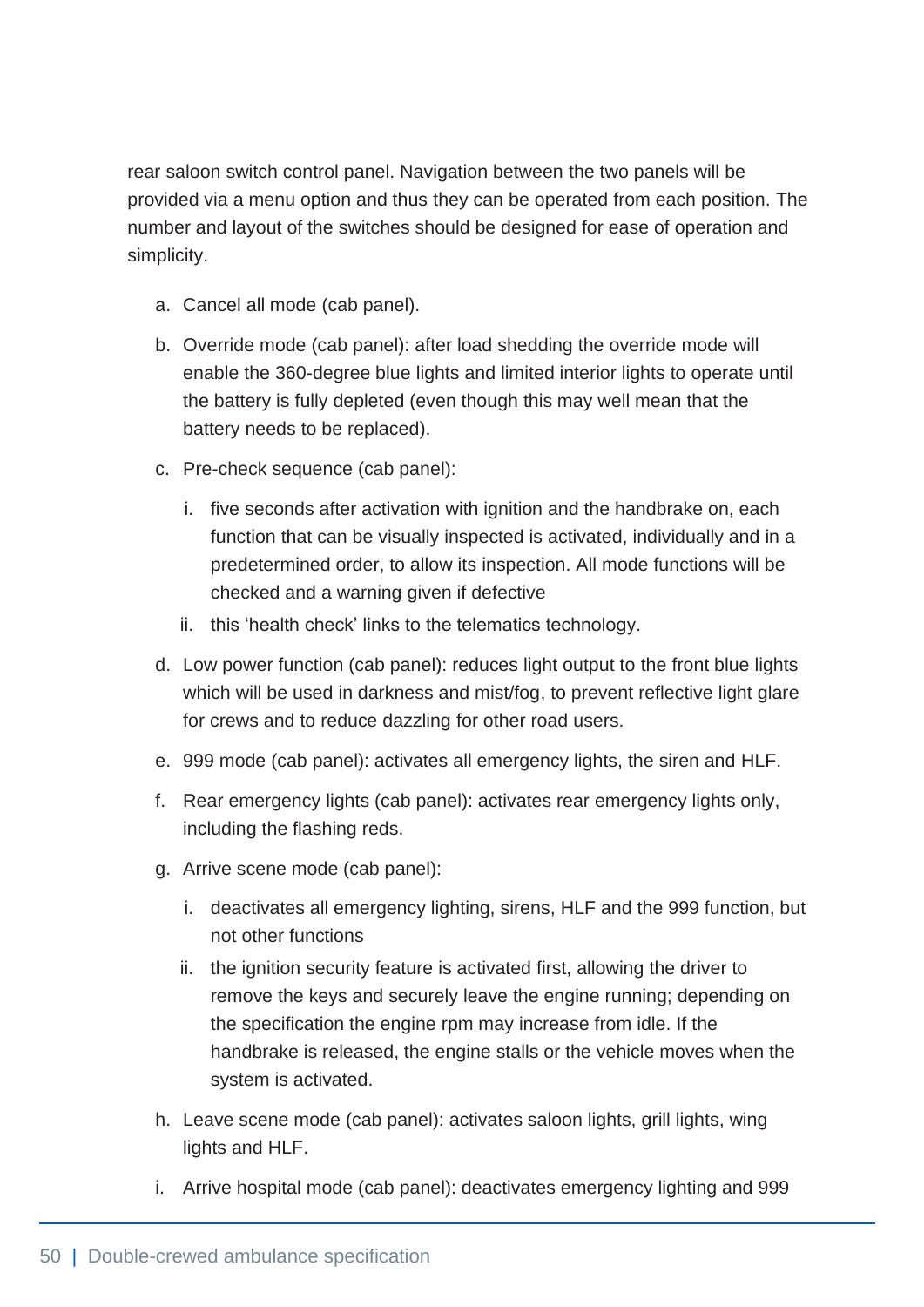function and activates saloon lights that switch off if the vehicle is stationary for 20 minutes (plip key operation can override this).

- j. HLF (cab panel): activates the HLF. This can only be selected when the side lights are off and is otherwise disabled.
- k. Left scene/alley light (cab panel): activates the 45-degree left scene light and alley light (lights to switch off above road speed of 10mph).
- l. Right scene/alley light (cab panel): activates the 45-degree right scene light and alley light (lights to switch off above road speed of 10mph).
- m. Rear scene light (cab panel): activates the rear scene lights (lights to switch off above road speed of 10mph).
- n. All-scene light (cab panel): activates all scene lights when the handbrake is on and the vehicle is stationary.
- o. Saloon-light master (cab and saloon panels): activates the saloon light dimming device.
- p. Siren (cab panel): activates the siren.
- q. Left saloon lights (saloon panel): activates the left saloon lights and deactivates the saloon light dim.
- r. Right saloon lights (saloon panel): activates the right saloon lights and deactivates the saloon light dim.
- s. Saloon light dim (saloon panel): activates the saloon dim lights.
- t. Stretcher light bright (saloon panel): activates the above-stretcher spotlights.
- u. Climate control (cab and saloon panels): activates and deactivates the saloon climate control system.
- v. CCTV (cab and saloon panels): activates the CCTV record function.
- w. Roof intake (saloon panel): activates the intake function of the powered twoway vent.
- x. Roof extract (saloon panel): activates the extract function of the powered two-way vent.

235. Five spare outlets will be provided.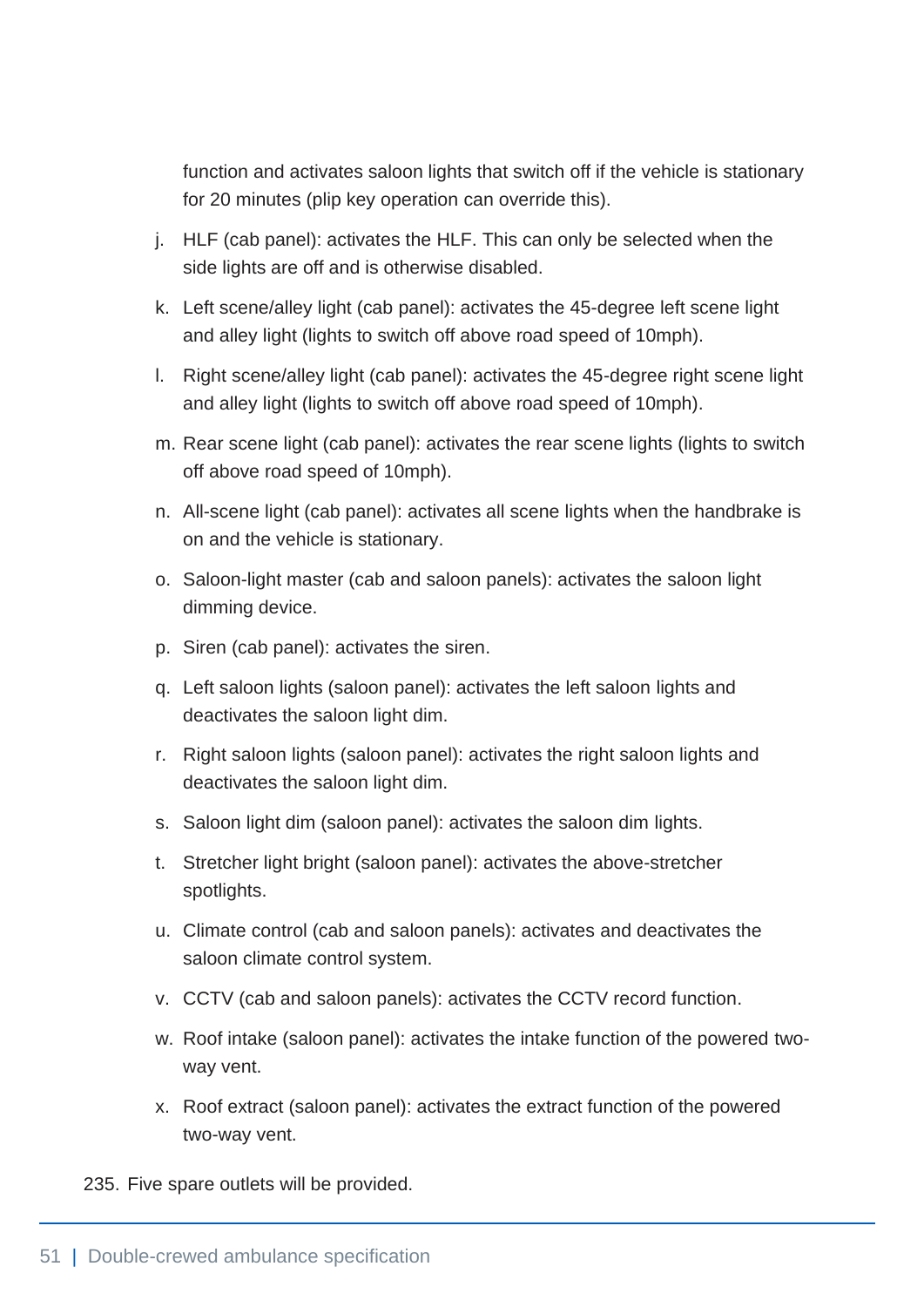- 236. A run lock activation function that is independent of all the functions mentioned above will be provided.
- 237. A battery link emergency start function will be provided.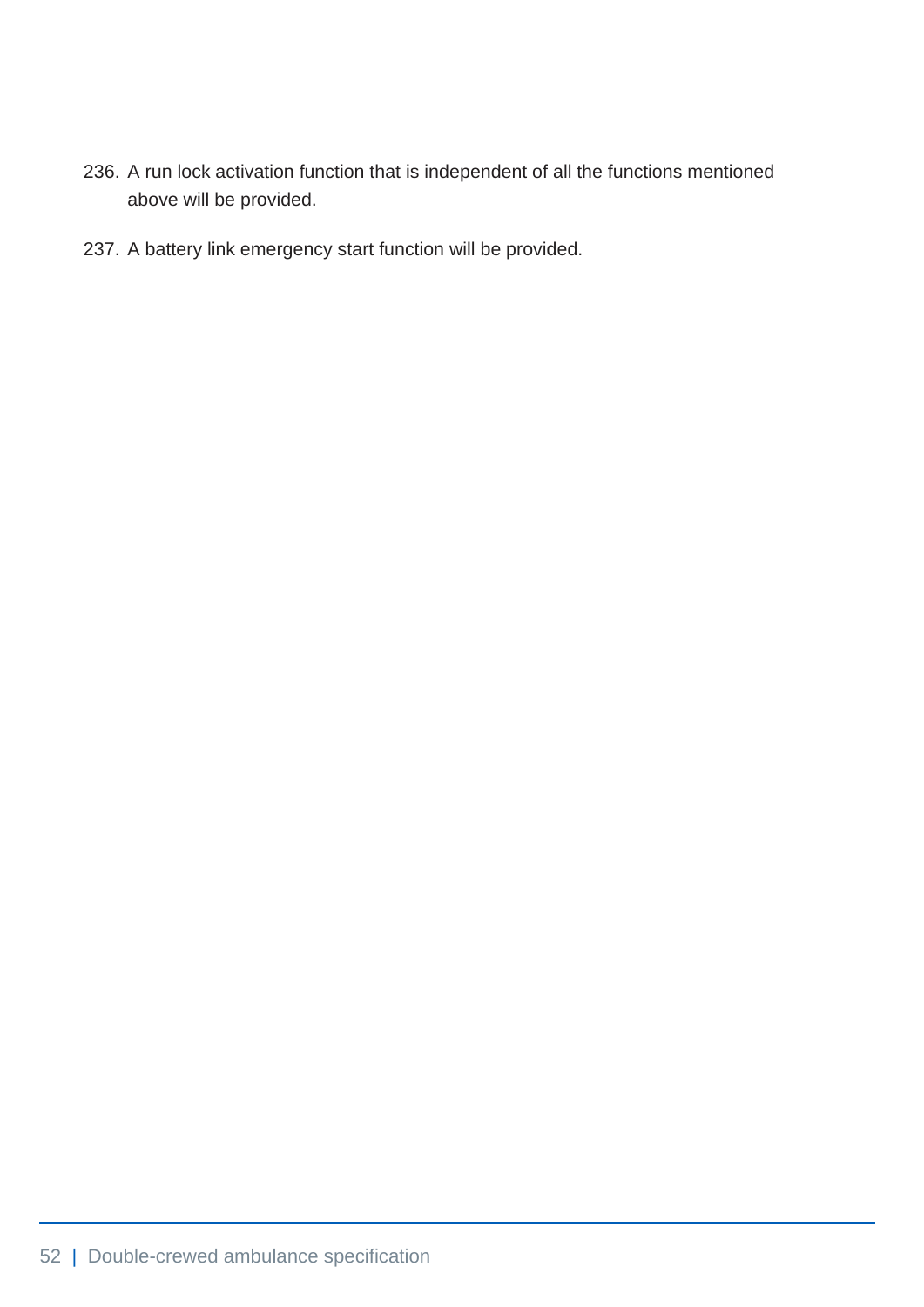# G. Communication system

- 238. The Authority will provide all aerials and antennas, radio equipment, location equipment, servers, MDTs and associated cabling. The Supplier shall install all equipment, including suitably fused power feeds, up to the point of final fix of the front-end terminals, which should be prepared for final commission by a technical specialist from the Authority.
- 239. All communications systems will be routed to the communications system cupboard at the bottom of the cabinet in Zone A. This should be inaccessible to crews (therefore no make ready system), ventilated as required and slide out of the cupboard with adequate cabling to allow for maintenance. The construction should be designed to prevent fluid ingress.
- 240. The Supplier shall fit a secure mounting for the Electronic Patient Report Form (ePRF) device in Zone A with aerial and power cables routed as required.
- 241. The Supplier shall supply and fit a suitable mounting system for the MDT/tablet in the upper central dash area over the Base Vehicle entertainment radio system; one that enables the MDT/tablet to be moved to allow the operation of the Base Vehicle entertainment and climate systems from both the driver and passenger seats.
- 242. All cable ends, antennae ground planes, radio wiring and vehicle location wiring will be accessible internally via inspection covers in the module roof of a minimum diameter of 100mm. There should be at least 0.5m of antenna cable so that it is not taught at any antenna position within the roof. Cabling from the antenna will be fed to the relevant equipment via a conduit path of at least 20mm internal diameter and include at least 1m of free cable.
- 243. The Ambulance shall have at least a 50A power supply to the radio and GPS vehicle location equipment, directly fed from the communications battery. This must be connected to two six-way fuse boxes, one positive and one negative, located in the communications systems cupboard.
- 244. The Ambulance shall have at least a 15A rated ignition switched positive feed to the positive six-way fuse box.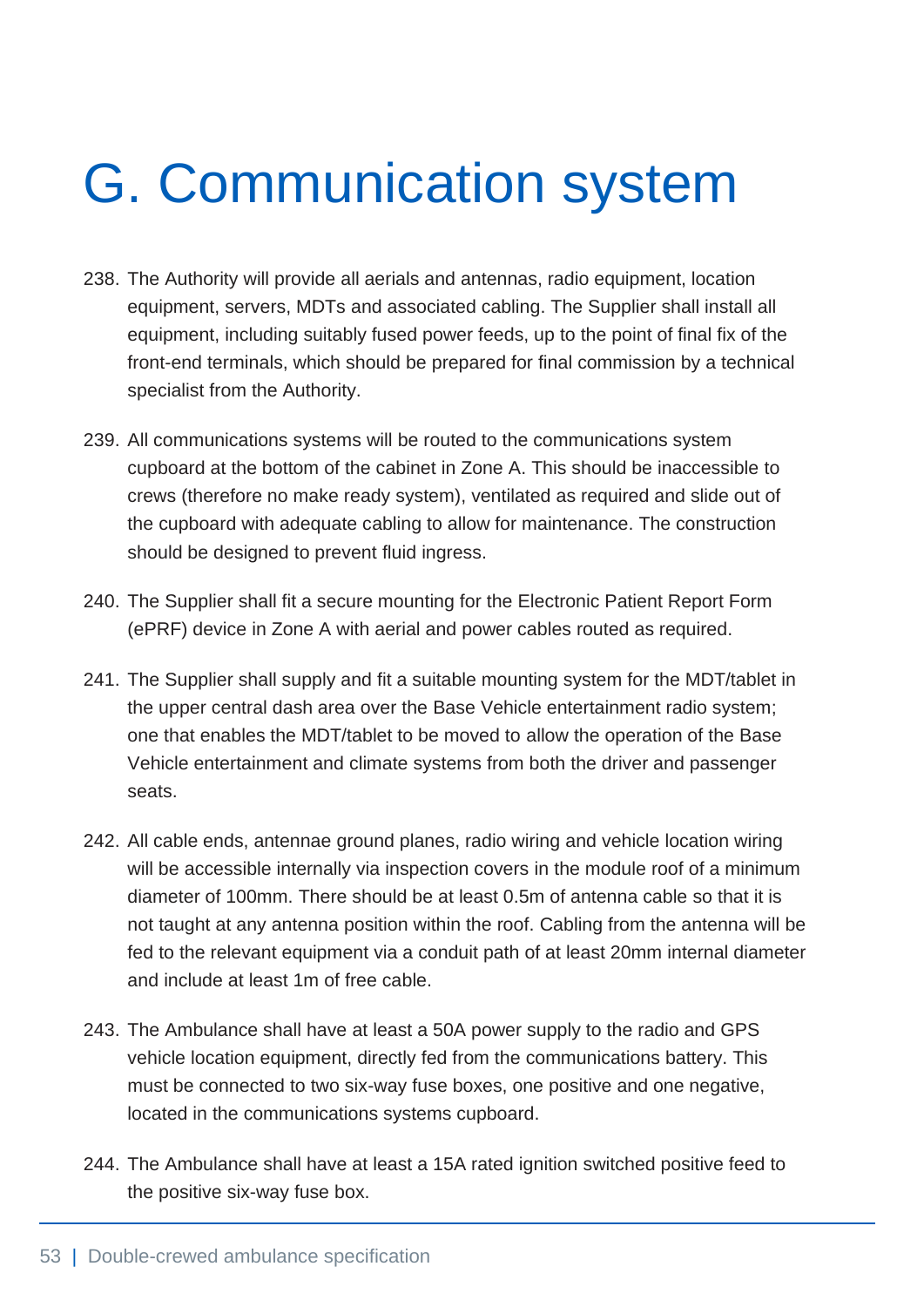- 245. The Authority will provide three antennas, one Dual GPS/Tetra antenna, one MIMO antenna for the data terminal and one P25 low-profile antenna for the ePRF solution. The associated twin co-axial cables will be appropriately and differently routed from the front and the rear antenna points.
- 246. All antennae mounts must be correctly earthed, with the metal exposed on the inside of the roof and not tightened over the inside painted surface.
- 247. As an indication, the maximum size of one of the Authority's vehicle location equipment boxes is approximately 500mm x 450mm x 200mm.
- 248. A technical specialist from the Authority will work with the Supplier to agree the precise location and cabling routes for all communications equipment.
- 249. The Ambulance Radio Programme (ARP) is a Department of Health and Social Care programme to replace the existing mobile communication systems in ambulance trusts with new digital services. The programme has contracted Terrafix Ltd to deliver the replacement mobile communication system. To minimise operational disruption, when supplying communications equipment to Suppliers as part of this Contract, the Authority has the option to supply the cabling to pre-wire vehicles in preparation for the ARP transition as well as that for the existing communications system, and to request that the Supplier installs both sets of equipment.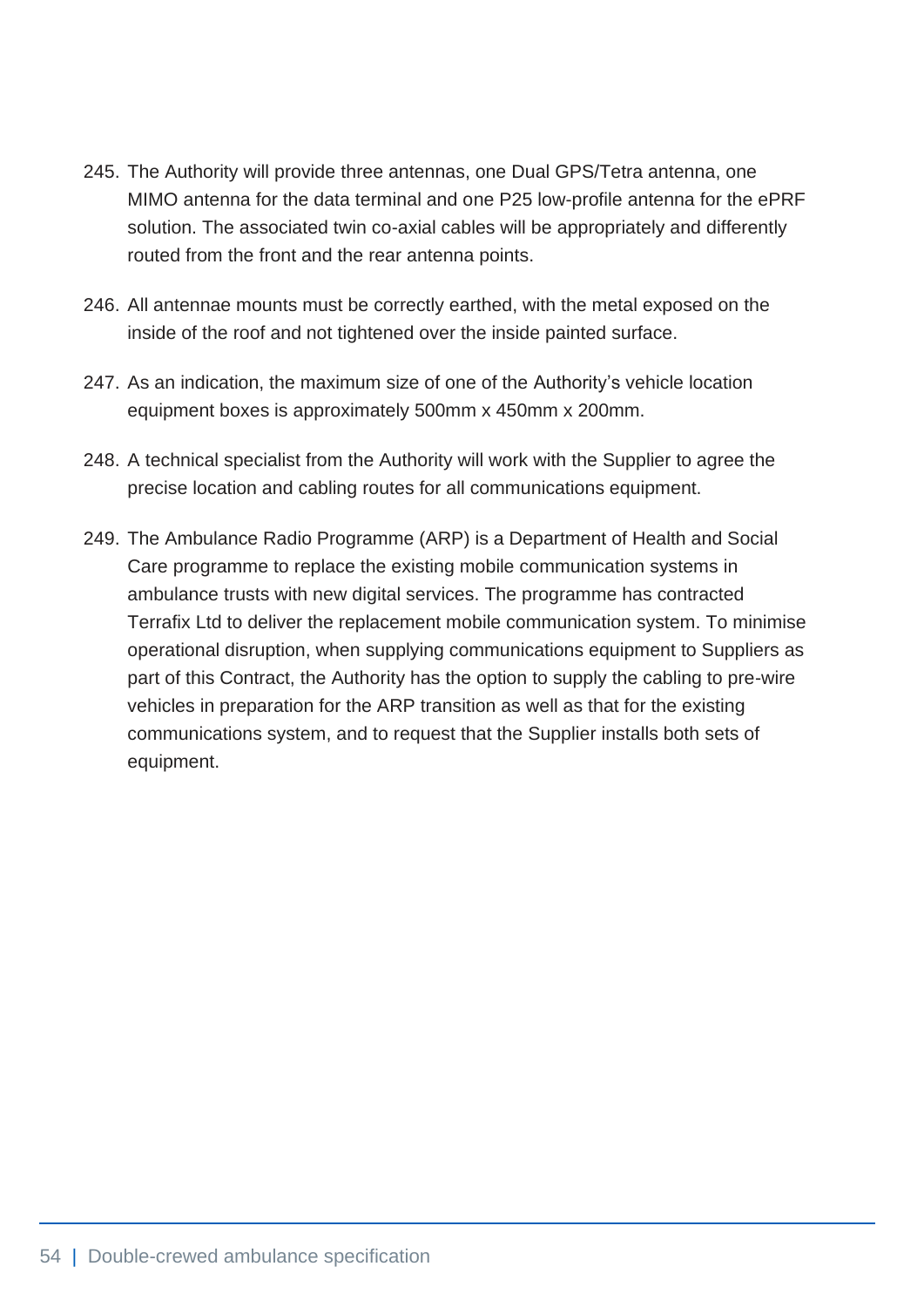# H. Vehicle inventory and flexibility

- 250. While the Conversion itself is to follow the requirements stipulated, the Authority will provide details of the specific equipment and consumables carried, and their positioning in the standardised zones prescribed, until a national common standard equipment and consumables load list is developed.
- 251. The authority will provide all medical equipment and associated brackets unless specifically noted otherwise in this Specification. The Supplier is required to install the equipment and/or brackets provided by the Authority as part of this Specification, including the provision and installation of any associated electrical supply/wiring. The Authority may ask the Supplier to supply additional equipment, subject to separate, individual agreement between the Authority and Supplier.
- 252. The Authority may mutually agree with the Supplier minor amendments to this Specification in the course of sign off of the final build design. These shall not significantly alter the Specification or price and must not result in the vehicle failing to meet any of the requirements of this Specification.
- 253. Once finalised, a Minor Amendments Schedule for each order from the Authority, including details of the amendments agreed and their price impact, will be provided to the National Contract Manager.
- 254. The requirements regarding weight allowances are shown below: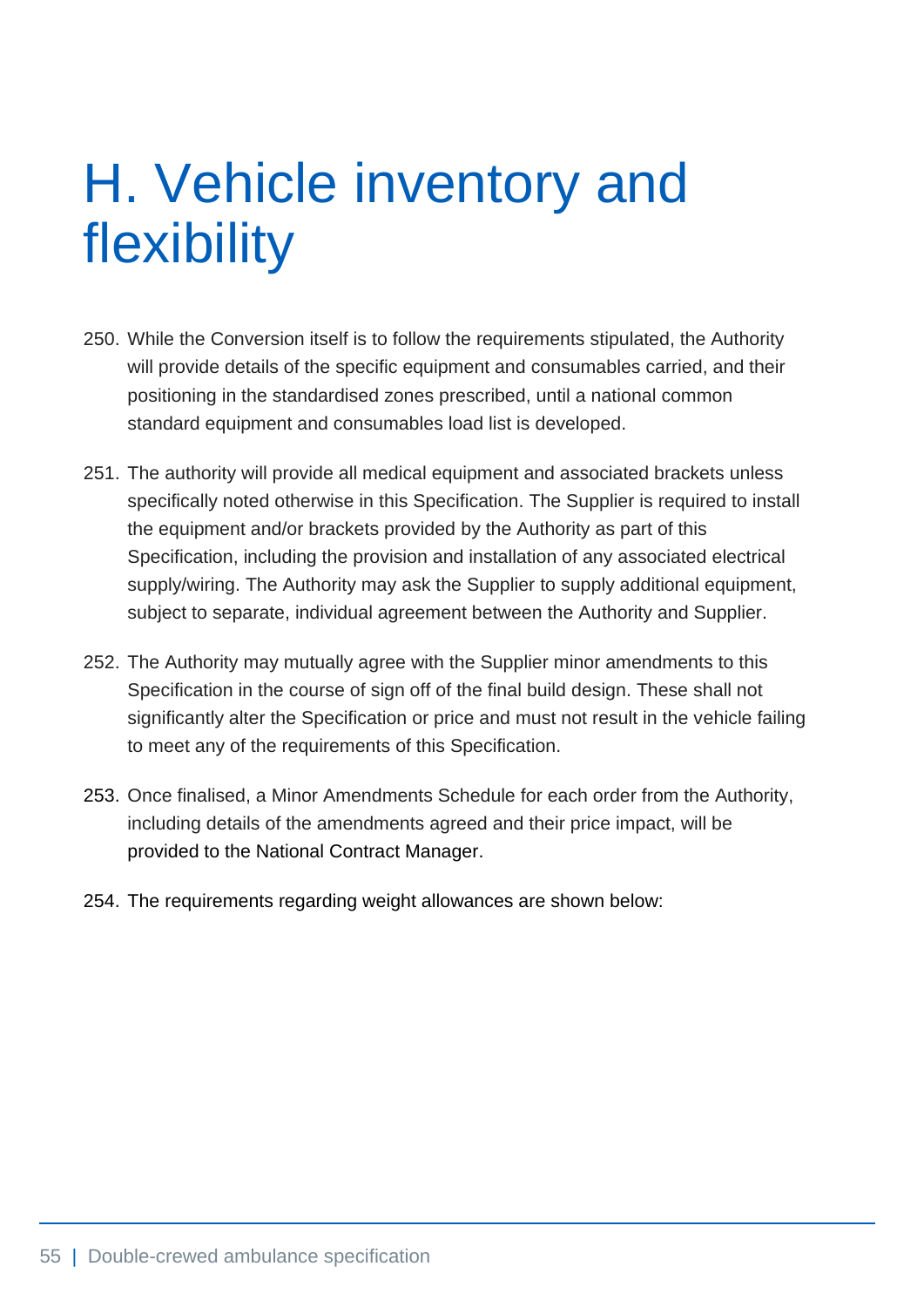| <b>Item</b>                                | Quantity    | Unit weight (kg) | Total weight (kg) |
|--------------------------------------------|-------------|------------------|-------------------|
| <b>Driver</b>                              | 1           | 75               | 75                |
| Passengers                                 | 4           | 75               | 300               |
| Patient on stretcher                       | $\mathbf 1$ | 75               | 75                |
| Medical equipment<br>(including stretcher) | $\mathbf 1$ | 300              | 300               |
| Medical equipment<br>fixings               | 1           | 30               | 30                |
| Communications<br>equipment                | 1           | 30               | 30                |
| <b>Total weight allowance</b>              |             | 810              |                   |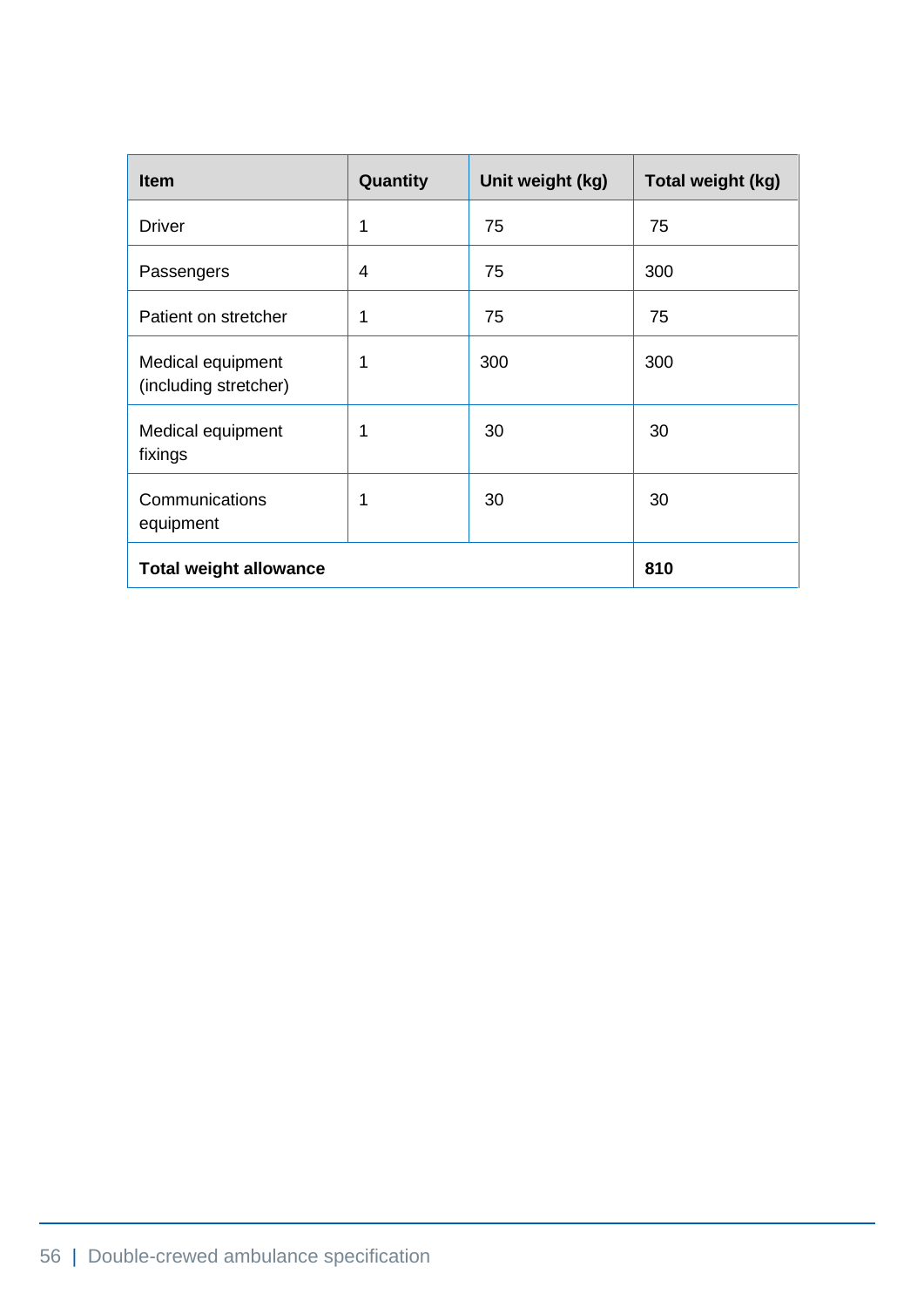# I. Vehicle markings and livery

255. All markings will be in the universally recognised format:

- hazard warnings black lettering on a yellow background
- mandatory instruction white lettering on a blue background
- prohibition signs white lettering on a red background
- exit/safe condition signs white lettering on a green background
- equipment location signs red lettering on a white background.

## Exterior vehicle markings

- 256. Details of the required Battenberg markings and other insignia are provided in the Livery section below.
- 257. The following markings, in a suitable polyester base under printed film, shall be applied:

| Patient Assessment sign on side and rear<br>doors adjacent to the handle               | <b>PATIENT ASSESSMENT IN PROGRESS</b><br>- KNOCK AND WAIT |
|----------------------------------------------------------------------------------------|-----------------------------------------------------------|
| 100 mm CLP Regulation hazchem sign for<br>compressed gas on rear door                  |                                                           |
| 100 mm CLP Regulation oxidising agent sign<br>on rear door                             |                                                           |
| Battery acces sign in 12.5mm red lettering on<br>white background on compartment panel | <b>BATTERY ACCESS</b>                                     |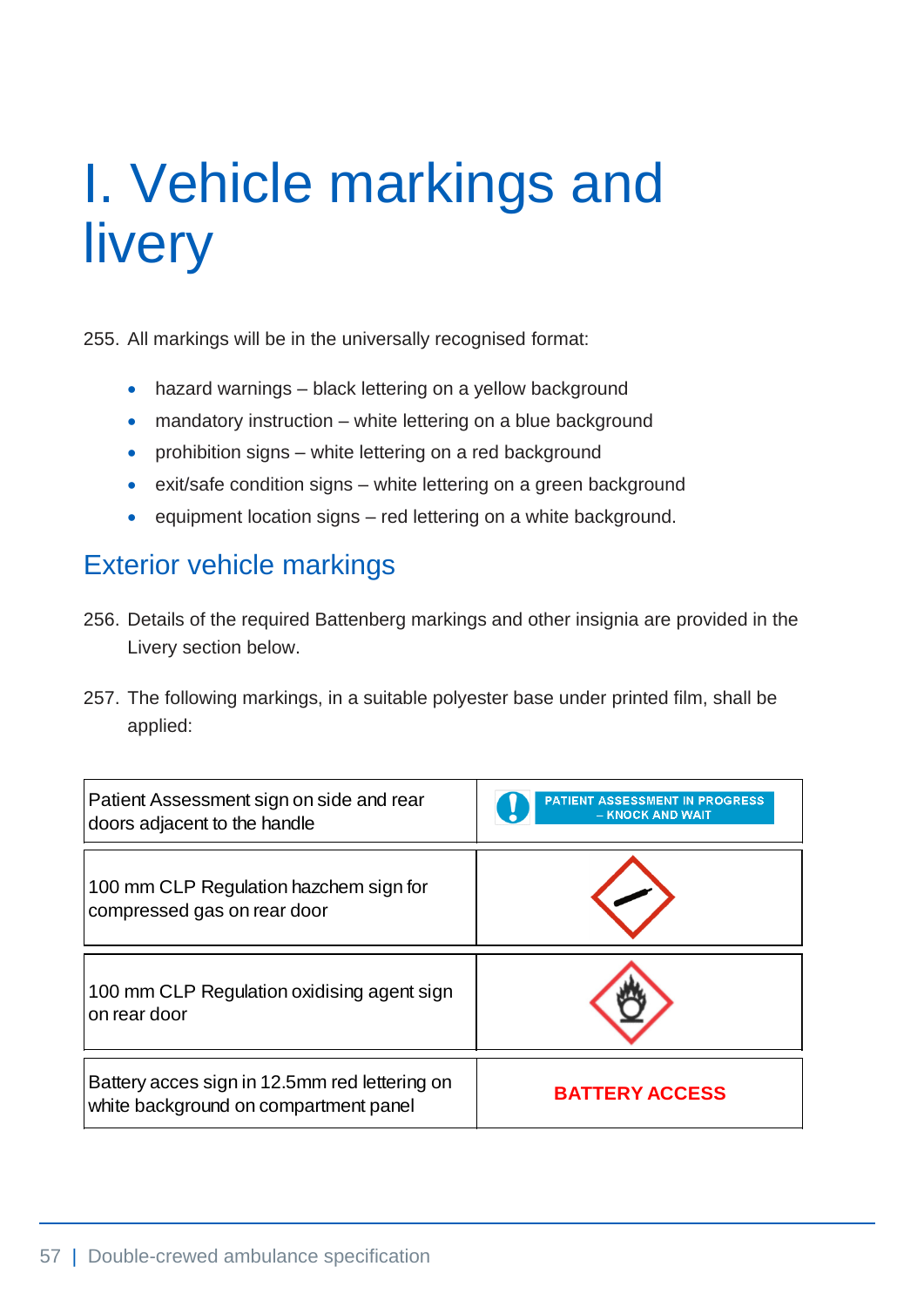| Multi-hazard warning on compartment panel -<br>'Danger Battery Charging Area, Wear Personal<br>Protective Equipment, No Smoking, No Naked<br>Light                                                                                                               | le smoking<br>No naked                  |
|------------------------------------------------------------------------------------------------------------------------------------------------------------------------------------------------------------------------------------------------------------------|-----------------------------------------|
| Diesel Only sign in 12.5mm red lettering on<br>white background adjacent to the fuel filler                                                                                                                                                                      | <b>DIESEL ONLY</b>                      |
| Warning triangle adjacent to the Diesel Only<br>sign adjacent to the fuel filler                                                                                                                                                                                 |                                         |
| Pull to Open sign on hinged doors above the<br>door handle                                                                                                                                                                                                       | Pull To<br>Open                         |
| Pull Handle and Slide Open on the sliding door<br>above the outer door handle                                                                                                                                                                                    | <b>Pull Handle and</b><br>slide to open |
| Tyre Pressure sign in 10mm black lettering over<br>each front wheel arch. Note: pressure to be<br>agreed after weight testing and with approval of<br>the tyre manufacturer                                                                                      | <b>TYRE PRESSURE ## PSI</b>             |
| Tyre Pressure sign in 10mm black lettering over<br>each rear wheel arch. Note: pressure to be<br>agreed after weight testing and with approval of<br>the tyre manufacturer                                                                                       | <b>TYRE PRESSURE ## PSI</b>             |
| Wheel Nut Torque sign in 10mm black lettering<br>over each wheel arch. Note: torque to be<br>agreed                                                                                                                                                              | <b>WHEEL NUT TORQUE ## Nm</b>           |
| 75mmx15mm gauge numbers surrounded by a<br>box 200x100x5mm gauge, central to the front<br>over cab area, towards the windscreen top, and<br>r/h rear towards the right side, below r/h rear<br>door window. Contracting Authorities to confirm<br>fleet numbers. | 1234                                    |
| Caution Battery Charging notice 90mm x<br>110mm with black print on yellow background to<br>be attached adjacent to the mains charging<br>point                                                                                                                  | <b>lattery charging</b>                 |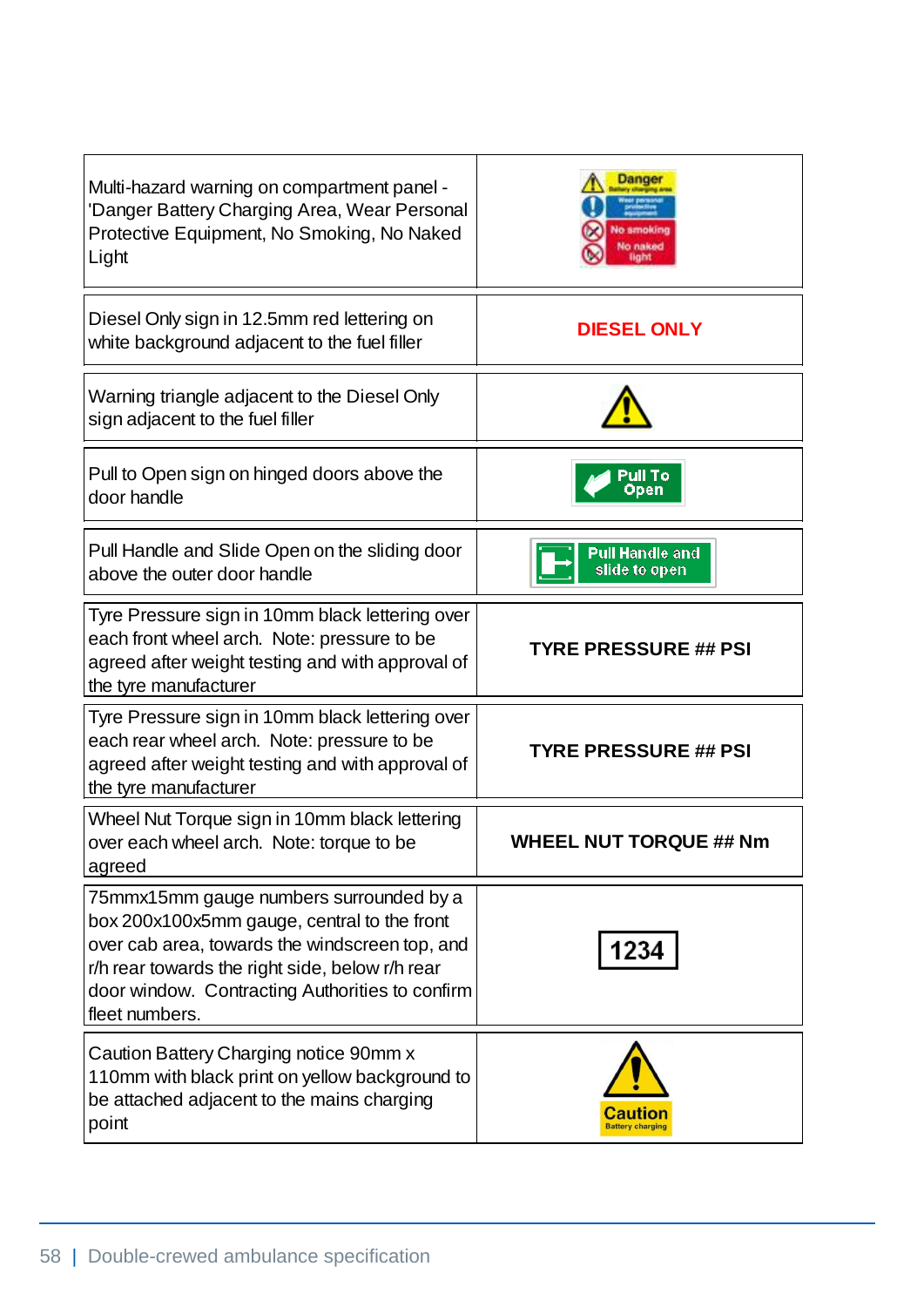| Imagine and sound recording notices<br>90mmx110mm to be attached such that they<br>are clearly visible when entering the vehicle via<br>any door                             | THIS VEHICLE IS FITTED<br><b>WITH IMAGE AND SOUND</b><br><b>RECORDING TECHNOLOGY</b> |
|------------------------------------------------------------------------------------------------------------------------------------------------------------------------------|--------------------------------------------------------------------------------------|
| At their own cost, a converter may attach a logo,<br>no larger than 100mmx75mm, to the bottom-<br>right of the offside rear door and towards the<br>bottom of each cab door. | Converter logo                                                                       |

# Interior vehicle markings

258. The following markings, in a suitable polyester base under printed film, shall be applied to firm surfaces where possible:

| Pull to Open sign on hinged doors above the<br>door handle                                                                                                            | open                                                    |
|-----------------------------------------------------------------------------------------------------------------------------------------------------------------------|---------------------------------------------------------|
|                                                                                                                                                                       |                                                         |
| Pull Handle and Slide Open on the sliding door<br>adjacent to the inner door handle                                                                                   | <b>Pull Handle and</b><br>slide to open                 |
| Nationally recognised 'No Smoking in this<br>Vehicle' signs to be clearly visible, one within<br>the cab, one within the saloon                                       |                                                         |
| 'Seat belts must be worn' signs to be clearly<br>visible from all seats in both the cab and saloon<br>and include a BS5378 compliant blue 83 mm x<br>100 mm pictogram |                                                         |
| Caution Mind your Head' above all doors in the<br>cab and saloon                                                                                                      |                                                         |
| Seat must face forward when travelling sign with<br>red 10mm text on white background with red<br>trim, next to the front seat in Zone C                              | <b>SEAT MUST FACE FORWARD</b><br><b>WHEN TRAVELLING</b> |
| Emergency Exit on side and rear doors                                                                                                                                 | <b>Emergency Exit</b>                                   |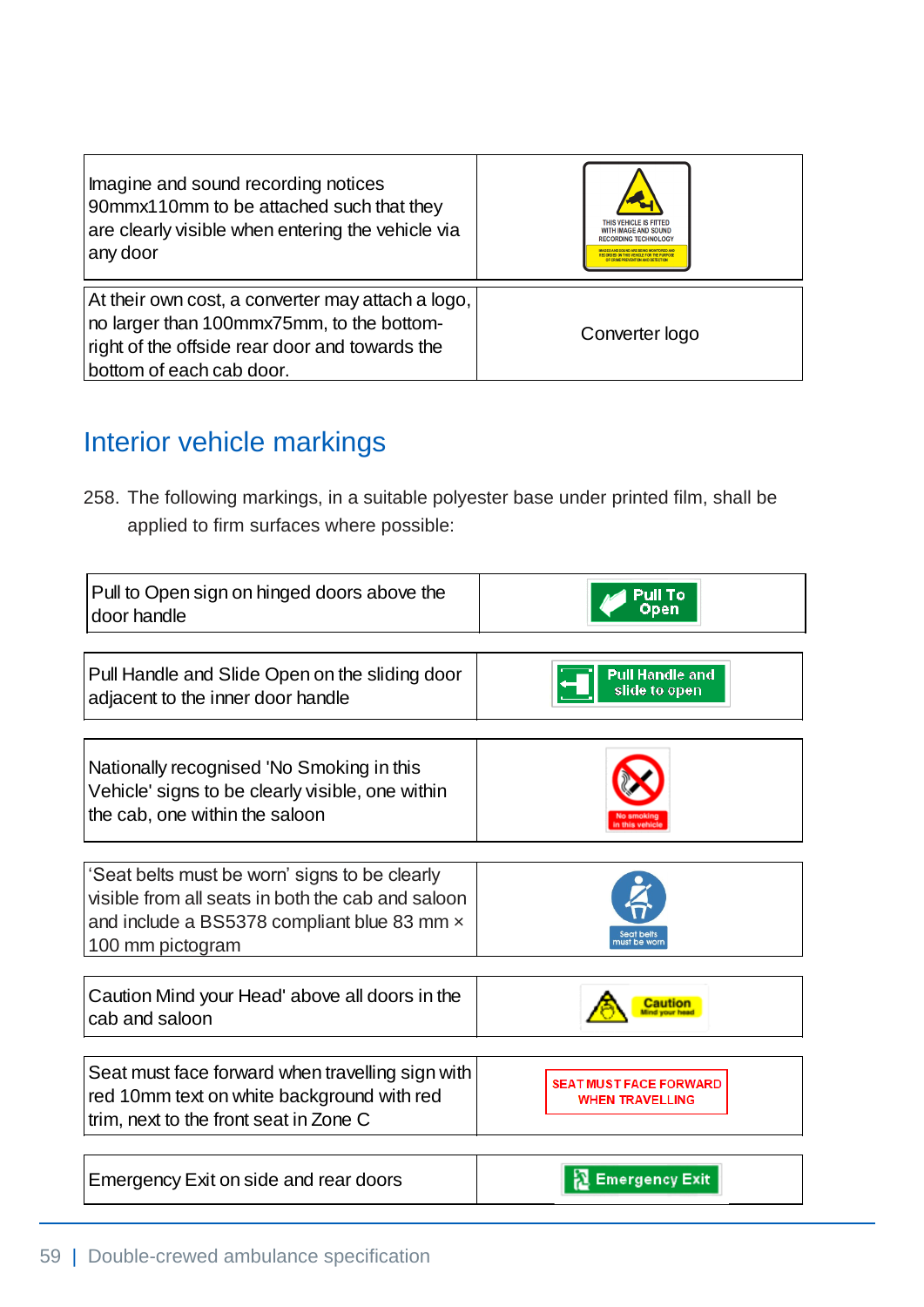| Break Glass with Hammer Provided on the<br>nearside sliding door window and the rear<br>windows                                                                                                                          |                                                                                                                                                                                                                     |
|--------------------------------------------------------------------------------------------------------------------------------------------------------------------------------------------------------------------------|---------------------------------------------------------------------------------------------------------------------------------------------------------------------------------------------------------------------|
| Fire equipment sign adjacent to each fire<br>extinguisher, highlighting its location and<br>appropriate use                                                                                                              |                                                                                                                                                                                                                     |
| 100 mm CLP Regulation hazchem sign for<br>compressed gas on gas compartment door                                                                                                                                         |                                                                                                                                                                                                                     |
| Stop Abuse' placards to be placed in a<br>prominent position on the bulkhead and on both<br>side walls                                                                                                                   |                                                                                                                                                                                                                     |
| Hot Air Outlet sign adjacent to the saloon heater<br>outlets                                                                                                                                                             | <b>Caution</b><br>tot Air Outlet<br>Do not obstruct                                                                                                                                                                 |
| Air Inlet Keep Clear sign adjacent to duct                                                                                                                                                                               | Air Inlet Keep clear<br>Do not obstruct                                                                                                                                                                             |
| A GDPR compliant CCTV warning sign to be<br>located in clear view opposite the saloon side<br>door. Each Contracting Authority to provide the<br>required details.                                                       | <b>SCHINE PLEASE CALL</b><br><b>MAGES AND SOUND ARE RENG MONITOREDAN</b><br>RECORDED ON THIS VEHICLE FOR THE PURPOS<br>OF CRIME PREVENTION AND DETECTION                                                            |
| Imagine and sound recording notices to be<br>attached to the bulkhead, side walls and inside<br>of rear doors and be clearly visible                                                                                     | THIS VEHICLE IS FITTED<br><b>WITH IMAGE AND SOUND</b><br><b>RECORDING TECHNOLOGY</b><br><b>MAGES AND SOUND ARE BEING MONITORED AN</b><br>RECORDED ON THIS VEHICLE FOR THE PURPOSE OF CRIME PREVENTION AND DETECTION |
| A plaque showing vehicle dimensions (in metric<br>and imperial) to be position in the fade out area<br>of the windscreen above the driver. Example<br>provided with measurements to be confirmed<br>post product design. | <b>VEHICLE DIMENSIONS</b><br><b>HEIGHT:</b><br><b>INC AIRPORT LIGHT</b><br>$mm -$<br>WIDTH:<br>$mm -$<br>NC MIRRORS<br>WIDTH:<br>$mm -$<br><b>ELOW MRRORS</b><br>LENGTH:<br>$mm -$<br>" INC RAMP                    |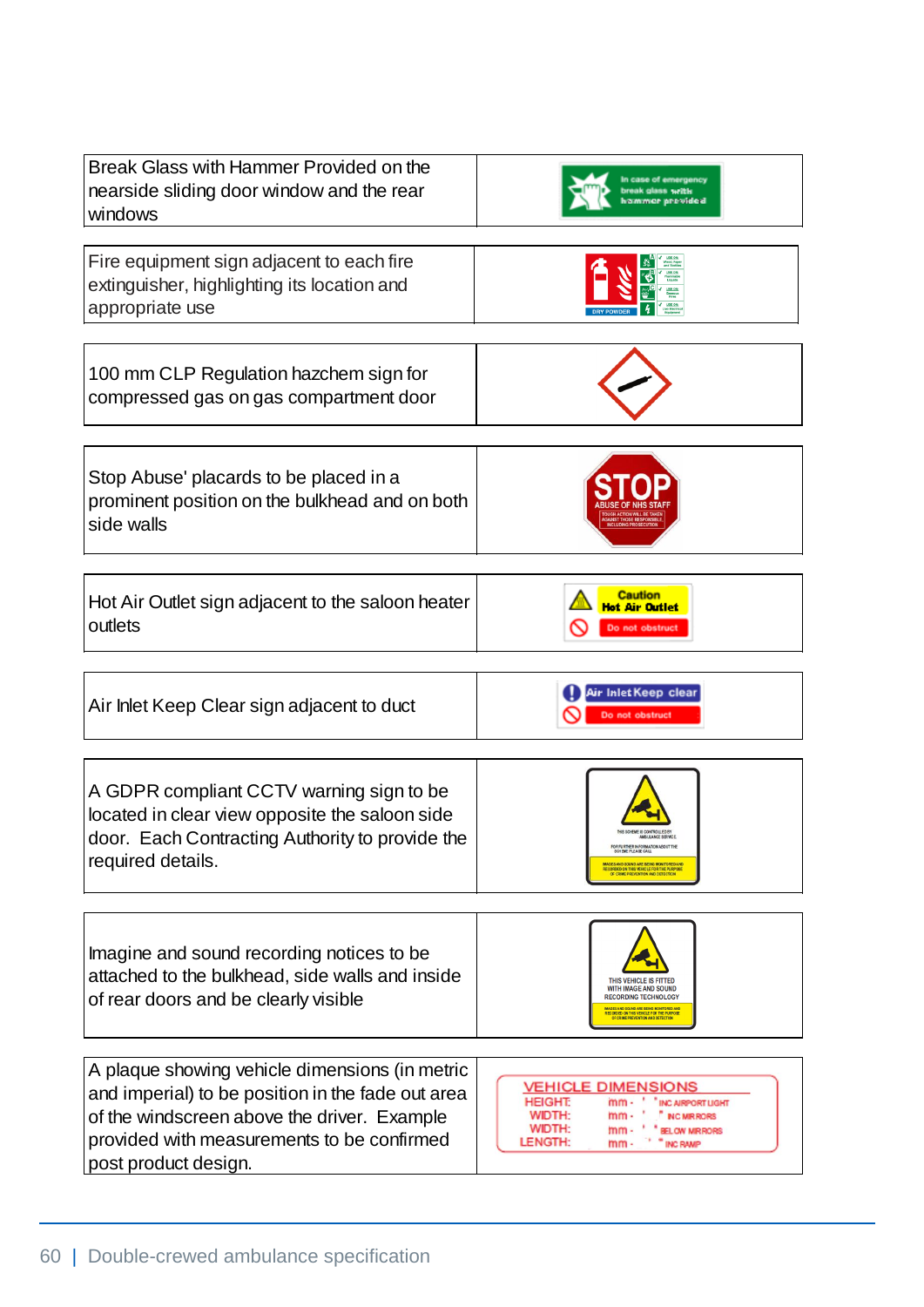| 5mm red letters on white background 230v AC<br>directly adjacent to, or on, the 13amp socket.                                                                                                        | <b>230v AC</b>                                                                                                                                               |
|------------------------------------------------------------------------------------------------------------------------------------------------------------------------------------------------------|--------------------------------------------------------------------------------------------------------------------------------------------------------------|
| 10mm red letters on white background<br>DOMESTIC WASTE ONLY adjacent to<br>container.                                                                                                                | <b>DOMESTIC WASTE ONLY</b>                                                                                                                                   |
| 10 mm red letter on white background<br>CLINICAL WASTE ONLY adjacent to container<br>plus pictogram biohazard symbol                                                                                 | <b>CLINICAL</b><br><b>Biohazard</b><br><b>WASTE ONLY</b>                                                                                                     |
| 10 mm red letter on white background SHARPS<br>ONLY adjacent to container plus pictogram<br>biohazard symbol                                                                                         | <b>Biohazard</b><br><b>SHARPS ONLY</b>                                                                                                                       |
| Inverter Status label, 45mmx60mm, adjacent to<br>the green LED (clearly labelled) that illuminates<br>when the inverter is on                                                                        | <b>INVERTER CONTROL</b><br>ON / OFF<br>NVERTEF<br>POWER<br><b>STATUS LIGH</b><br>GREEN : SYSTEM ON<br>NO DISPLAY : SYSTEM<br><b>NVERTER</b><br><b>ON/OFF</b> |
| Activate power socket turn inverter on<br>instruction label, 45mm x 60mm, adjacent to the<br>2 gang 3 pin socket                                                                                     | 230vAC POWER<br><b>TO ACTIVATE</b><br>WER SOCKE                                                                                                              |
| Wedge ramp operating instructions to be<br>supplied by the wedge ramp manufacturer and<br>affixed near to the control panel                                                                          | To be supplied                                                                                                                                               |
| Isolator Switch label in 12.5mm red lettering<br>adjacent to the switch                                                                                                                              | <b>ISOLATOR SWITCH</b>                                                                                                                                       |
| Tiger strip ant-slip floor markings to be fitted at<br>floor edge next to entry/exit points.                                                                                                         |                                                                                                                                                              |
| Caution mind the step in a conspicious location<br>next to entry/exit points.                                                                                                                        |                                                                                                                                                              |
| All lockers to have contents identification labels<br>applied to each locker in blue lettering on white<br>background with a blue border. Each<br>Contracting Authority to provide relevant details. | <b>SUCTION UNIT</b>                                                                                                                                          |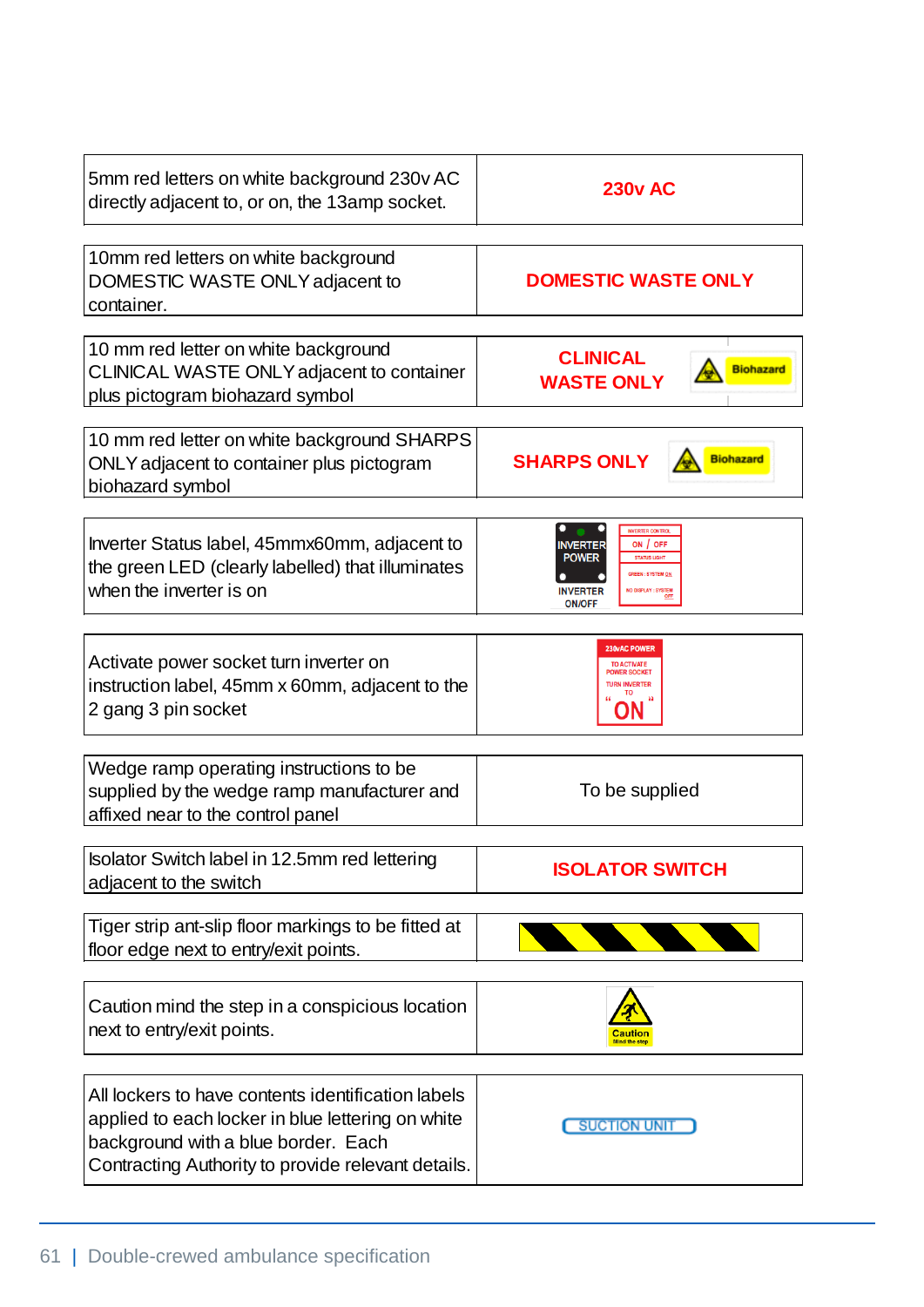| In front of the passenger seat in the cab on the<br>windscreen outside the windscreen wipers<br>swept area and so as to not obstruct the driver's<br>vision but clearly visible, "Caution Airbag<br>Hazard Do not place feet on dash"                                                                                                                                                                                             | <b>Caution</b><br>Air Bag Hazard<br>Do Not Place<br>Feet On Dash |  |
|-----------------------------------------------------------------------------------------------------------------------------------------------------------------------------------------------------------------------------------------------------------------------------------------------------------------------------------------------------------------------------------------------------------------------------------|------------------------------------------------------------------|--|
| <b>Oxygen Outlet</b>                                                                                                                                                                                                                                                                                                                                                                                                              | $\mathbf{O}_2$                                                   |  |
| Nitrous Oxide + Oxygen Outlet                                                                                                                                                                                                                                                                                                                                                                                                     | N <sub>2</sub> O                                                 |  |
| Other labels required are detailed throughout<br>the specification and should be red letters on a<br>white background with a red border                                                                                                                                                                                                                                                                                           | <b>BULL HORM</b>                                                 |  |
| Livery                                                                                                                                                                                                                                                                                                                                                                                                                            |                                                                  |  |
| 259. Battenberg livery will be provided and fitted in line with current guidelines and<br>legislation, including the guidelines published by or for the Association of Chief<br>Police Officers. Livery should also meet NHS branding guidelines. <sup>1</sup>                                                                                                                                                                    |                                                                  |  |
| 260. The Supplier shall provide all livery applied and all markings must be applied and<br>positioned consistently across all vehicles supplied.                                                                                                                                                                                                                                                                                  |                                                                  |  |
| 261. All Ambulances shall be supplied with a Livery Kit Identification Label located on<br>the driver's seat base and under the bonnet. This is a specific reference number to<br>enable prompt reordering of any additional/replacement livery. The livery provider<br>will warrant to the Supplier that any orders for additional/ replacement livery from<br>the Authority must be delivered within two working days of order. |                                                                  |  |
| <b>Regulations</b>                                                                                                                                                                                                                                                                                                                                                                                                                |                                                                  |  |
| 262. The use of reflective films and design of livery must comply with the relevant<br>Vehicle Lighting and Safety Regulations, including Regulation 11 of The Road<br>Vehicles Lighting Regulations 1989 and the Variation Order to Section 44 of the<br>Road Transport Act, 1988.                                                                                                                                               |                                                                  |  |
| 1 https://www.england.nhs.uk/nhsidentity/examples/nhs-emergency-ambulance/                                                                                                                                                                                                                                                                                                                                                        |                                                                  |  |

## **Livery**

- 259. Battenberg livery will be provided and fitted in line with current guidelines and legislation, including the guidelines published by or for the Association of Chief Police Officers. Livery should also meet NHS branding guidelines.<sup>1</sup>
- 260. The Supplier shall provide all livery applied and all markings must be applied and positioned consistently across all vehicles supplied.
- 261. All Ambulances shall be supplied with a Livery Kit Identification Label located on the driver's seat base and under the bonnet. This is a specific reference number to enable prompt reordering of any additional/replacement livery. The livery provider will warrant to the Supplier that any orders for additional/ replacement livery from the Authority must be delivered within two working days of order.

### **Regulations**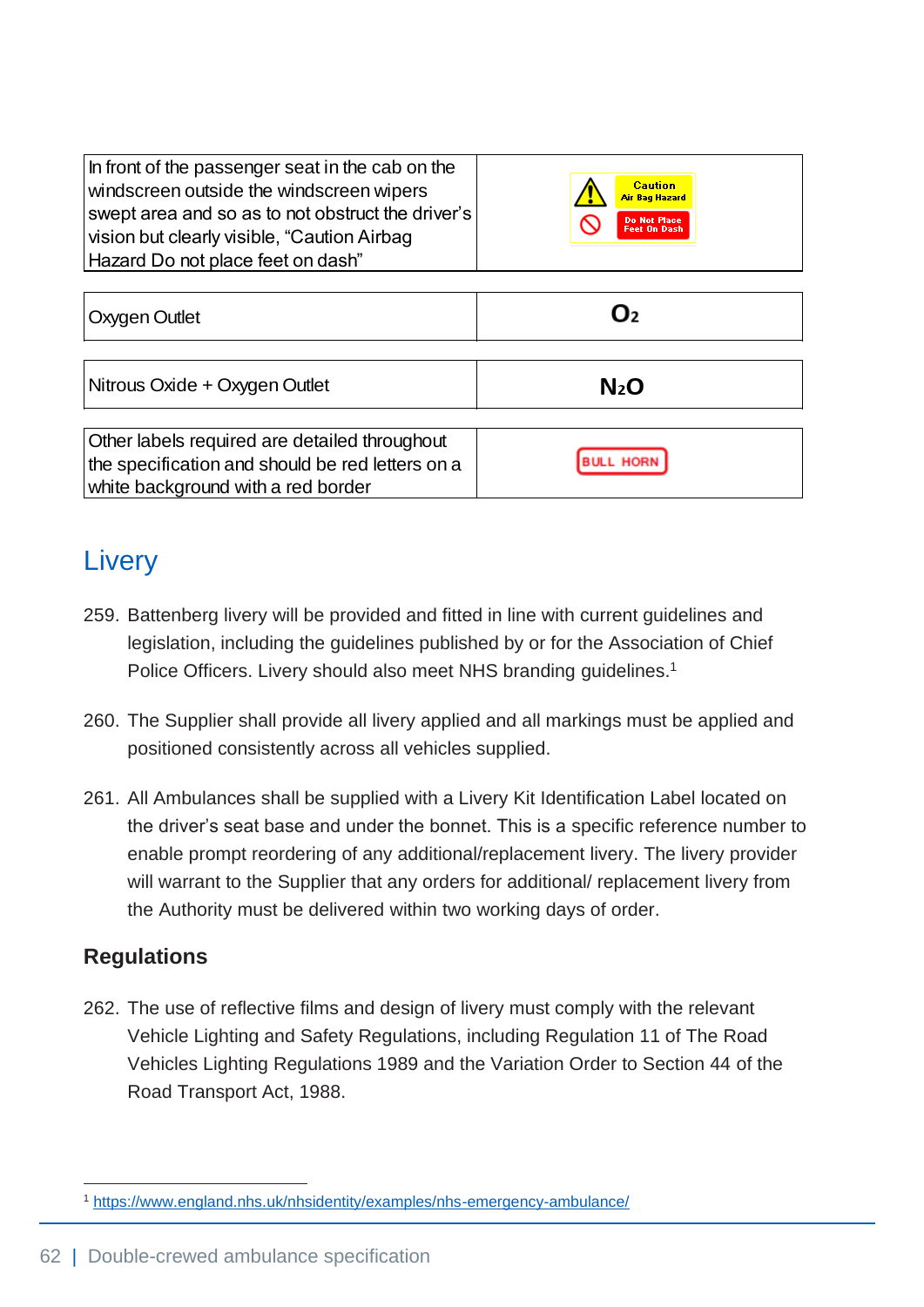### **Materials**

263. The livery must:

- a. be made from micro-prismatic reflective material
- b. be made from a high-performance material
- c. be of non-metallic construction to avoid corrosion
- d. have auto edge sealing on cuttings on all sections
- e. have minimal application of mixed materials.

### **Warranty on livery**

264. The livery must be provided with a minimum seven-year performance warranty which includes the following:

- a. no cracking
- b. no fading
- c. no peeling
- d. no loss of adhesion
- e. no ingress.

#### **General application**

- 265. Recommended manufacturer preparation and application techniques must be strictly adhered to. Inappropriate application or surface preparation could reduce the life of the material or void the manufacturer's warranty; therefore, the work must be carried out by an approved applicator.
- 266. The vehicle body must be thoroughly prepared prior to application of adhesive materials. This includes multiple degreasing steps with appropriate spirit to ensure good, long-term adhesion to all surfaces.
- 267. Where possible, all adjoining materials shall maintain a seamless surface to minimise inadvertent catching of material edges and the potential for the accumulation of dirt.
- 268. Storage of unused materials or packs must be to manufacturer recommendations.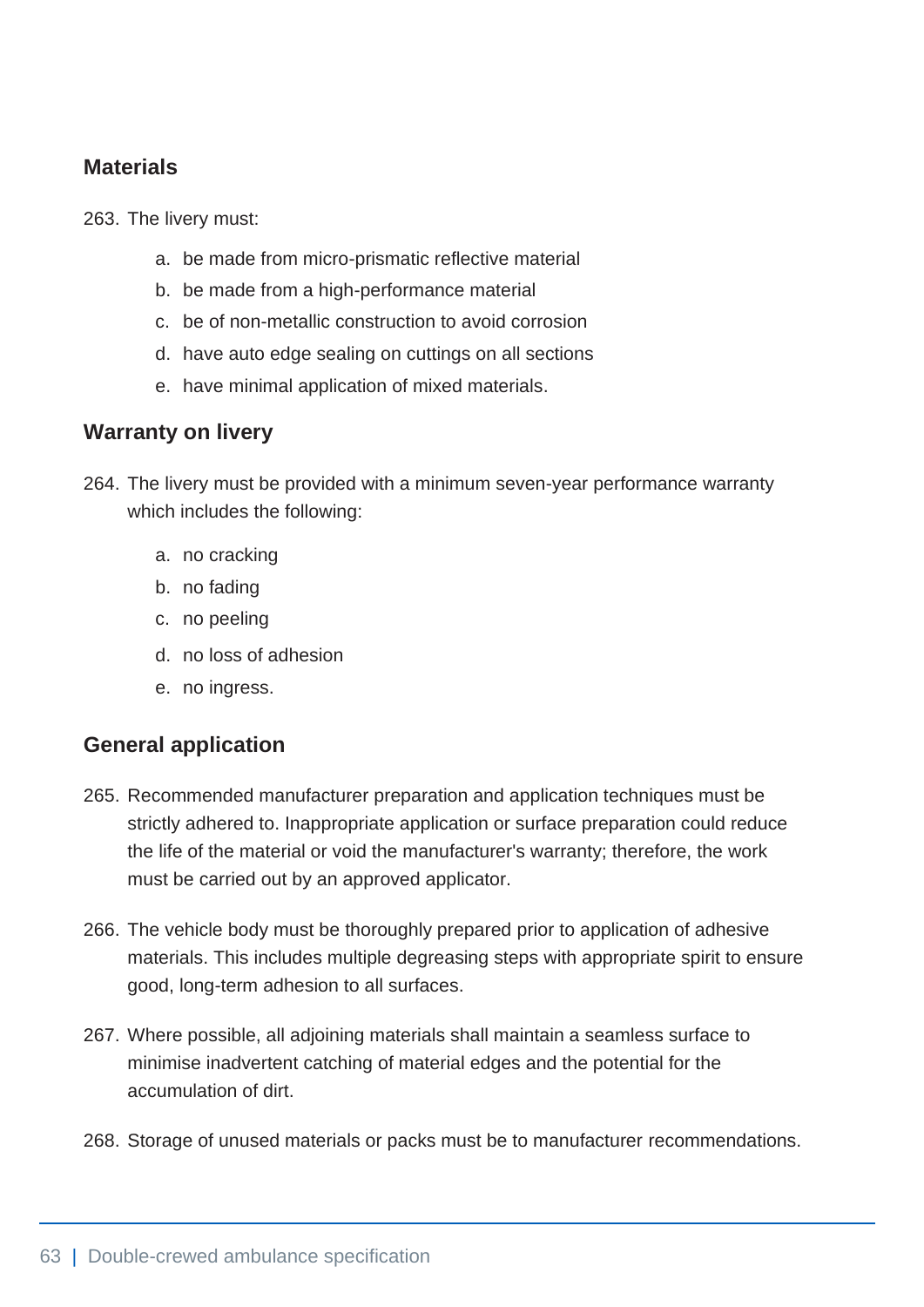### **Side livery application**

- 269. The side panels of the Battenberg must cover the entire length of the vehicle but not exceed half the total height of the vehicle. They should be positioned immediately below the lower line of the saloon window.
- 270. The application of the livery will start with a green panel at the midpoint of the length of the vehicle. The panel size will be chosen so that:
	- a. there are seven panels in the top row
	- b. the widths of each panel on the top row are equal, except for the front and rear most, which are a minimum of two-thirds the size of the main panels
	- c. the height of the panels on the top row is half their length; the panels on the bottom row can be reduced height to fit/fill the side of the vehicle.
- 271. Fluorescent retro-reflective yellow panels will be fitted to either side of the central top row green panel, with alternating colours to the front and rear of the vehicle, ending with yellow panels.
- 272. The pattern will then be extended downwards, starting with a yellow panel vertically below the central green panel on the top row and extending horizontally to the front and rear of the vehicle. The bottom row may be of any height to fit/fill the side of the vehicle.
- 273. The material will not be folded over the edges but cut short of all edges and cutouts.
- 274. In a central position above the side windows the words 'EMERGENCY AMBULANCE' will be prominent and in green. Above the words Emergency Ambulance will be the Crown Badge and the name of the Authority (in black) alongside the NHS logo and the trust form (in blue). This should be in line with the NHS branding guidelines and the example below.



275. National NHS communication messages will be displayed on the rear third of both offside and nearside side panels and on the front third of the offside side panel. It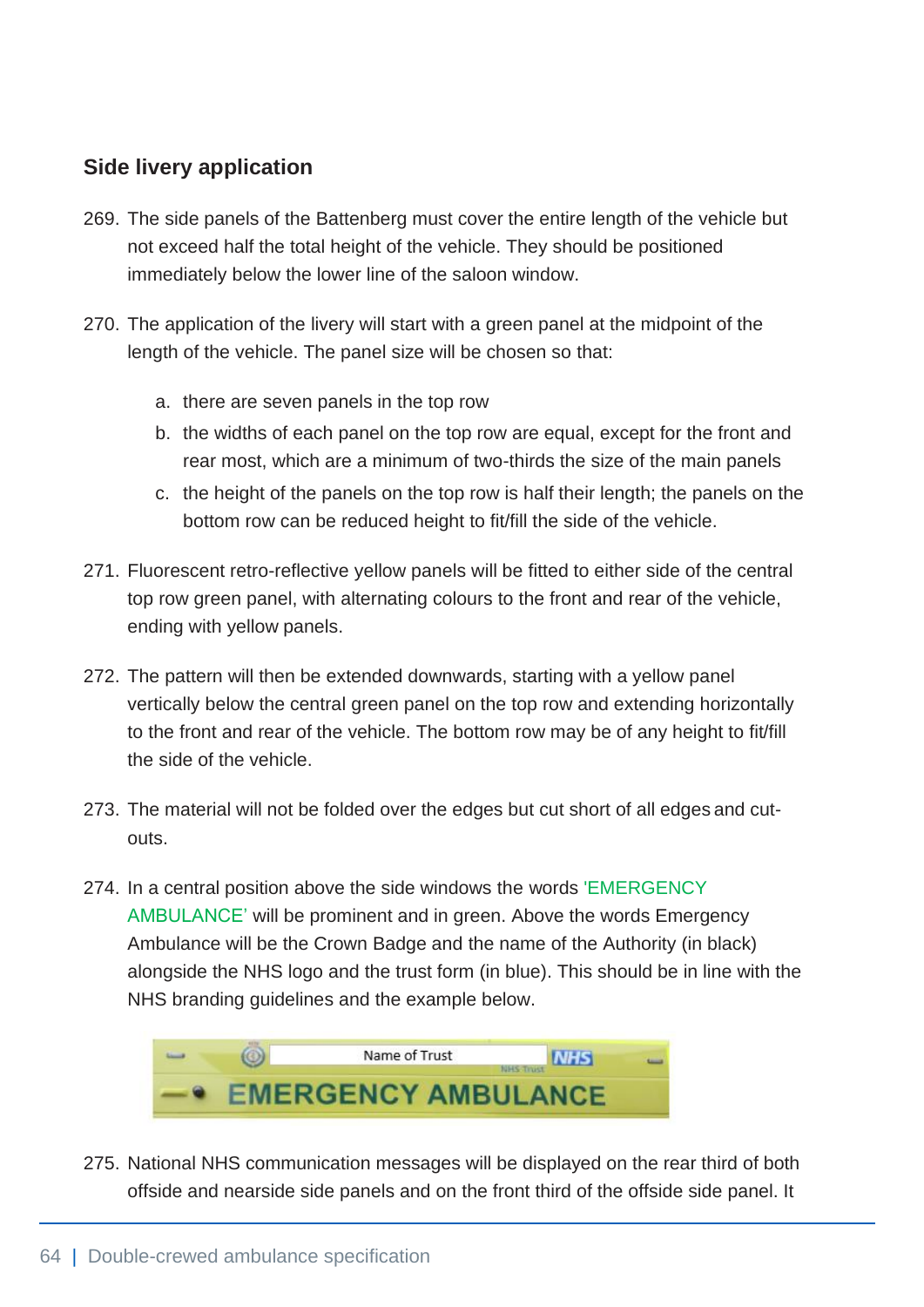must be possible to change these as required without damaging the vehicle, or other decals or livery. Vehicles should be supplied with the 999/111 messaging shown below on both rear panels and an NHS logo in a central position on the offside front panel, unless otherwise agreed with the **Authority**.



### **Rear livery application**

- 276. The rear of the vehicle will have a full height chevron pattern. The angle of the chevrons will be 45 degrees.
- 277. The material used throughout shall be the highest-grade fluorescent and retroreflective material of width 150mm.
- 278. The materials will be applied as follows:
	- a. The centre point of the rear panels/doors will be located, and a line drawn from this point to the outer edges of the vehicle, half height from the bottom edge of the vehicle.
	- b. From the centre point, lines will be drawn to the bottom corners of the rear of the vehicle and orange strips applied below and to the edge of the lines. The strips will be cut around any vehicle fittings.
	- c. Yellow strips will be applied above and below the orange strips, to the full height of the vehicle.
	- d. As much of the remaining area as possible will be filled with additional strips in alternating colours.
- 279. In 125mm red letters, the word 'AMBULANCE' will be positioned above the rear windows.
- 280. In 50mm red letters, the words 'KEEP CLEAR' will be positioned midway between the lower window line and ground level, centred across the rear doors.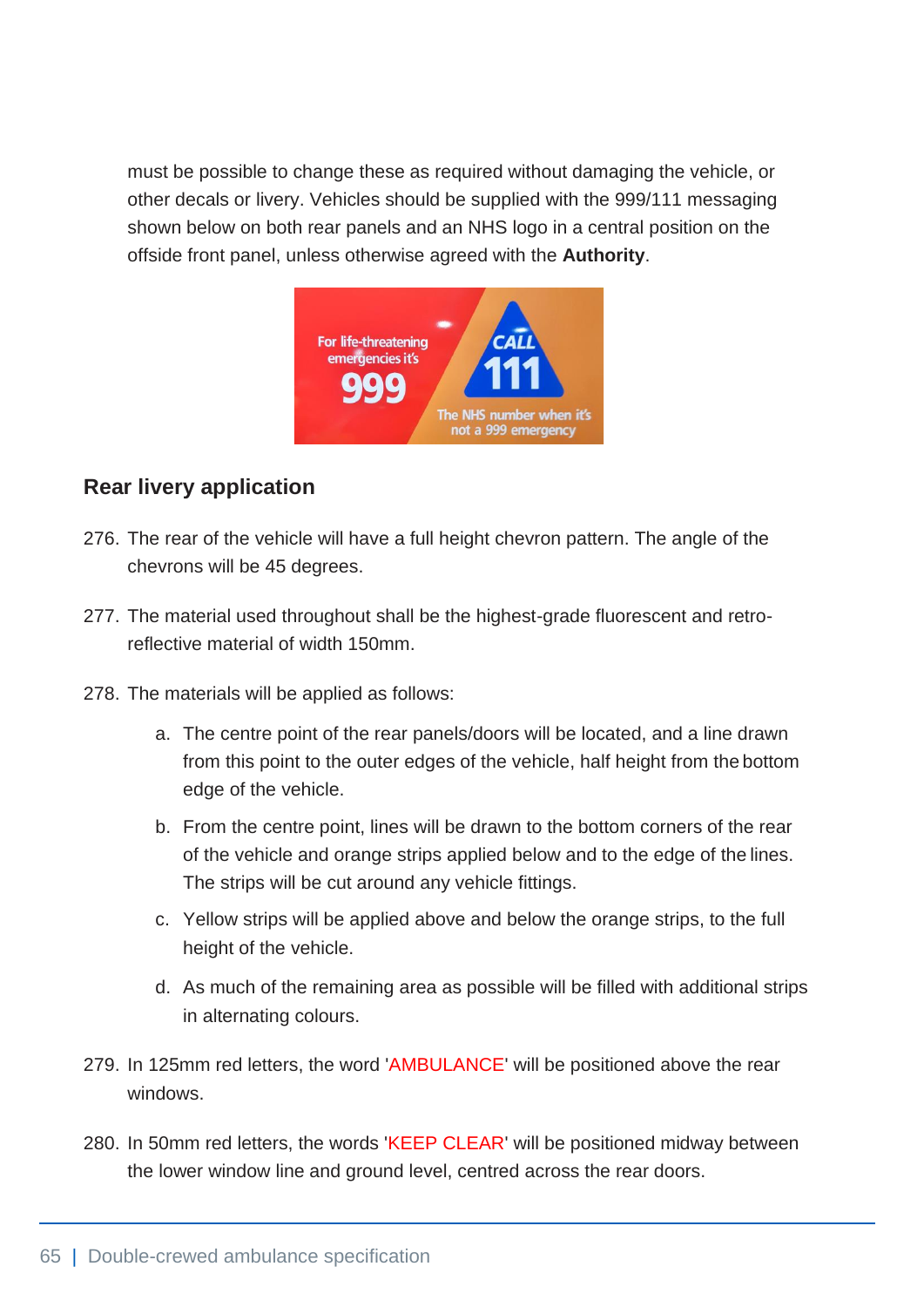- 281. The NHS logo will be positioned in the centre of both rear windows.
- 282. The exterior vehicle markings section details other markings to be applied to the rear of the vehicle.

#### **Front livery application**

- 283. The word 'AMBULANCE' in green (mirror image) will be positioned at the front of the bonnet, in the middle.
- 284. The word 'AMBULANCE' in green will be added to the panel above the windscreen with the NHS logo centred above it.
- 285. The vehicle fleet number will be applied above the windscreen as described in the exterior vehicle markings section.

#### **Colour and finishing**

286. Unless otherwise stated, all interior surfaces in the saloon will be fully colour impregnated white, with saloon upholstery finished in Ambla Cairnwell Grey (or equivalent) with a RAL1016 (or closest possible) yellow piped trim around the edge.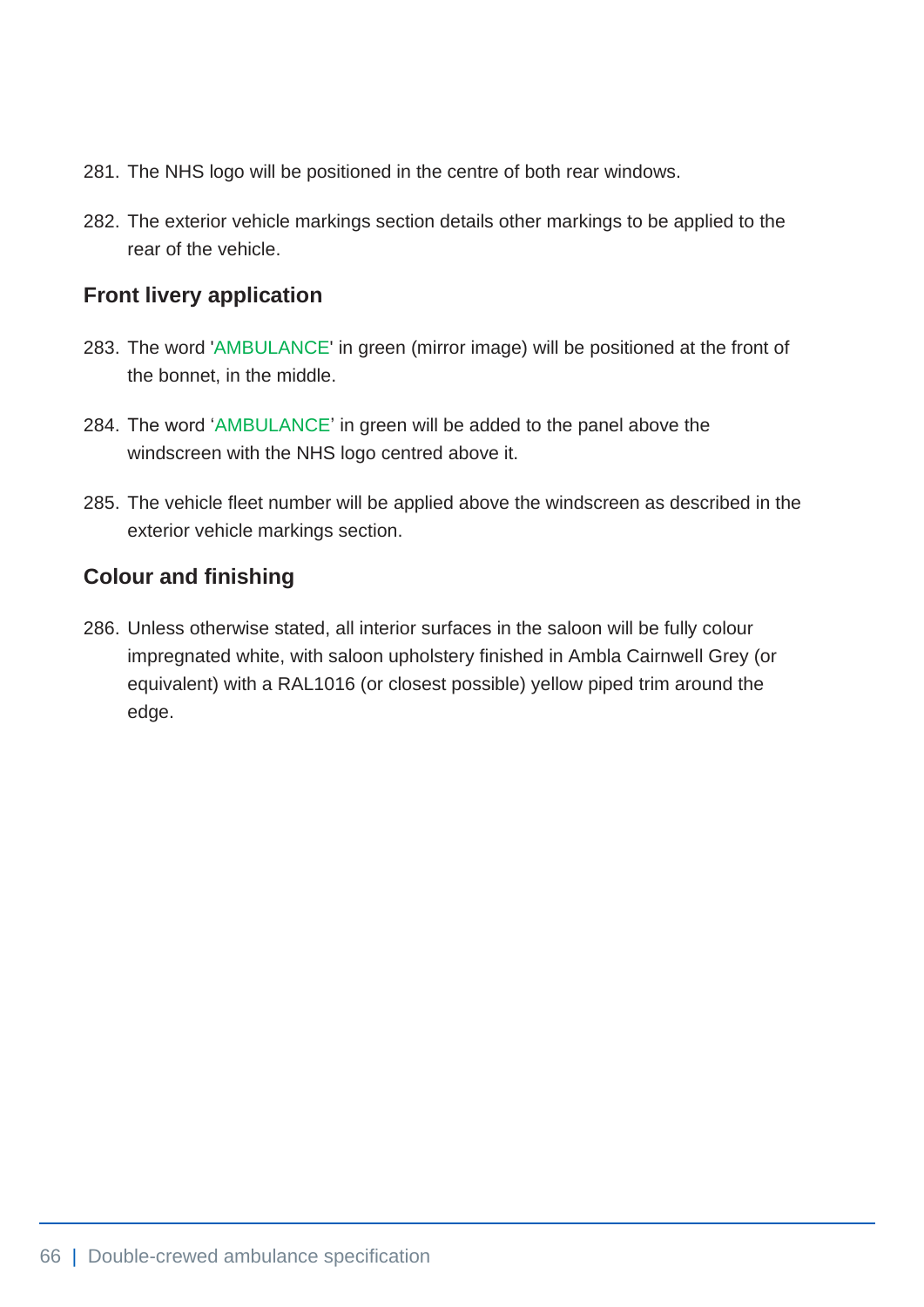# J. Compliance verification

287. The Supplier will demonstrate compliance with technical aspects of the Specification as follows:

## Body electrical power calculation

- 288. A body electrical power calculation test datasheet should be supplied.
- 289. The datasheet should include power consumption in:
	- a. 999 mode
	- b. arrive scene mode
	- c. leave scene mode
	- d. hospital arrive mode.
- 290. The datasheet should be based on a five continuous call basis to replicate the vehicle not being shoreline charged. The call outs should be based on:
	- a. 10 minutes urban travel to incident
	- b. 20 minutes on scene (with differential between engine running and engine off and run lock applied shown)
	- c. 10 minutes urban travel to hospital
	- d. 20 minutes at hospital.

## Body tilt and axle bias

- 291. A theoretical body tilt and axle bias calculation datasheet should be provided upfront with formal testing from a recognised proving ground on the initial build unit.
- 292. The datasheet should include:
	- a. total centre of gravity
	- b. calculation of axis
	- c. symmetry of axis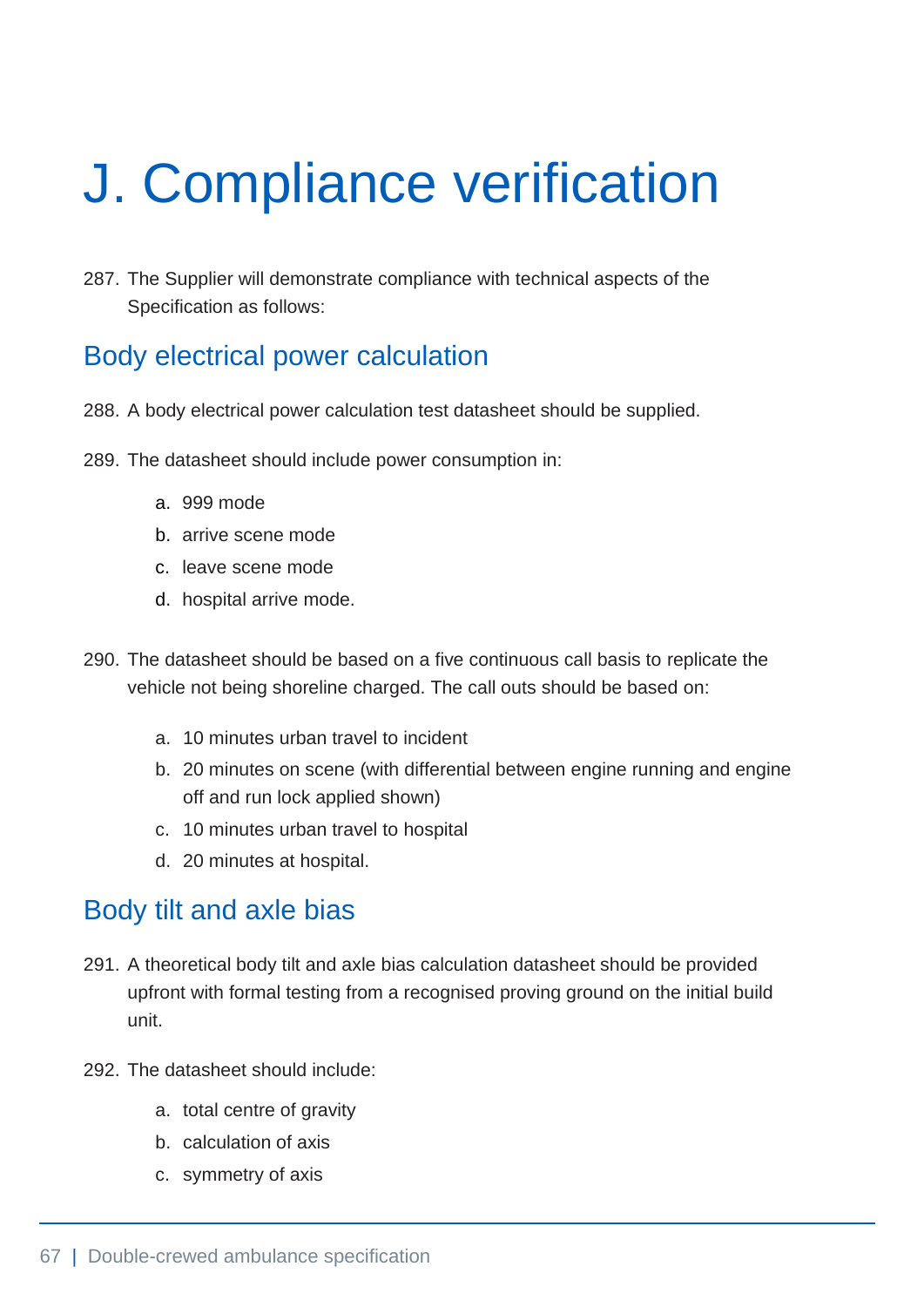- d. height of centre of gravity
- e. tilt angle
- f. limiting velocity.

### **Subjective handling test**

- 293. A report, from a recognised proving ground, should be provided covering a subjective handling test on one of the first completed units by arrangement with the Authority and at the Supplier's expense.
- 294. The report will confirm that the following key handling issues are satisfactory:
	- a. steady-state cornering
	- b. straight line behaviour
	- c. obstacle avoidance
	- d. straight line braking
	- e. braking while turning
	- f. negotiation of speed humps without grounding
	- g. overall confidence and safe handling.
- 295. The testing will include a tilt test in which the Ambulance must achieve a minimum tilt of 38 degrees without the outside wheels losing contact with the tilt bed.

### **Environmental sustainability**

296. An overview of the deconstruction process and an end-of-life environmental impact assessment of Conversion components should be provided. This must conform to current legislation and applicable standards.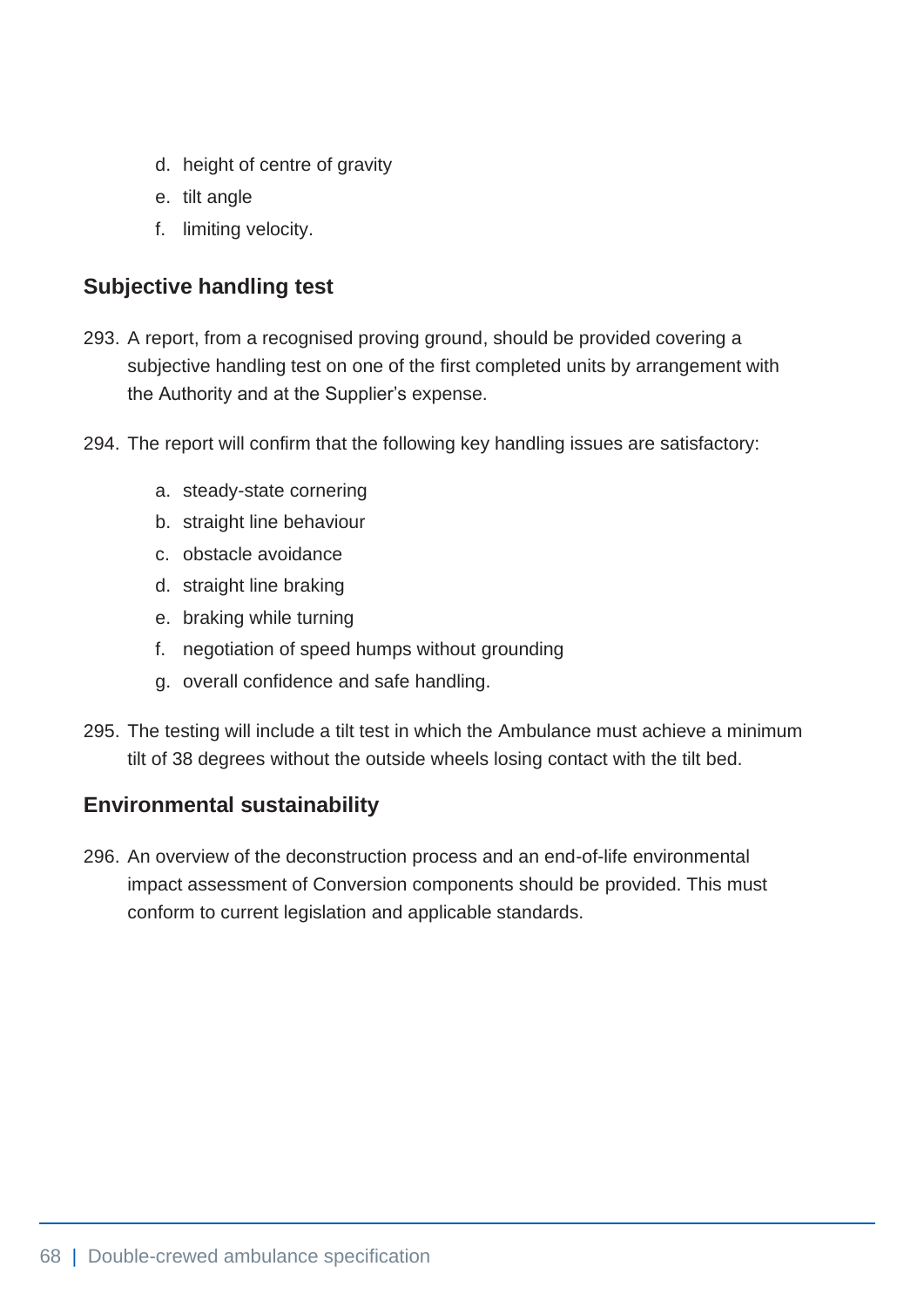# K. Options

297. The Specification includes three specific points in section E (General design) where the Authority is required to state which Option is required. The alternative Options to those detailed in section E are:

#### **a. Defibrillator**

- i. Rather than mounting this on top of the cabinet in Zone A, the Authority may choose to locate the defibrillator with 12-lead ECG monitoring facility on the wall beside the foot end of the stretcher in Zone B/D, with the screen facing into the saloon centre.
- ii. In this case the Supplier will supply and fit mounting bolt points for the appropriate bracket and provide an appropriate power supply and outlet.

#### **b. Piped nitrous oxide + oxygen**

- i. In addition to the two piped oxygen outlets in Zone B, the Authority may choose to add a piped outlet for nitrous oxide + oxygen. This should be located adjacent to the piped oxygen outlets, relative to patient position, and be clearly labelled N2O and coloured gentian blue RAL5010.
- ii. If piped nitrous oxide + oxygen is required, one of the three positions for securing size CD (or equivalent) oxygen cylinders in the closed gas bottle storage provision in Zone D will be used for a size CD (or equivalent) nitrous oxide + oxygen cylinder. This will mean that the three positions are used for 2 x CD (or equivalent) oxygen and 1 x CD (or equivalent) nitrous oxide + oxygen.
- iii. All cylinder brackets must be adjustable for cylinder diameter. All closed gas bottle storage cabinetry must be vented directly to the outside of the vehicle in line with the Dangerous Substances and Explosive Atmospheres Regulations.

#### **c. Ventilator bracket**

i. The Authority may choose not to require a secure ventilator quick release bracket and associated power supply.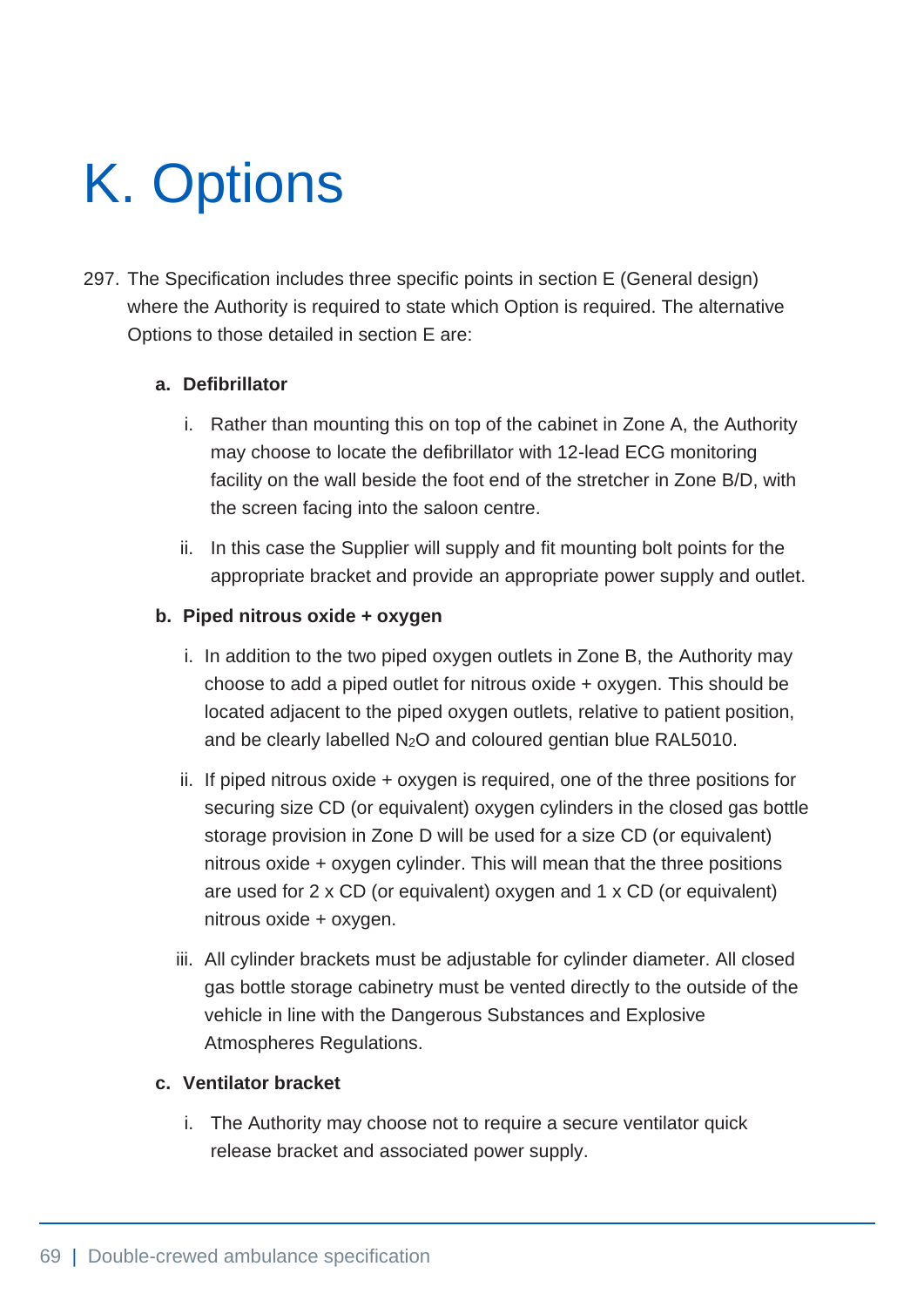297. In addition to the options explicitly referenced in sections A to J of this Specification, the Authority may require further Options as detailed below.

#### **d. Fire suppression system**

i. The Authority may request that a P-mark SPCR 183 compliant fire suppression system is supplied and installed in the engine compartment with automatic activation. On activation there should be an audible alert with small LED flash in the cab and the LED clearly labelled.

#### **e. Powered self-loading stretcher**

- i. Rather than an electrically operated bariatric compact inboard access ramp and associated winch system the Authority may opt for a powered self-loading stretcher.
- ii. In this case, the Authority will provide the stretcher and associated brackets and mechanisms but the Supplier will install these.
- iii. As a result, the ramp and winch system and the 'standard' stretcher with associated brackets, locks and guides will not be required.
- iv. In terms of internal vehicle markings, the wedge ramp operating instructions will not be required and will be replaced by powered selfloading stretcher operating instructions.